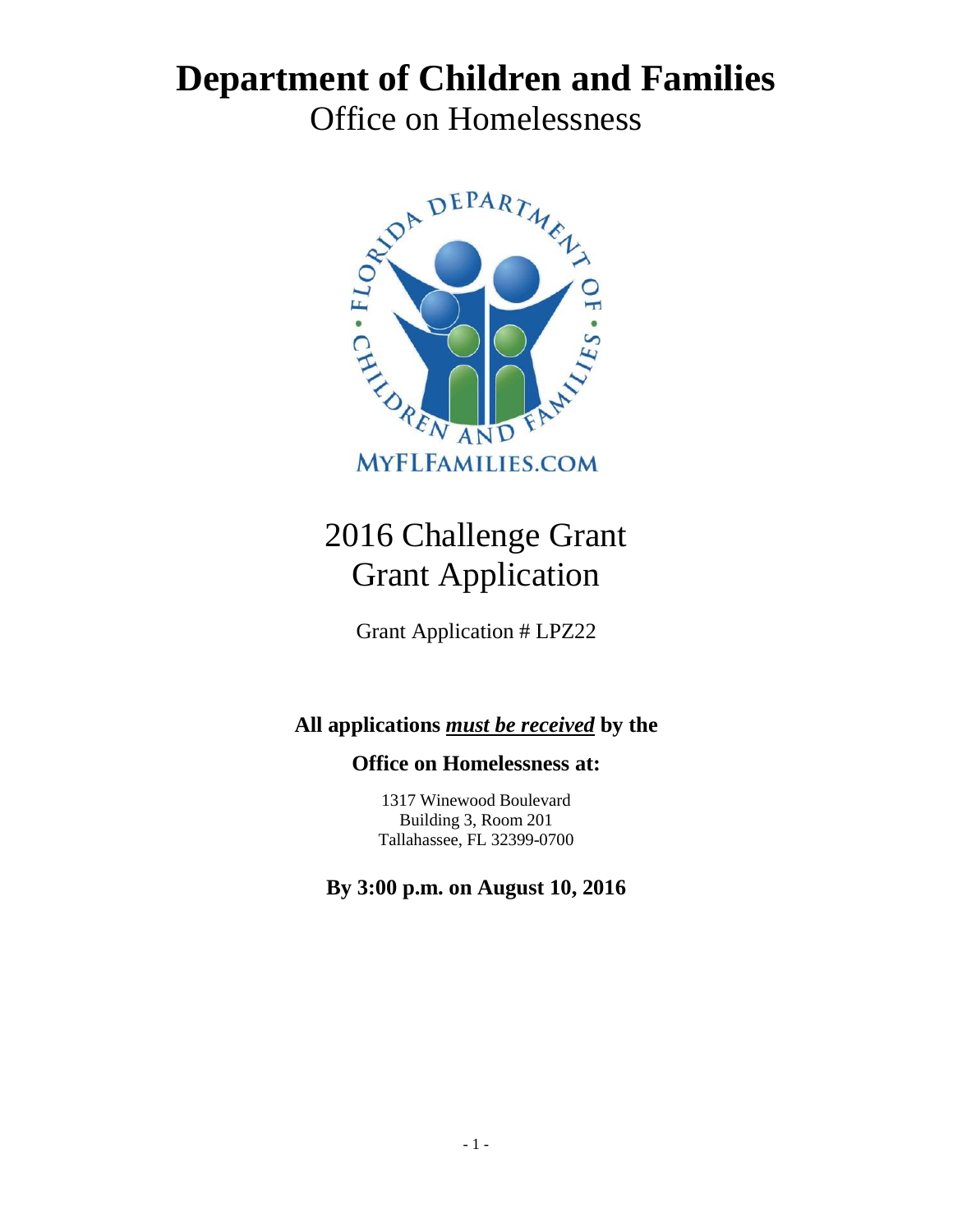## Challenge Grant Solicitation Table of Contents

|                                                                           | Page #         |
|---------------------------------------------------------------------------|----------------|
| Section 1. Introduction                                                   | 4              |
| 1.1 Need and Purpose                                                      | 4              |
| 1.2 Applicant Qualifications                                              | 4              |
| 1.3 Funding Cycle and Funds Available                                     | 4              |
| <b>Section 2. Scope of Grant Activities</b>                               | 5              |
| 2.1 Program and Financial Requirements                                    | 5              |
| 2.2 Administrative Requirements                                           | 7              |
| <b>Section 3. Grant Solicitation and Evaluation Process</b>               | $\overline{7}$ |
| 3.1 Overview of the Grant Solicitation Process                            | $\overline{7}$ |
| 3.2 Evaluation Process                                                    | 10             |
| Section 4. Instructions for Preparation and Submission<br>of Applications | 12             |
| 4.1 Submitting an Application to the Department                           | 12             |
| 4.2 Content of the Application                                            | 12             |
| 4.3 Final Ranking and Recommended Grant Amounts                           | 17             |
| Section 5. Grant Agreement, Forms and Reports                             | 17             |
| 5.1 Grant Agreement, Terms and Conditions                                 | 17             |
| 5.2. Forms and Certifications                                             | 17             |
| <b>Exhibits</b>                                                           |                |
| 2016 Lead Agencies by Continuum of Care<br>1                              | 19             |
| <b>Completeness Checklist</b><br>$\overline{2}$                           | 23             |
| 3<br><b>Applicant Information Request</b>                                 | 24             |
| <b>Budget and Match Form</b><br>4                                         | 26             |
| <b>Quality of Service Certification</b><br>5                              | 27             |
| Scoring Criteria - Quality of Service<br>6                                | 30             |
| Leveraged Funding Form and Certification<br>7                             | 34             |
| <b>Certification of Estimated Need</b><br>8                               | 37             |
| Population per Continuum of Care<br>9                                     | 38             |
| <b>DOE Homeless Student Count</b><br>10                                   | 39             |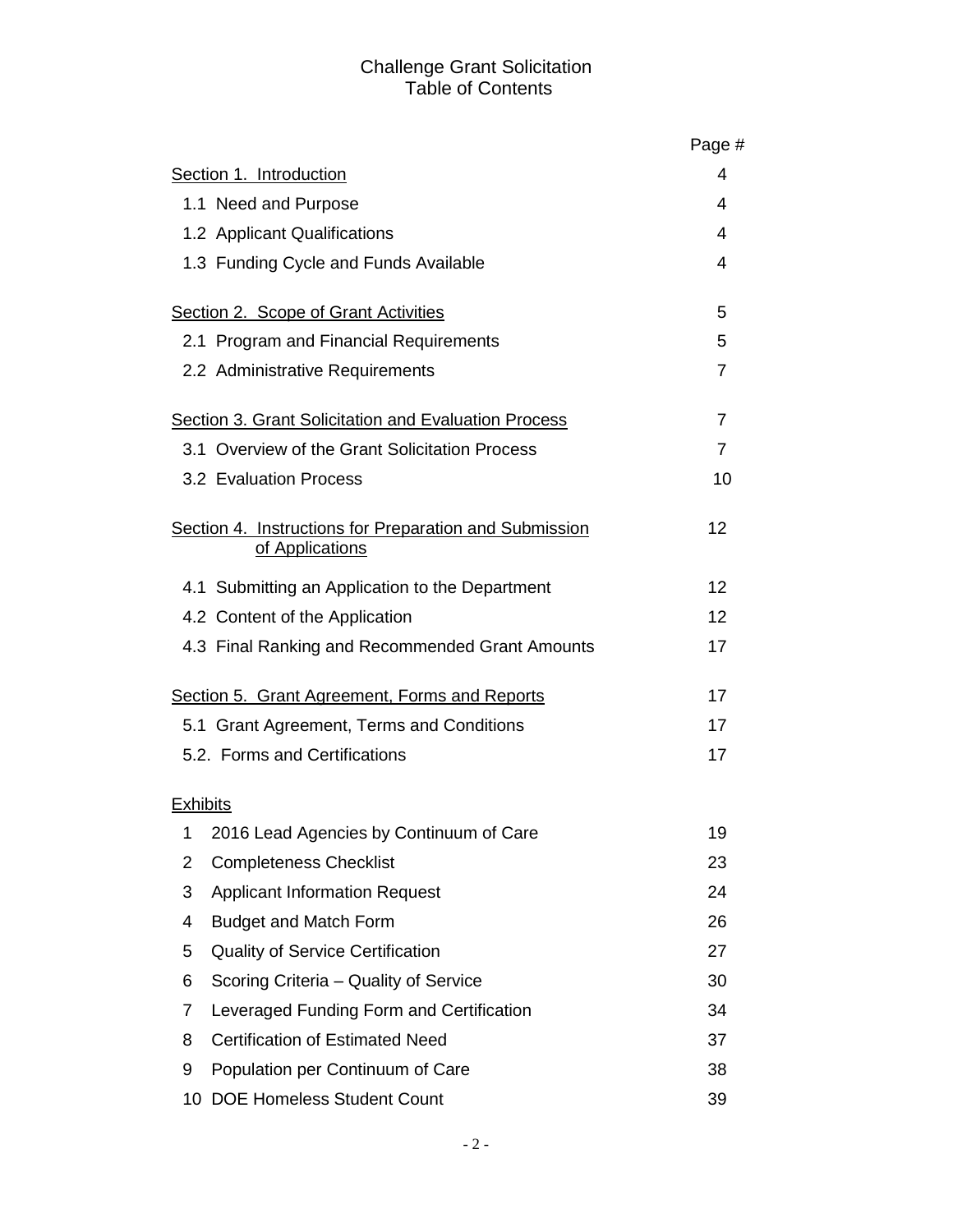| 11 Certification Regarding Lobbying | 41 |
|-------------------------------------|----|
| 12 Quarterly Status Report          | 42 |
| 13 Audit Attachment                 | 44 |
| 14 Sample Lien Agreement            | 47 |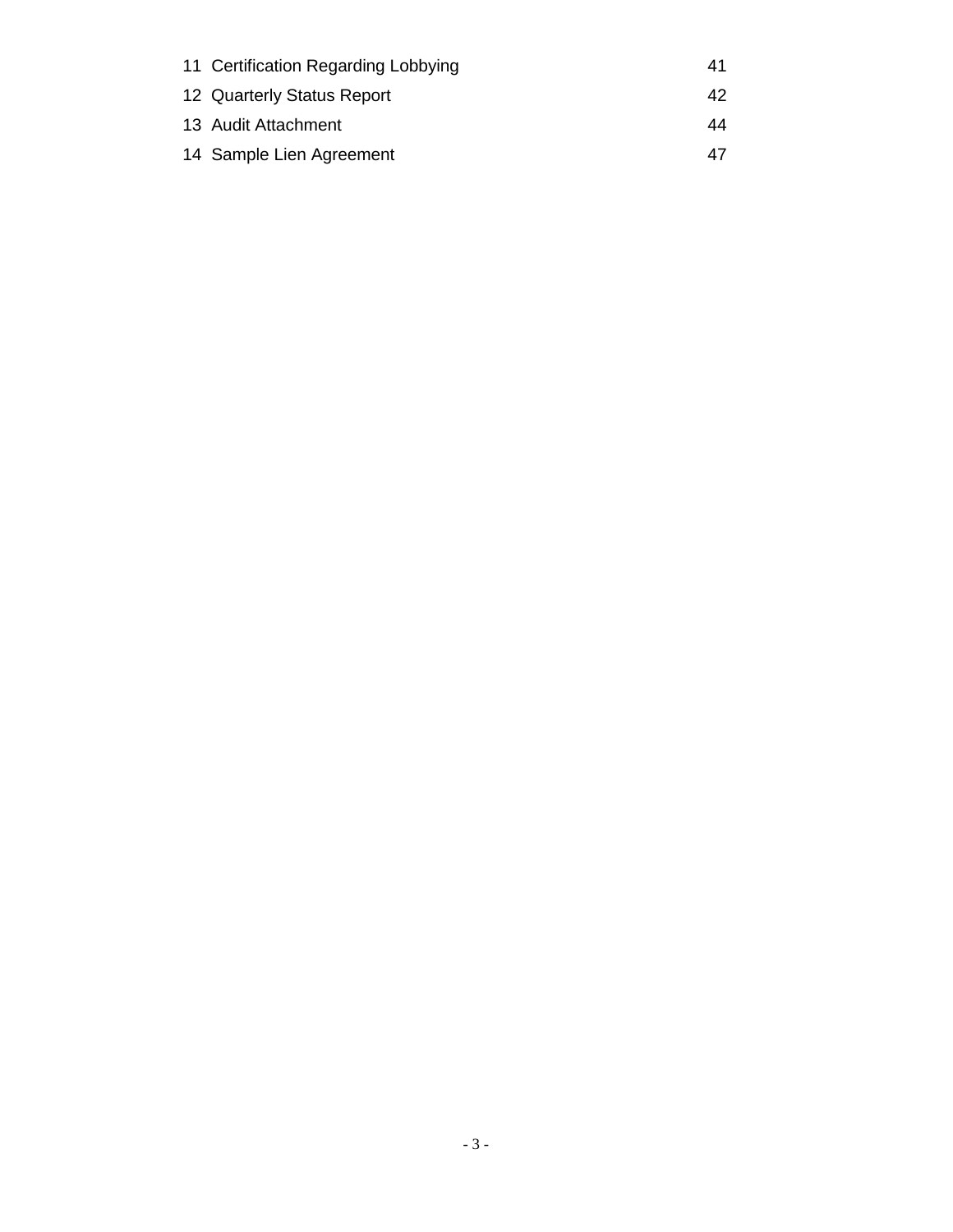## **Section 1: Introduction**

#### **1.1.** Statement of Need and Purpose

The Challenge Grant program is authorized by section 420.622(4), Florida Statutes, to provide grant funding to lead agencies of homeless assistance Continuums of Care (CoC). To qualify for the grant, a lead agency must develop and implement a local homeless assistance CoC plan for its designated planning area.

The CoC plan must implement a coordinated assessment or central intake system to screen, assess, and refer persons seeking assistance to the appropriate service provider. The lead agencies may allocate the grant funds to programs, services, or housing providers that support the implementation of the local CoC plan.

This grant solicitation describes the Department's instructions that govern the grant application process, including the scoring process for applications in accordance with the statutory preference criteria stated in section 420.622(4), Florida Statutes.

#### **1.2**. Applicant Qualifications

The only entities that may submit an application for the Challenge Grant shall be the lead agencies of the CoC, as designated pursuant to section 420.624(6), Florida Statutes, by the Office on Homelessness (Office) for specified catchment areas within the state.

The designation of the lead agencies by the Office has been done in consultation with the U.S. Department of Housing and Urban Development (HUD), the local homeless coalitions within Florida, and those agencies that were identified as the lead agency in the most recent application for HUD homeless grants. The list of designated lead agencies by catchment area is attached in EXHIBIT 1.

Any applications received from other entities not on the list of designated lead agencies shall be returned, without review, to the entity that submitted it.

Lead agencies are required to register in MyFloridaMarketPlace (MFMP) as a vendor. Registration is required because the Department of Financial Services uses data from MFMP to establish the payment data file for purposes of disbursing state funds.

Funds disbursed to lead agencies as a result of these grants are financial assistance. In accordance with rule 60A-1.032(l)(i)1, Florida Administrative Code (F.A.C.), disbursements of financial assistance to recipients of state financial assistance are exempt from paying the MFMP transaction fee.

## **1.3.** Funding Cycle and Funds Availability

For SFY 2016-17, the Department received \$5,000,000 in Challenge Grant funding available for allocation to lead agencies for the CoC planning areas.

The maximum grant award a lead agency may receive is \$300,000 for SFY 2016-17. Applications may be submitted for any amount up to, but not exceeding \$300,000. The lead agency shall clearly identify a budget for those uses or activities to be funded, and shall list the projects or activities to be funded.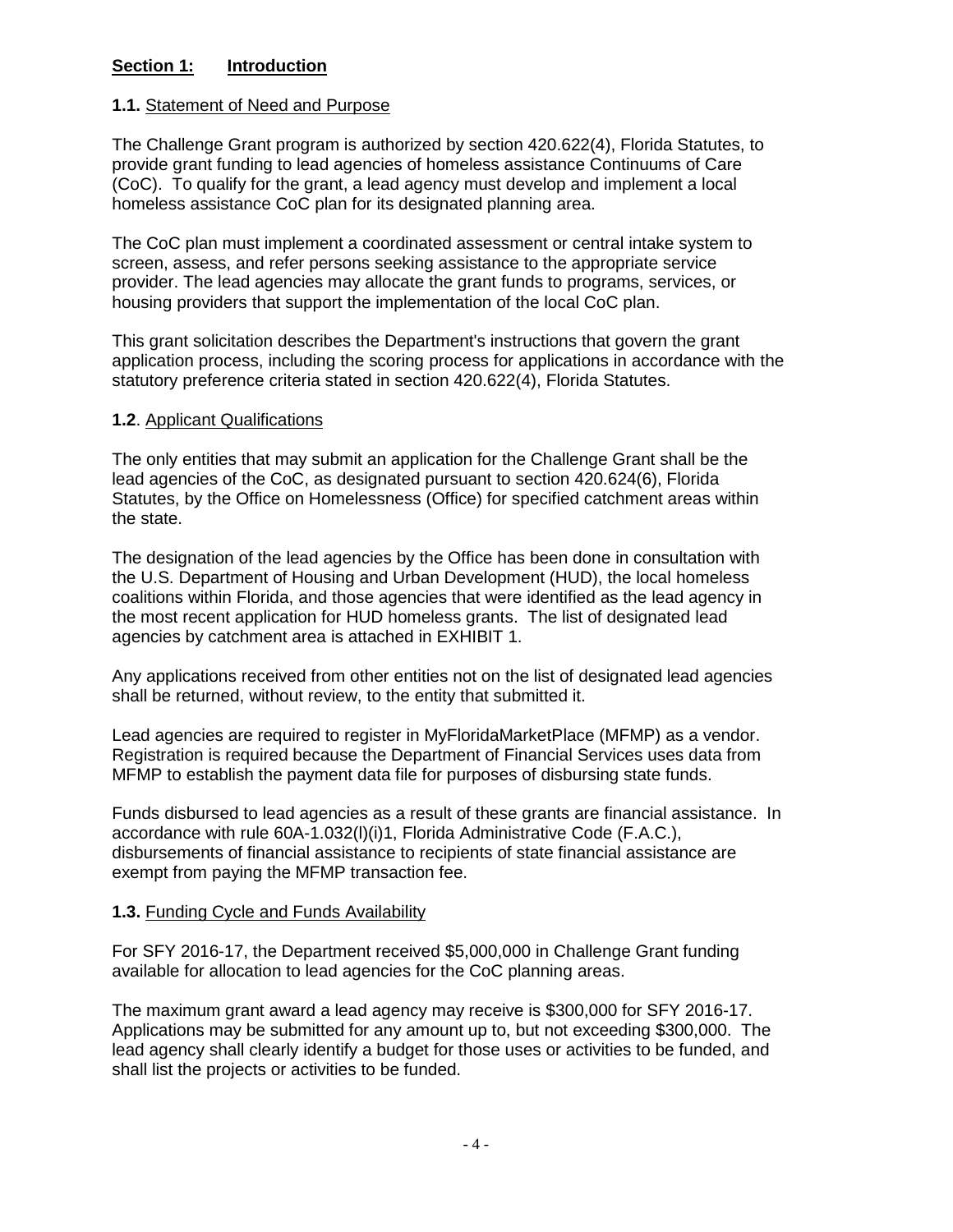Grant funding shall be expended on eligible services and programs by June 30, 2017. The grant funds may be used to carry out the services or programs identified in the local homeless assistance CoC plan, as certified by the lead agency.

## **Section 2: Scope of Grant Activities**

## **2.1** Program and Financial Requirements

#### **2.1.1** Definitions

The definitions set forth in section 420.621, Florida Statutes, are applicable to the Challenge Grant program.

## **2.1.2** Program Need

Challenge Grant funding shall be used locally to assist those individuals or households who are homeless, or those at risk of becoming homeless. The funds may be used to assist those clients defined as homeless in section 420.621(5), Florida Statutes. The intent of the grant is to help implement the local homeless assistance plan, and to help the community reach the goals and objectives outlined in their CoC plan.

In addition, the state grant is intended to be used in concert with the private funding contributed to local homeless service agencies to address the needs of the persons who are homeless in the planning area.

The overall goal of the grant is to use the Challenge Grant to partner with local agencies to reduce homelessness in Florida. The grant recipient shall evaluate the success of the grant award using the performance measures described in Section 2.1.4 of this solicitation.

## **2.1.3** Financial Information

Section 420.622(4)(a), Florida Statutes, requires grant recipients to provide matching funds or in-kind support in an amount equal to the grant requested. See EXHIBIT 4. All grants must be obligated by an executed grant agreement and all grant funded activity or project services should be completed or provided by June 30, 2017. See the list of acceptable state expenditures at the following webpage:

[http://www.myfloridacfo.com/aadir/reference\\_guide/Reference\\_Guide\\_For\\_State\\_Expen](http://www.myfloridacfo.com/aadir/reference_guide/Reference_Guide_For_State_Expenditures.pdf) [ditures.pdf](http://www.myfloridacfo.com/aadir/reference_guide/Reference_Guide_For_State_Expenditures.pdf)

All recipients of Challenge Grants are required to submit quarterly reports on progress and performance until all grant funded activities are completed.

The lead agency may use the grant funds to fund any activity or project that is clearly and specifically identified in the written CoC plan. To be an eligible activity or use, the lead agency shall execute a written certification that the use is contained in the plan and shall provide evidence of that inclusion in the plan with the certification. **The plan should be sufficiently detailed so as to clearly denote the use, the agency performing the service, and that state funds will be sought to support the use. If the project is NOT included in the plan, the CoC must submit an amendment to the plan, detailing the project to be included.**

The application may contain one or more activities to be funded, provided each and every one of the activities proposed for funding is specifically identified in the CoC plan.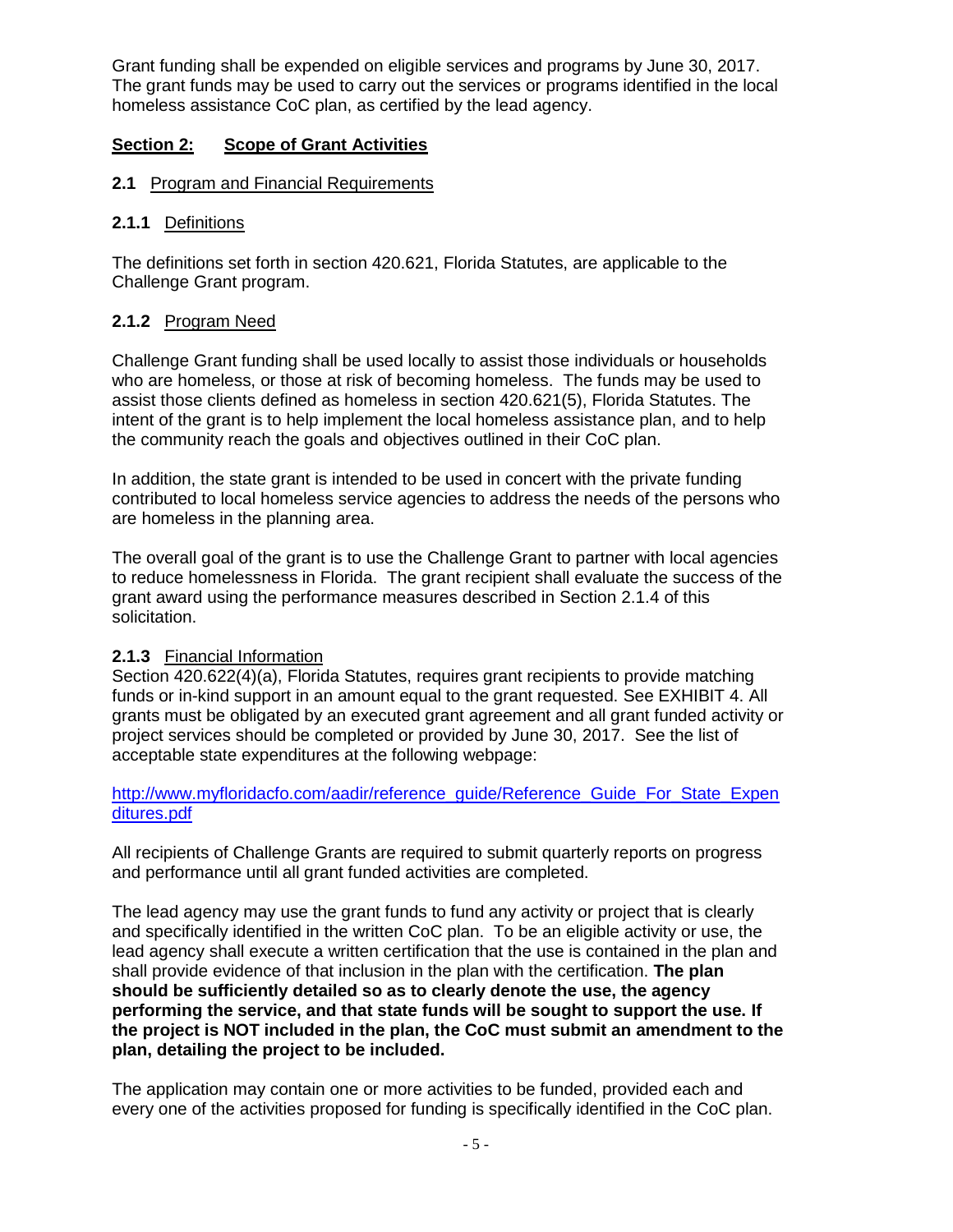All grant funds shall go to activities that directly benefit homeless persons or persons at risk of homelessness. Activities that do not directly benefit homeless persons may include, but are not limited to, public education, training, planning, and capacity building. Homeless Management Information Systems (HMIS) may be claimed to be a direct benefit used only to the extent that the system is used as a case management tool to coordinate services among two or more local agencies serving the homeless person.

The lead agency's 2016 CoC plan must be submitted with the grant application and filed with the Office. The plan may be the HUD Consolidated Plan, the local Annual Action Plan, or any plan that the lead agency helped draft that addresses the homelessness needs in the specific area (including the activity to be funded). The application must clearly enumerate the activities or projects to be funded, the purpose of each, the amount allocated for each, and the entity to carry out that use or activity. The lead agency shall be fiscally responsible for all grant funds and for ensuring that funds are expended only for eligible activities.

Performance monitoring of the grant activities is a responsibility of the lead agency. Upon completion of the grant funded activities, the lead agency shall provide a written assessment of the grant's effectiveness in furthering the CoC plan.

Section 420.622(4)(d), Florida Statutes, authorizes a lead agency to spend a maximum of eight percent (8%) of its grant award on administrative costs. Administrative costs must be used by the lead agency for staff salary, benefits, or operating expenses directly related to the management and oversight of this grant. In accordance with section 287.14, Florida Statutes, use of the Challenge Grant to purchase or continuously lease any motor vehicle is prohibited.

#### **2.1.4** Grant Outcome Evaluation and Performance Measures

Each lead agency receiving a grant under this solicitation must provide to the Office on or before July 31, 2017, a thorough evaluation of the effectiveness of the grant in achieving its intended purpose. At a minimum, this written evaluation shall address the following:

- a. Implementation of the CoC Plan. The lead agency shall evaluate the effectiveness of the grant to further the CoC plan, including the extent to which the grant accomplished plan objectives or actions steps, or resolved unmet needs specified in the plan. This must include the three outcomes included in EXHIBIT 5.
- b. Planned versus Actual Services Provided. The evaluation shall compare the proposed number of homeless persons to be served by grant funded activity as enumerated on EXHIBIT 4, Budget Form, to the actual number of persons served. The lead agency shall provide explanation for any activity that failed to achieve the target service level.
- c. State and Federal Performance Objectives. The lead agencies shall report on the specific projects funded under this grant based on the measures listed below. The Office on Homelessness will provide a template for these evaluation and performance measurements. Performance measurements will relate to specific projects funded under this grant.
	- i. Mean Length of homeless episodes
	- ii. Individual or family recidivism rate (subsequent return to homelessness)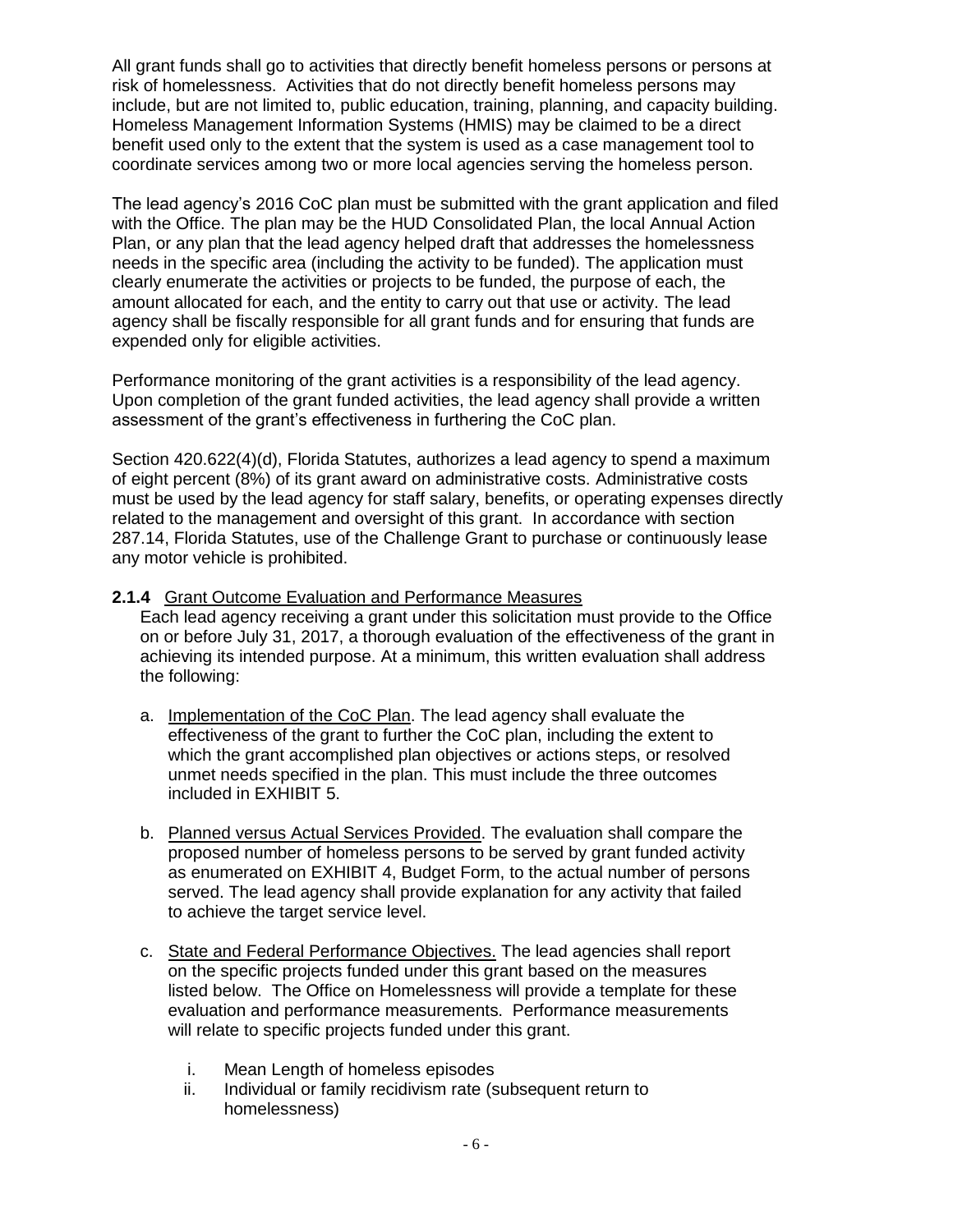- iii. Access and Coverage (thoroughness in reaching homeless persons)
- iv. Overall reduction in the number of persons who experience homelessness
- v. Job and income growth for persons who are homeless
- vi. Exits from homelessness to housing
- vii. Reduction in first time homeless
- viii. Other accomplishments related to reducing homelessness

## **2.2** Administrative Requirements

## **2.2.1** Order of Precedence of Documents

Multiple documents shall comprise the complete grant agreement, including the solicitation, the submitted application and grant award letter. In the event of a conflict between the provisions of the documents, the award letter shall take precedence. The remaining order of precedence shall be the approved budget, the grant solicitation, and finally the recipient's application.

## **2.2.2** Grant Agreement Terms and Conditions

Applicants are directed to review the grant award letter, standard terms and conditions, and other forms specified in Section 5. The recipient shall be required to execute the Certification Regarding Lobbying Form, CF 1123. If the grant funding will be used to make improvements to real property, the Department shall be granted a security interest to the property being improved. See EXHIBIT 14 for sample Lien Agreement.

## **2.2.3** Audit

The grant is subject to the state single audit requirement. The grant recipient has the responsibility for tracking the amount of financial assistance received during a single fiscal period, to determine whether the state single audit requirement applies to the recipient. Applicants are directed to review the Audit Attachment in EXHIBIT 13.

## **Section 3**: **Grant Solicitation and Evaluation Process**

## **3.1** Overview of the Grant Solicitation Process

## **3.1.1** Contact Person

Mia Parker Office on Homelessness Department of Children & Families 1317 Winewood Blvd. Tallahassee, FL 32399-0700 Phone: (850) 717-4356 Mia.Parker@myflfamilies.com

## **3.1.2** Contacting Department Personnel

Applicants are permitted to communicate with the Department staff seventy-two (72) hours after the notice of grant availability has been announced. Department staff will attempt to answer applicant questions, based upon the written grant solicitation document. The written solicitation document is binding. In the event Department staff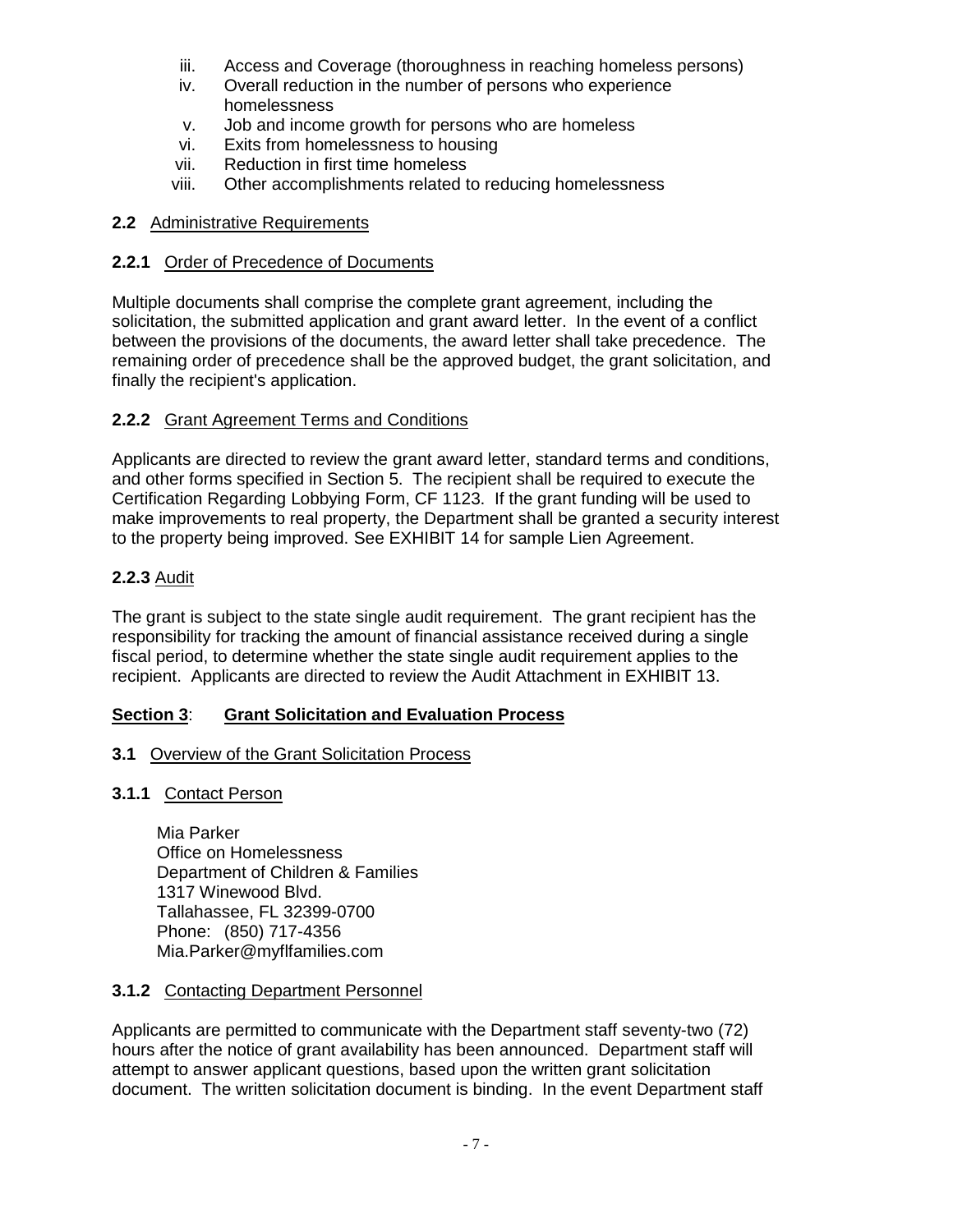offer oral guidance that may be in conflict with the solicitation document, the written instructions shall be binding.

## **3.1.3** Advertisement and Posting

The grant solicitation shall be posted on the Department of Management Services Vendor Bid System (VBS), on the MYFlorida.com website, at the following internet address:

#### http://vbs.dms.state.fl.us/vbs/main-menu

At the time the notice is submitted to the VBS for publication, an electronic file of the grant solicitation shall be provided to the designated lead agency applicants by the Office. Any formal changes or amendments to the grant solicitation shall be posted on the VBS, with notice of the changes provided to all eligible lead agency applicants by the Office.

## **3.1.4** Schedule and Deadlines

| <b>Activity</b>                                                    | Date                  | <b>Time</b>          | <b>Location</b>                                                                             |
|--------------------------------------------------------------------|-----------------------|----------------------|---------------------------------------------------------------------------------------------|
| Post Notice of Solicitation                                        | July 13, 2016         | N/A                  | Vendor Bid System                                                                           |
| <b>Solicitation Conference</b>                                     | July 20, 2016         | 2:00 p.m.<br>Eastern | Conference Call<br>1-888-670-3525<br>Code 7015398451#                                       |
| Deadline for submitting<br>Written Inquiries                       | July 22, 2016         | 3:00 p.m.<br>Eastern | Mia.Parker@myflfamilies.com                                                                 |
| Post responses to Written<br>Inquiries                             | July 27, 2016         | N/A                  | Vendor Bid System                                                                           |
| Deadline date for submission<br>of applications                    | August 10, 2016       | 3:00 p.m.<br>Eastern | Office on Homelessness<br>Bldg. 3, Room 201<br>1317 Winewood Blvd.<br>Tallahassee, FL 32399 |
| <b>Grant Manager Review for</b><br>Completeness of<br>applications | August 11-15,<br>2016 | N/A                  | N/A                                                                                         |
| <b>Evaluation Team initial</b><br>meeting                          | August 15, 2016       | N/A                  | N/A                                                                                         |
| <b>Evaluation Team completes</b><br>scoring                        | August 16-18,<br>2016 | N/A                  | N/A                                                                                         |
| Anticipated Date to Post<br>Notice of Grant Award                  | September 2,<br>2016  | N/A                  | Vendor Bid System                                                                           |
| Anticipated effective date of<br>grant agreement                   | September 26,<br>2016 | N/A                  | N/A                                                                                         |

The final date for the submission of grant applications shall be August 10, 2016 by 3:00 p.m., Eastern Time. To be considered for a grant award, applications must be received by the Department in the Office on Homelessness, 1317 Winewood Blvd., Building 3, Room 201, Tallahassee, FL 32399-0700 by the specified date and time.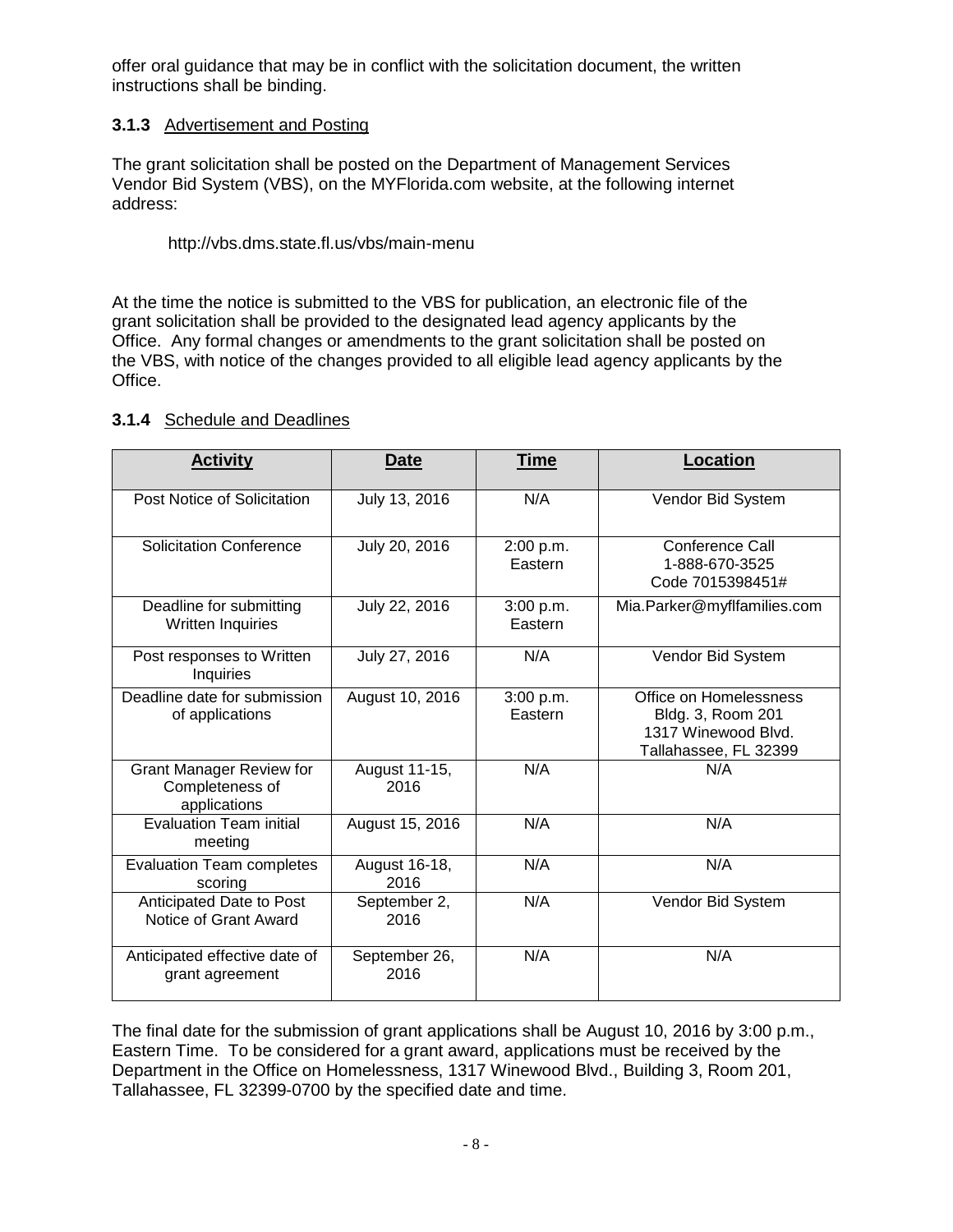## **3.1.5** Solicitation Conference

The Department will hold a conference call with the eligible applicants on July 20, 2016 at 2:00 p.m. Eastern time. The agenda for the conference shall be to answer questions from the applicants. The conference call in number is 1-888-670-3525, code 7015398451#. The call will be recorded, and a summary of a conference call will be prepared by the Office. Attendance on the conference call is not mandatory for the eligible applicants.

## **3.1.6** Written Inquires

Eligible applicants may submit written inquiries regarding the content of the grant solicitation, in order to enhance the understanding of the Department's needs and requirements. Inquiries may be submitted any time after the notice of solicitation is posted. Use of electronic communications is encouraged for all inquiries. The responses to written inquiries will be posted on VBS on July 27, 2016.

## **3.1.7** Department Not Responsible for Cost of Preparing Applications

The Department is not liable for any costs incurred by an applicant in responding to this grant solicitation. Further, such costs are not eligible for reimbursement from the grant award.

## **3.1.8** Applicant Ranking and Secretary's Decision

The Department will award grants to the applicants whose applications are determined by the Secretary, or designee, to be the most advantageous to the state. Following the close of the completeness review, the Department's grant evaluators will score the applications submitted to the Office. The Office will compile the results of the evaluators' scores, and provide the Secretary, or designee, with the recommended ranking from the evaluators, along with other considerations noted by the Office on eligibility and budget issues.

The Department will award grants based on the final selection by the Secretary, or designee, who will consider the evaluation criteria set forth in this solicitation. No scoring by the Secretary, or designee, will be required to make the selection and award decision. The scoring and ranking by the evaluators shall serve as a recommendation only.

## **3.1.9** Notice of Grant Awards

The Department will issue the Secretary's, or designee's, final decision by posting the award notice on the VBS. The award notice shall also be provided in writing by US Mail and email to each applicant. The award notice shall be written and contain the following information.

- (1) Grant solicitation title;
- (2) The dates allowed for the submission of applications under this solicitation;
- (3) The contact person for the grant solicitation for applicants to request additional information;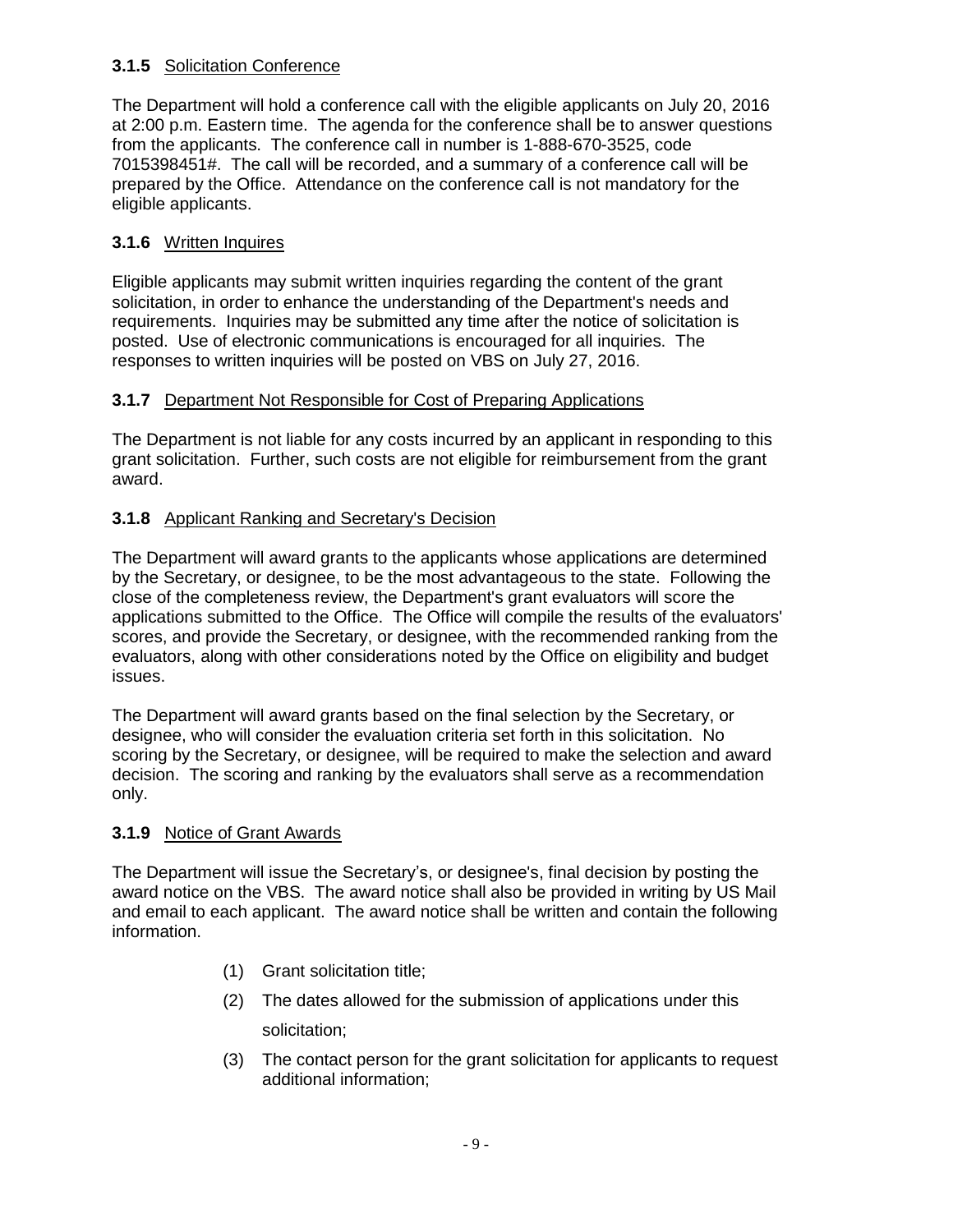- (4) The names and location of applicants to which the Department intends to award grants;
- (5) The amount of the intended grant awards; and
- (6) The anticipated effective date of the awards.

## **3.1.10** Formal Appeals

The Department shall provide for a process for appeals of grant awards resulting from this grant solicitation. Appeals of grant awards resulting from this grant solicitation shall be subject to the procedures described in Chapter 120, Florida Statutes.

## **3.2** Evaluation Process and Criteria

## **3.2.1** How the Applications Will Be Evaluated

Upon receipt of the application, the Office will log it in as received. The initial step in the review and evaluation process shall be to review each application for completeness. The grant manager will use the completeness checklist (EXHIBIT 2) to determine if all required documents are contained in the application, and to check that the paperwork is complete, with no blanks, and signed where required. Applicants will be notified by the Office of items missing. The applicant shall be given three (3) work days to submit the items noticed as incomplete.

To score the applications, the Department shall appoint at least two (2) person team consisting of persons who are knowledgeable in the program area, and must consist of Department employees. Reviewers shall be free of conflict of interest with either potential applicants or providers of eligible activities or project uses of the Challenge Grant.

The rankings from the evaluators shall be provided as a recommendation to the Secretary, or designee, along with the input from the Office on eligibility issues and budget reviews.

## **3.2.2** Completeness Criteria and Correction

The Office shall initially review applications received to determine whether the applications are substantially complete. This will address whether required forms are present and properly signed, that the proposal appears to have addressed the application contents required, and that there is not an easily discernable or obvious error that may be readily corrected.

Should the Department detect such an error, the applicant will be afforded three (3) work days during which corrective action to adjust the application may be taken.

The Department is under no obligation to detect or offer the opportunity for such completeness and correction. The Department's election to afford this opportunity should not, and does not give rise to an expectation of completeness or application correction.

The applicant has the sole responsibility for determining whether to submit the missing or incomplete items. If the applicant elects to submit incomplete items, the applicant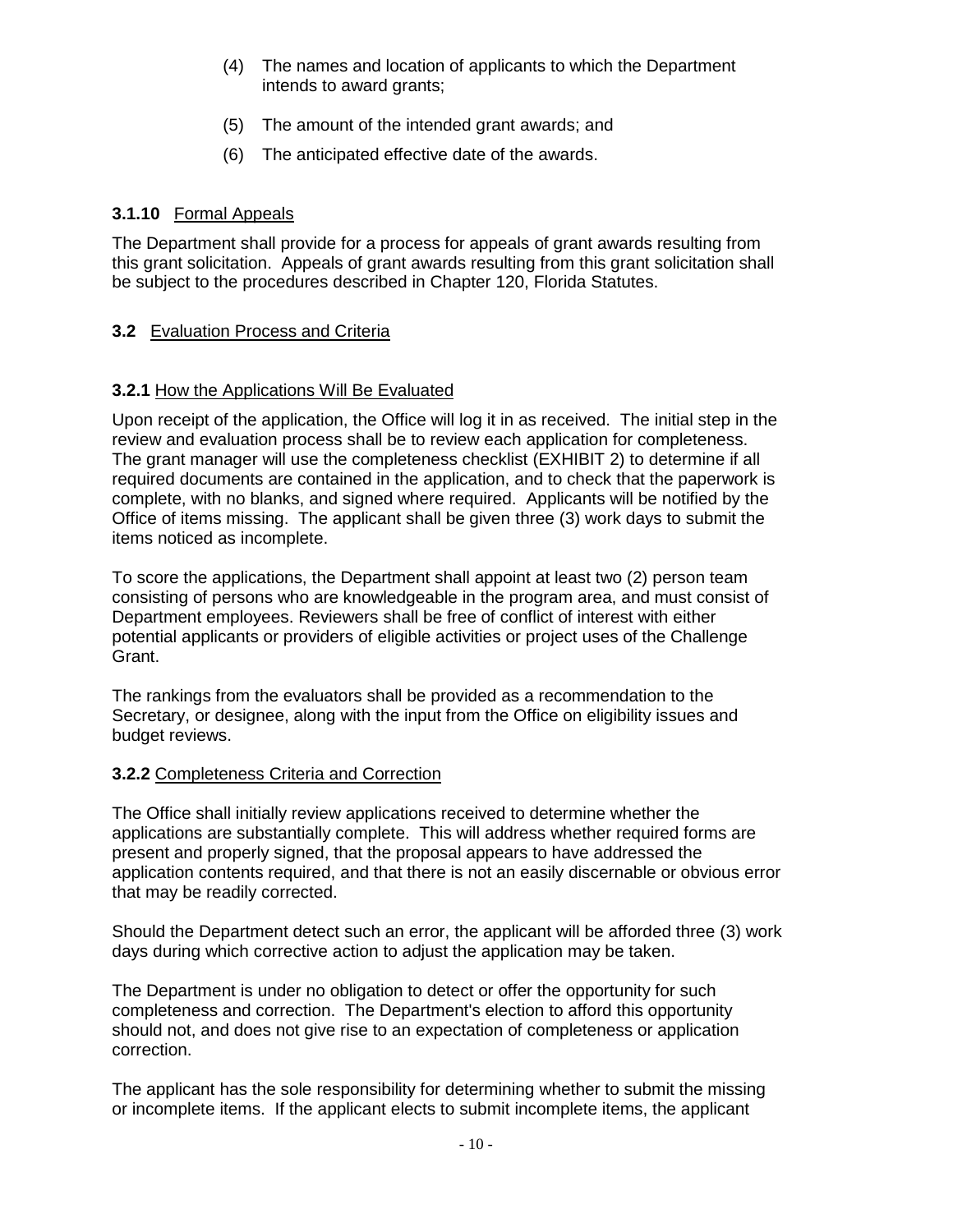bears sole responsibility for the delivery of the items to the Department and for the content of the items submitted, if any. The Department has elected to afford an opportunity for applicants to correct incomplete items, but the applicant is solely responsible for any response to the Department's notice. The applicant is also solely responsible for the content, quality, and sufficiency of any material submitted to the Department.

During the correction period, the applicant is permitted only to take action to correct completeness errors cited by the Department, and not to supplement their application for the purpose of improving competitiveness, or to add material for any other purpose.

## **3.2.3** Description of Scored Criteria

The application shall be scored on the three (3) statutory preference criteria described in section 420.622(4), Florida Statutes:

- Ability of the CoC to provide quality services to homeless person;
- Ability to leverage federal homeless assistance under the McKinney-Vento Act, and private funding for services to the homeless;
- CoC planning areas with the greatest need for providing housing and services to the homeless, relative to the population of the planning area.

## **Section 4**: **Instructions for Preparation and Submission of Applications**

## **4.1** Submitting an Application to the Department

Each designated lead agency shall submit no more than one (1) application in the fiscal year solicitation. If more than one application is submitted, all applications received from that lead agency shall be rejected and returned to the lead agency without review.

All applications must be received by the Department in the Office on Homelessness, 1317 Winewood Boulevard, PDHO, Building 3, Room 201, Tallahassee, Florida 32399- 0700, **by 3:00 p.m, Eastern Time, on August 10, 2016.** This deadline shall be formally noticed in the solicitation of applications as published on the VBS.

Applications received after this deadline shall be rejected and returned to the lead agency applicant without review. There shall be NO EXCEPTIONS or WAIVERS. The applicant is exclusively responsible for the delivery of the application to the Department. Applications must be received in the Office by the deadline. Applicants should make sure that if the application is mailed or sent by courier service that they allow adequate time for the application to be delivered to the Department. The Department will not entertain appeals based on the failure of a delivery service to make timely delivery.

All applications received shall be date and time stamped upon receipt in the Office. The Office will maintain a log to reflect the receipt of each application. No faxed or electronic delivery shall be permitted for submission of applications.

The lead agency applicant shall submit an original signed application plus one (1) photocopied application to the Department. Failure to submit an original signed copy, plus the required copy (1) following the completeness review period, shall result in the rejection of the application. The original signed application shall be clearly labeled on the cover sheet "ORIGINAL" to identify the original signed application.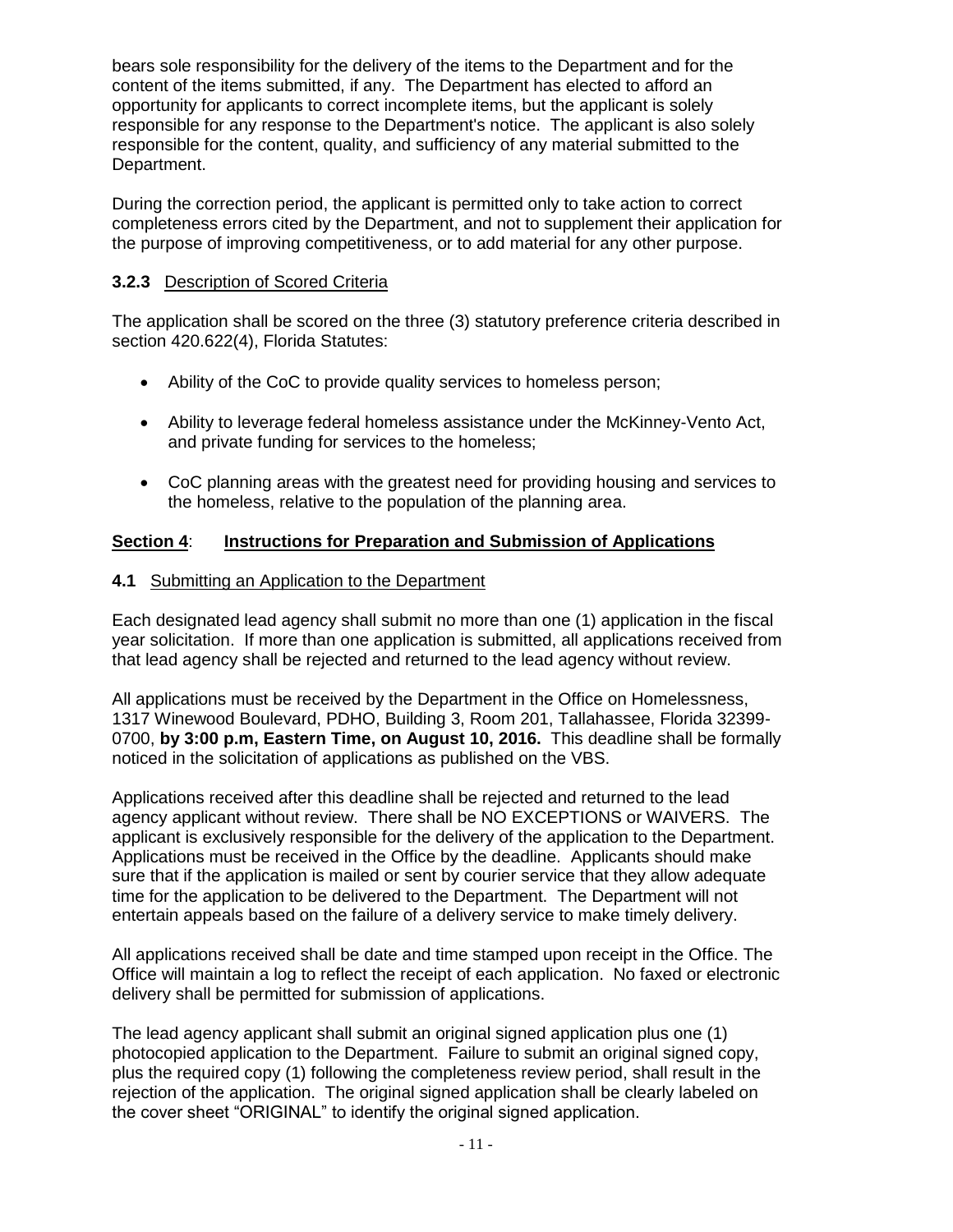All applications shall be on paper of the size  $8\frac{1}{2} \times 11$ , be provided in the order described below, and the application shall be bound with a table of contents clearly showing the order of the material, and with pages clearly numbered. Where referenced documents are to be included in the application, they shall be inserted in the application immediately following the section of the application in which they are referenced.

## **4.2** Content of the Application

## **Each application shall consist of the following information and shall be bound in the following order:**

## **TAB 1 - Applicant Information Request and Completeness Checklist**

The lead agency shall provide complete the Applicant Information Request form in EXHIBIT 3. A duly authorized official of the lead agency shall sign this form.

Applicants shall complete the application Completeness Checklist using the form in EXHIBIT 2, and shall include the completeness checklist in the application immediately following the Applicant Information Request.

## **TAB 2 - Budget**

The budget shall follow the forms contained in EXHIBIT 4, and must clearly delineate the following for each proposed activity or project:

- (a) The activity or project use.
- (b) Amount of grant for each project/activity.
- (c) Name of the provider entity to carry out the activity or use.
- (d) Whether this is an existing service or a new service to fill an unmet need.
- (e) Number of homeless persons served.
- (f) Estimated expenditure of grant funds by quarter.

## **TAB 3 - Certification of Consistency with CoC Plan.**

The lead agency shall provide a letter on agency letterhead that shall be signed by the same duly authorized official that signs the cover letter certifying that each use is specifically identified within the CoC plan. This letter shall list each use proposed for funding along with the specific citation of where in the plan this activity or use is described in the plan. This reference should cite the section, page, project list, or other clearly identifiable reference to the plan. Copies of applicable portions of the written plan or adopted amendment shall be attached to the letter highlighting the specific use citations, which clearly denote the use, the agency to perform the service, and that state funds will be sought to support the use. **Failure to properly document the consistency of any activity proposed for funding shall make that activity ineligible for the grant.** 

## **The CoC plan must be included behind this TAB.**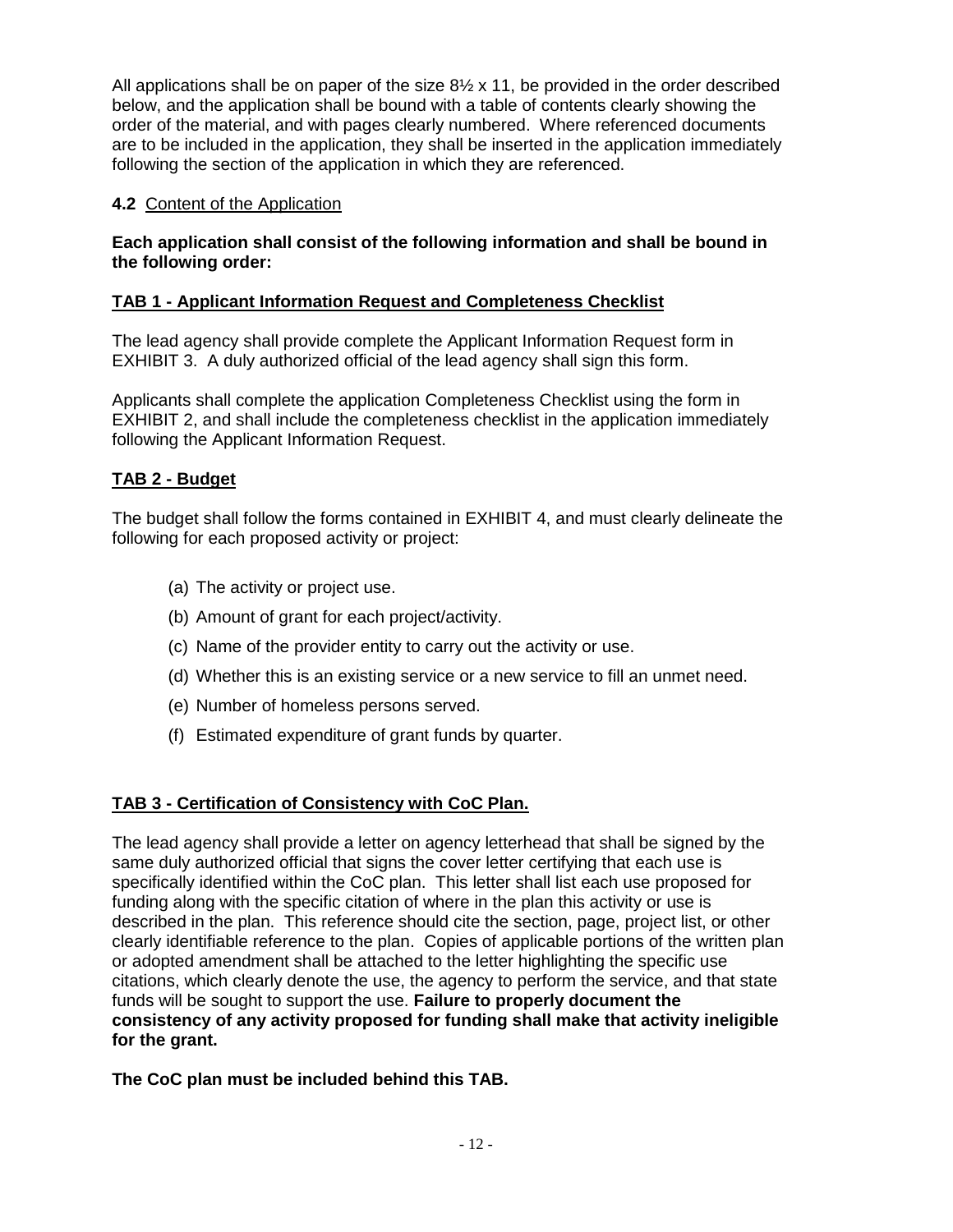## **TAB 4 - Narrative**

The lead agency shall provide a narrative that describes all of the activities to be funded, the homeless populations to be served, and the outcomes expected to be achieved for each activity proposed to be funded. The narrative shall clearly state how the Challenge Grant will further the implementation of the CoC plan, and help to reduce homelessness in your community.

## Ability to Complete Activities Outline

The lead agency shall document the ability of the CoC agency(s) to complete the funded activities by June 30, 2017. This should include timelines of critical tasks to be accomplished for each use; monthly or quarterly spending plans; proposed draw down schedules; and reporting schedule for outcomes achieved. This narrative should address the status of the selection of the local providers of activities; the status of needed subcontracts between the lead agency and the provider entities; the identification of homeless clients to be served; and preparations underway to allow for the timely obligation and expenditure of these funds.

Future grant awards may be subject to the timely completion of all grant funded activities.

## **TAB 5 -Quality of Services**

The lead agency shall document the actions taken by the CoC in providing quality services, as described in EXHIBIT 5. The certification by the lead agency of quality of services on the form in EXHIBIT 5 shall be signed by the lead agency. **Failure to properly document the issue shall result in no points being assigned to that quality of service issue.**

The applicant's total score for these rating criteria will be the sum of points awarded for all of the quality of service indicators. The applicant achieving the highest number of points for most quality of service indicators achieved shall be ranked number one (1). The applicant having the second highest number of points will be ranked number two (2), and so on until all applicants are ranked.

## **The evaluation team shall award points only to the extent that the documentation affirms the quality of service standard was attained.**

## **Leverage of McKinney-Vento Act and Private Funds.**

The lead agency shall list the funding received in the period from July 1, 2016 through June 30, 2017, by grant award or private funder. The list shall clearly show each individual grant or receipt of private cash, which clearly references the item on the list. The lead agency shall provide a signed certification of the total of funding leveraged. This listing shall follow the form on EXHIBIT 7.

The lead agency shall list on the form in EXHIBIT 7 all funding received by organizations participating in the CoC from grants authorized under the McKinney-Vento Homeless Assistance Act and from private sources (non-governmental) for homeless services within its catchment area. The list shall be limited to those grants received or private cash received within the period from July 1, 2015 through June 30, 2016.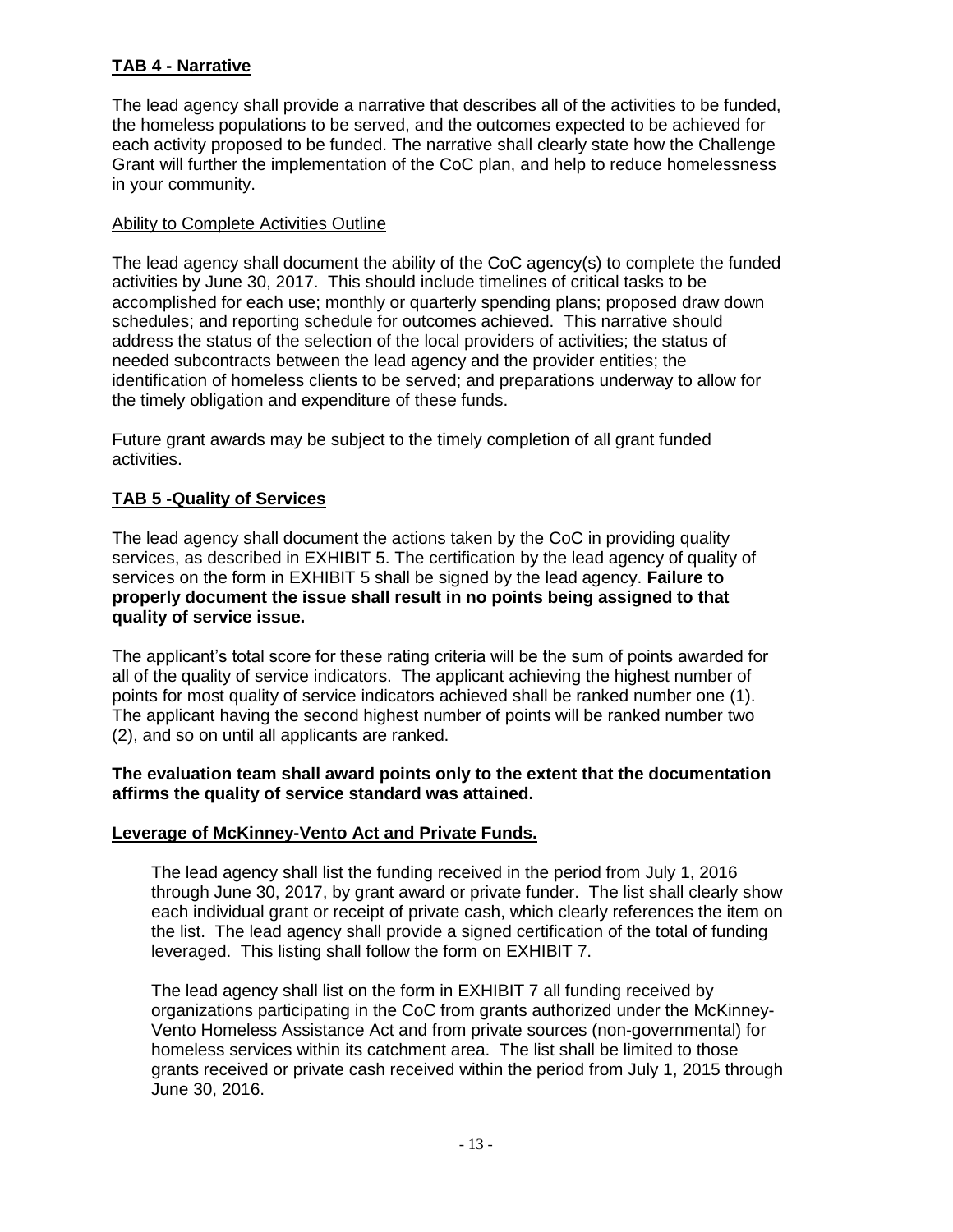For grants, "received" shall be defined as the total amount of the grant award as reflected on the **fully executed grant award letter from the grantor agency as dated within the above stated period**. Grant award letters with electronic signatures are acceptable.

For private funds, the amount received shall be the actual amount of cash received during the period (July 2015 through June 2016) for direct services targeted to homeless persons. In-kind services or donations of goods or services shall not be eligible to be claimed as leverage. **The amount of cash received for service to the homeless shall be evidenced by a letter on agency letterhead, signed by the chief executive officer, stating the amount of cash received for homeless service, and the specific homeless services supported by that cash**.

Lead agencies are directed to the following programs authorized under the McKinney-Vento Homeless Assistance Act, for claims of grant funding leveraged.

|                | <b>Program Name</b>                                               | <b>CFDA</b> | <b>Federal</b><br>Agency | Eligible<br>Grantees                                                                    |
|----------------|-------------------------------------------------------------------|-------------|--------------------------|-----------------------------------------------------------------------------------------|
| 1 <sub>1</sub> | Homeless Veterans Reintegration<br>Program                        | 17.805      | <b>HHS</b>               | Dept. of Labor grant<br>award to community<br>agency                                    |
| 2.             | Healthcare for the Homeless                                       | 93.224      | <b>HHS</b>               | HHS grant award to<br>local government or<br>non-profit agency                          |
| 3.             | Projects for Assistance in Transition<br>from Homelessness (PATH) | 93.150      | <b>HHS</b>               | DCF award or contract<br>specifying amount of<br>PATH dollars to<br>community agency    |
| 4.             | Education for Homeless Children &<br>Youth                        | 84.196      | Educ.                    | FL Dept. of Education<br>grant award to local<br>school district                        |
| 5.             | <b>Emergency Solutions Grant</b>                                  | 14.231      | <b>HUD</b>               | HUD grant award to unit<br>of local government, or<br>DCF award to non-profit<br>agency |
| 6.             | Section 8 Moderate Rehab, Single<br>Room Occupancy                | 14.249      | <b>HUD</b>               | HUD grant award to<br>public housing authority<br>or COC lead agency                    |
| 7.             | <b>Emergency Food and Shelter</b>                                 | 97.024      | <b>FEMA</b>              | National office of United<br>Way award to local<br>United Way agency                    |
| 8.             | <b>Shelter Plus Care</b>                                          | 14.238      | <b>HUD</b>               | HUD grant award to<br>project sponsor or to<br>CoC lead agency                          |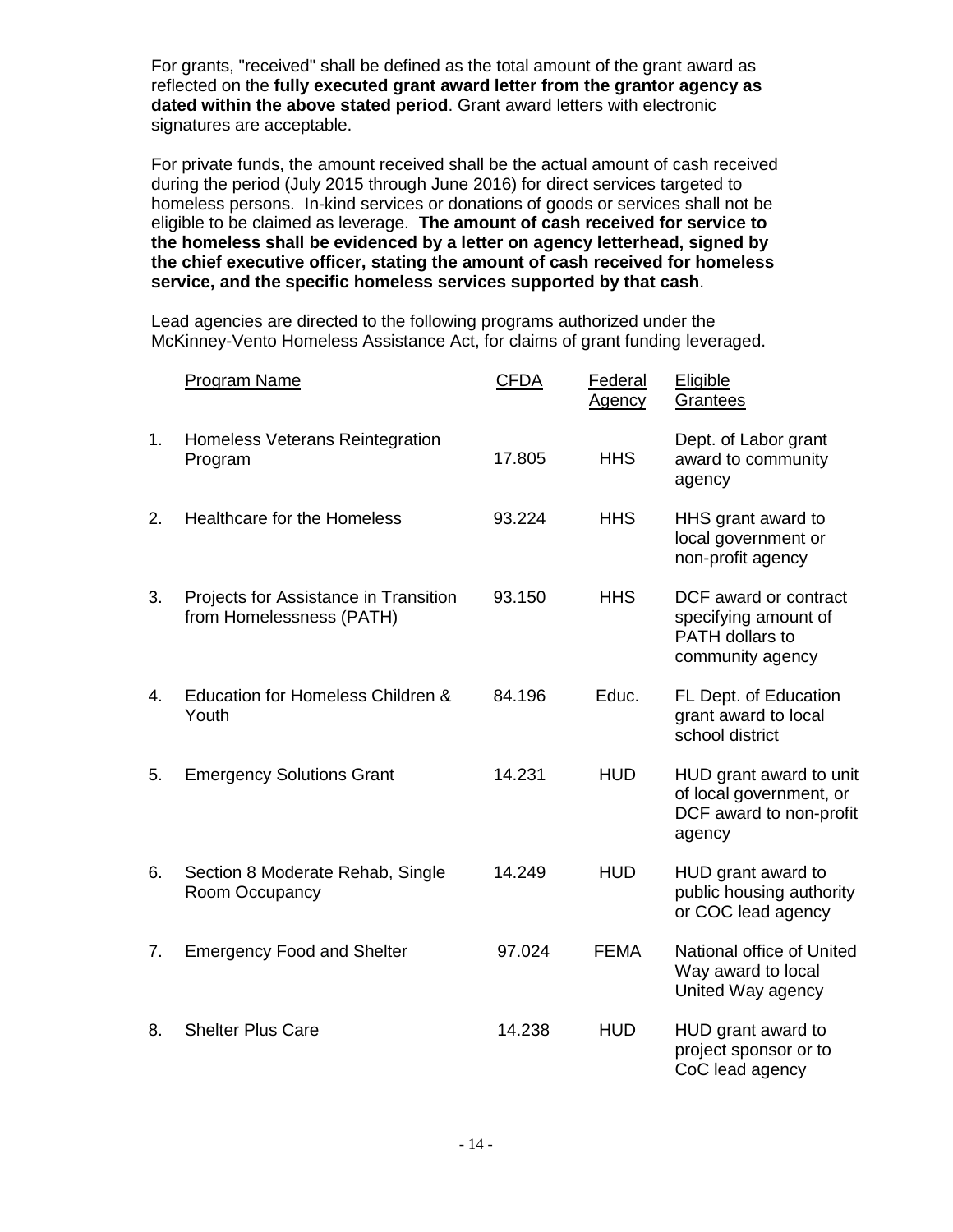| 9.  | <b>Supportive Housing Program</b>                         | 14.235 | <b>HUD</b> | HUD grant award to<br>project sponsor or CoC<br>lead agency |
|-----|-----------------------------------------------------------|--------|------------|-------------------------------------------------------------|
|     | 10. HUD-Veterans Affairs Supportive<br>Housing (HUD-VASH) | 14.871 | <b>HUD</b> | HUD grant award to<br>CoC lead agency                       |
| 11. | <b>Supportive Services for Veterans</b>                   | 64.033 | VA Health  | VA awards to non-<br>profits and consumer<br>cooperatives   |

Failure of the lead agency to execute the certification of leverage shall cause the application to be ranked last on the leverage preference criteria.

The amount of leveraged grant, as certified by the lead agency, shall be divided by the population of the continuum's catchment area, to calculate a leverage ratio of McKinney-Vento grant. Likewise, the amount of private cash received for direct homeless services, as certified by the lead agency shall be divided by the population of the continuum's catchment area, to calculate a leverage ratio of private dollars per 1000 population.

The ranking of the applications shall be based on the two leverage ratios calculated. The application with the highest ratio of McKinney-Vento grants per thousand persons shall be ranked number one (1) on this factor. The next highest ratio of McKinney-Vento grants will be ranked two (2) and so on until all applications are ranked.

Similarly, all applications will be ranked on the private cash ratio, with highest ratio ranked number one (1). The second highest ratio of private cash is ranked number two (2) and so on.

#### **Homeless Need**

The lead agency shall complete the form on EXHIBIT 8, using the data from its 2016 PIT Count, and the census population data from EXHIBIT 9 and the Department of Education (DOE) count from EXHIBIT 10. The lead agency shall provide a signed certification on the data used from the homeless population chart on EXHIBIT 8.

The lead agency shall add the data contained in the CoC 2016 PIT count and the number of homeless based on the Florida Department of Education (DOE) count. This total number of homeless persons shall include both those sheltered and unsheltered in the catchment area.

The lead agency shall complete and execute the certification on the need form, EXHIBIT 8. In the event an applicant fails to execute the certification, the application shall be ranked last on the need statutory criteria.

EXHIBIT 9 provides the total population by continuum in 2010. The resultant calculation shall establish a ratio of homeless population per 1000 population for the catchment area as documented using the form found in EXHIBIT 8.

The review team shall compare all eligible applicants to determine the catchment area with the highest ratio of homeless persons per 1000 population. This application shall be ranked number one (1). All other applicants shall be ranked in descending order with the second highest need ratio ranked second, and so on until all applicants are ranked.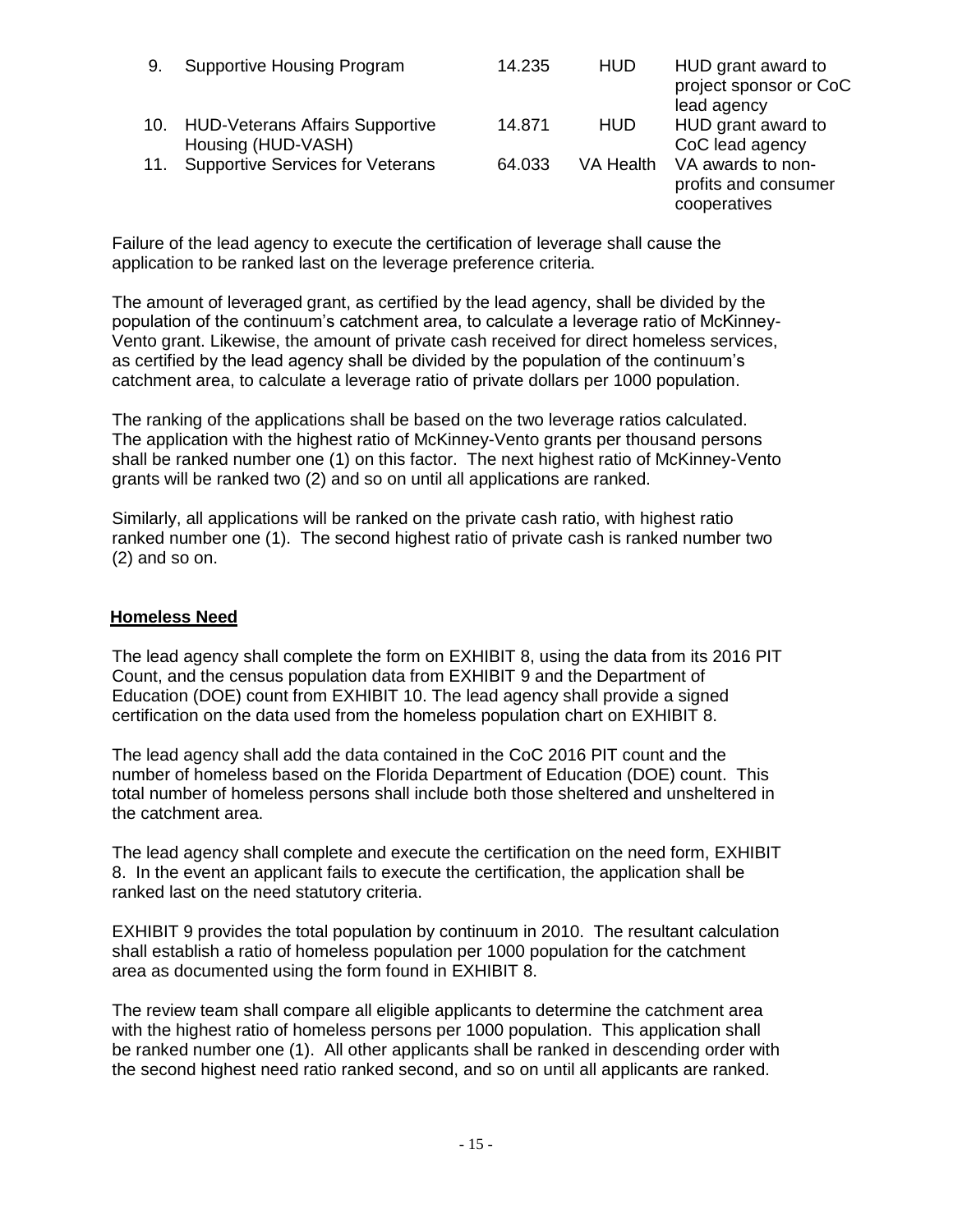In the event two (2) or more applicants have the same need ratio, they shall be ranked equally in the rank order, with their rank score being the average score of the two (2) or more rank places. Example: Two (2) applicants have the same need ratio of 1.0 homeless persons per 1000 population. Ten (10) applicants have higher ratios. The two (2) applicants would be ranked at 11.5, averaging the number 11 and 12 rank order places.

## **TAB 6 – Additional Forms**

- MyFloridaMarketPlace Registration
- EXHIBIT 11, Certification Regarding Lobbying

## **4.3** Final Ranking and Recommended Grant Amounts

The evaluators shall establish a final ranking by totaling the rankings in the three (3) preference criteria outlined above. For example, if the application is ranked number seven (7) in quality of service, number three (3) in leverage, and number six (6) in need, its total ranking score is sixteen (16). The application with the lowest combined ranking score of the three (3) reviewers shall be the top ranked application.

In the event of a tie in the total ranking score, the applicant that was ranked higher on the catchment area need preference criteria in comparison to the other application shall be ranked higher.

The total grant funding available for award is \$5,000,000. The amount of grant award shall be the total amount of eligible uses requested, up to \$300,000. The top ranked application shall be funded first, with each subsequent ranked application awarded until the grant amount is exhausted. The Department reserves the right to make grant awards in amounts less than the requested amount in the event that and including, but not limited to: (1) uses proposed are deemed ineligible by the Department, or (2) that the grant funding remaining available is less than the amount of the grant request.

Lead agencies receiving grant awards shall agree to participate in the Offices' process to develop standardized data collection methods and the creation of a homeless management information system. Further, grantees shall be required to submit quarterly reports of performance, until grant funded activities are completed.

## **Section 5: Grant Agreement, Forms, and Reports**

## **5.1** Grant Agreement, Terms and Conditions

The grant agreement shall consist of the grant award letter, the standard contract, an approved budget, the grant solicitation, and the recipient's application.

## **5.2** Forms and Certifications

The applicable forms that the recipient shall complete include the Certification Regarding Lobbying (EXHIBIT 11), and, if applicable, the mortgage lien and security agreement.

In the event that the Challenge Grant proceeds are used to acquire or improve real property, such use shall be contingent upon the lead agency and/or its sub-grantees granting to the state a security interest in the property at least equal to the amount of the state funds provided, for at least five (5) years from the date of purchase or completion of the property improvements. The securing of the lien position and recording of the lien document shall be the responsibility of the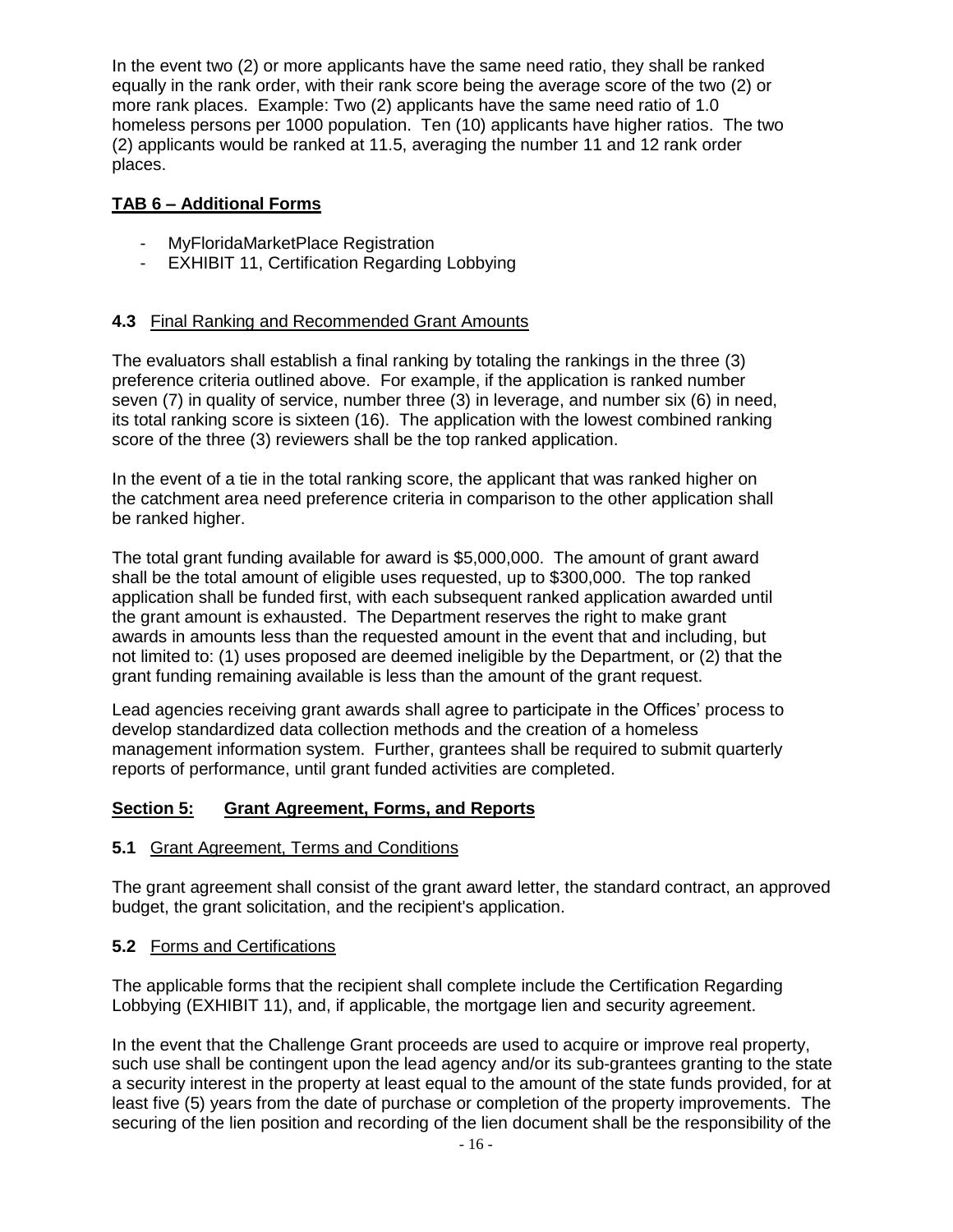lead agency. The lien must be in the Department's favor. See EXHIBIT 14 for sample lien agreement.

The recipients of the Challenge Grant awards shall file quarterly status reports with the Department, to report performance on the expenditure of the grant, and the benefits of service to the targeted populations. Final reports shall be submitted to the Department within thirty (30) days following the end of the grant period. See EXHIBIT 12 for the report form.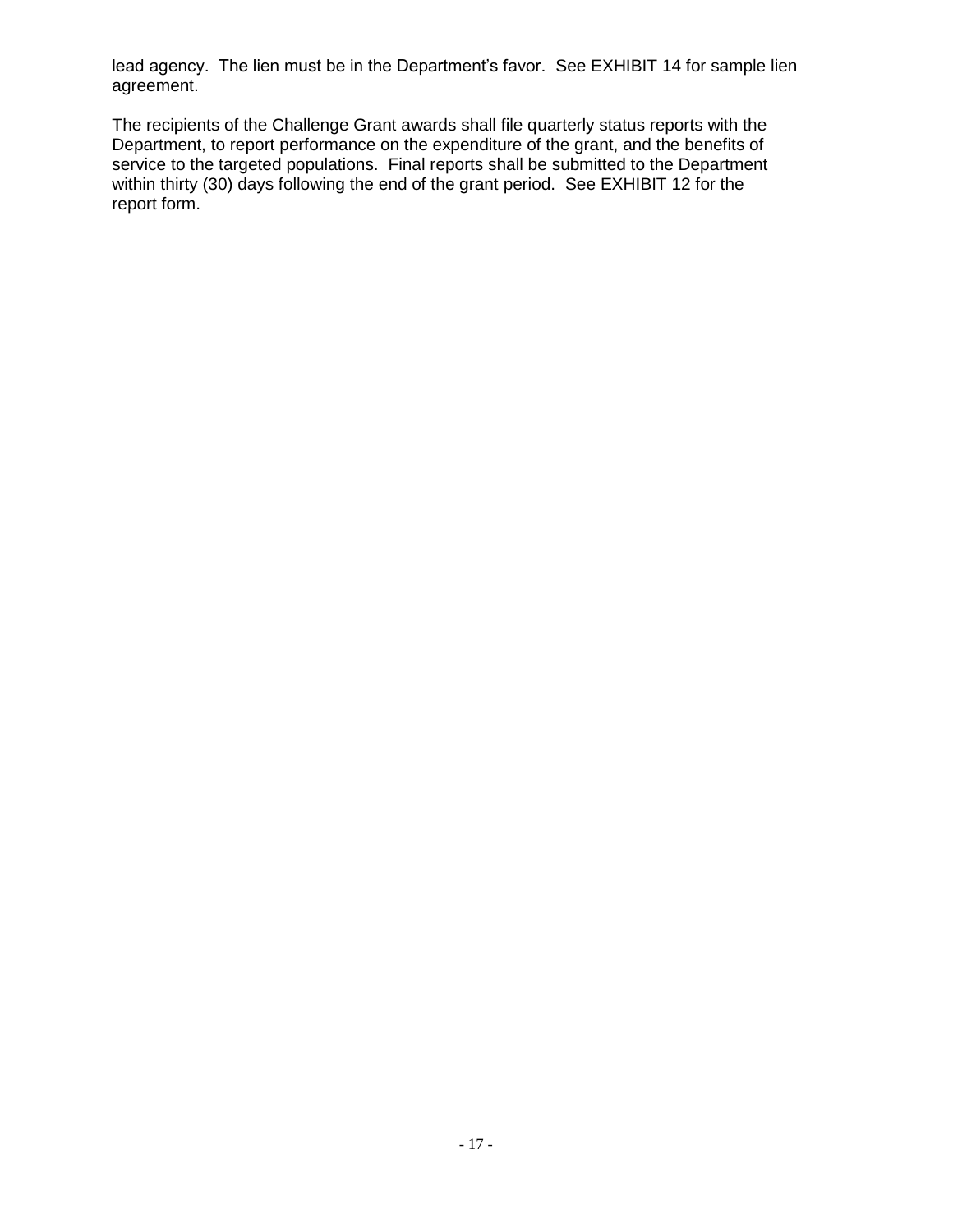## **2016 Continuum of Care Designated Lead Agencies**

#### **Theresa Lowe, Executive Director**

[tlowe@gracemarketplace.org](mailto:tlowe@gracemarketplace.org) North Central Florida Coalition for the Homeless and Hungry Operating GRACE Marketplace 3055 NE 28th Drive Gainesville, FL 32609 P – 352/792-0800, ext. 105 [www.gracemarketplace.org](http://www.gracemarketplace.org/)

#### **Yvonne Petrasovits, Executive Director**

Homeless & Hunger Coalition of NW Florida 949 Jenks Avenue / 32401 P.O. Box 549 Panama City, FL 32402-0549 P - 850/481-5446 [Executivedirector.hhcnwfl@gmail.com](mailto:Executivedirector.hhcnwfl@gmail.com) [officemanager.hhcnwfl@gmail.com](mailto:officemanager.hhcnwfl@gmail.com) [www.homelesshungercoalitionnwfl.org](http://www.homelesshungercoalitionnwfl.org/)

#### **Mark Broms, Executive Director**

Brevard Homeless Coalition 6905 N Wickham Road Melbourne, FL 32940 P – 321/652-2737 [mbromsg@gmail.com](mailto:mbromsg@gmail.com)

#### **Michael Wright**

Broward County Homeless Initiative Partnership 115 S. Andrews Avenue., Room A-370 Ft. Lauderdale, FL 33301 P – 954/357-6167 F – 954/357-5521 [mwright@broward.org](mailto:mwright@broward.org)

#### **Angela Hogan, Chief Executive Officer**

Charlotte County Homeless Coalition P.O. Box 380157 Murdock, FL 33938-0157 P – 941/627-4313 F – 941/627-9648 [Angela.hogan@cchomelesscoalition.org](mailto:Angela.hogan@cchomelesscoalition.org) [www.cchomelesscoalition.org](http://www.cchomelesscoalition.org/) [www.gulfcoastpartnership.org](http://www.gulfcoastpartnership.org/)

**Bay, Calhoun, Gulf, Holmes, Jackson, Washington**

**Alachua, Putnam, Bradford,** 

**Levy, Gilchrist**

**Broward**

**Brevard**

**Charlotte**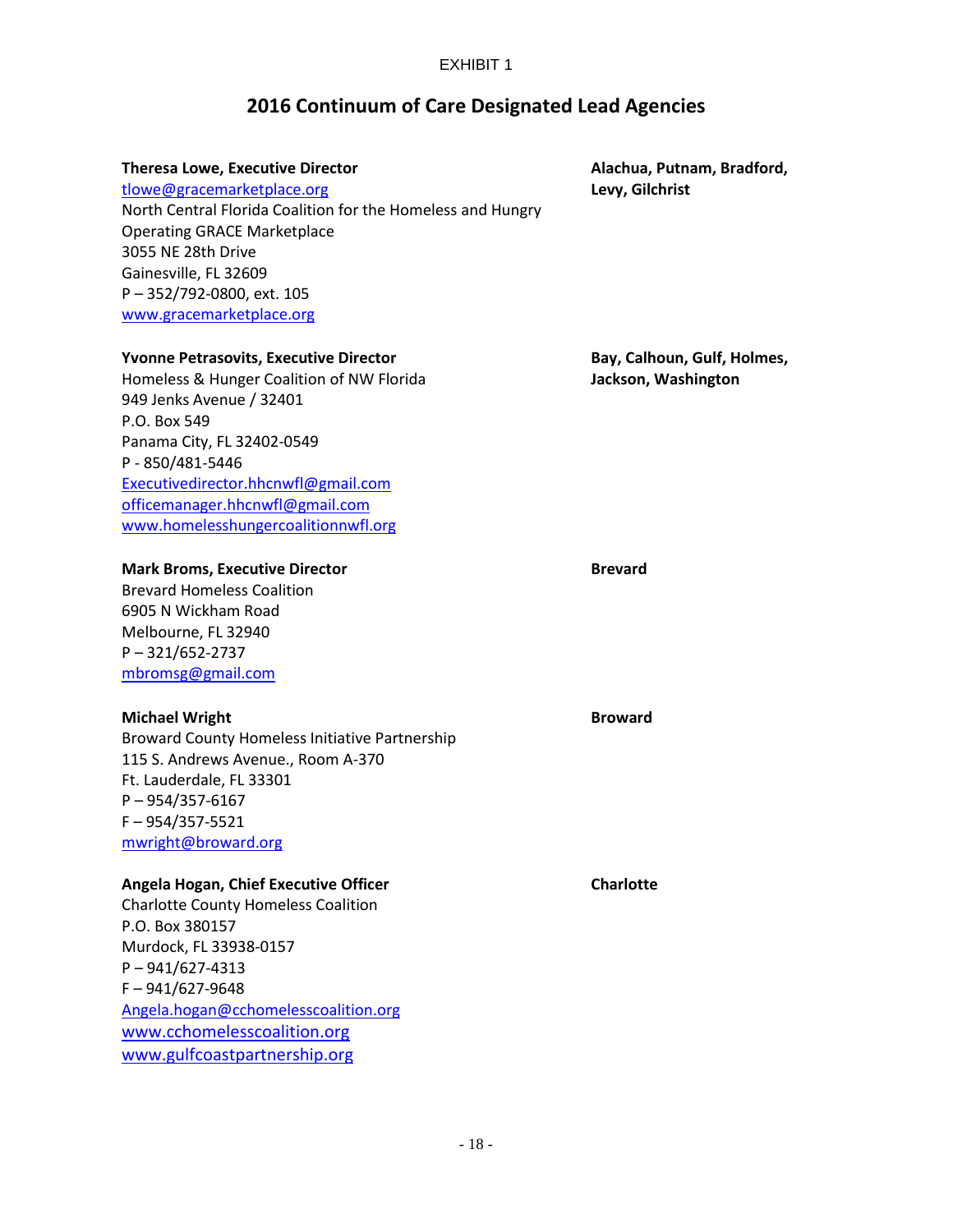## 871 SW State Road 47

**Rita Dopp, Executive Director** United Way of Suwannee Valley

Mid-Florida Homeless Coalition

Inverness, FL 34451-3031

Lake City, FL 32025-0433 P – 386/752-5604 x 104 F – 386/752-0105 [rita@unitedwsv.org](mailto:rita@unitedwsv.org) www.unitedwsv.org

#### **Christine Welton**

**Barbara Wheeler**

P – 352/860-2308 F – 352/726-3280 [Mfhc01@gmail.com](mailto:Mfhc01@gmail.com)

P.O. Box 3031

Collier County Hunger and Homeless Coalition P.O. Box 9202 Naples, FL 34101 P – 239/263-9363 / F – 239/263-6058 [executivedirector@collierhomelesscoalition.org](mailto:executivedirector@collierhomelesscoalition.org)

#### **Angelo Trunzo, Executive Director**

Highlands County Coalition for the Homeless 134 N. Ridgewood Dr. Suite 12 Sebring Florida 33870 P – 863/314-8901 F – 863/314-8902 angelotrunzo@highlandshomeless.com [www.highlandshomeless.com](http://www.highlandshomeless.com/)

#### **Dawn Gilman**

Changing Homelessness Inc. 660 Park Street Jacksonville, FL 32204 P – 904/354-1100 / F – 866/371-8637 [dgilman@changinghomelessness.org](mailto:dgilman@changinghomelessness.org) [www.changinghomelessness.org](http://www.changinghomelessness.org/)

#### **John Johnson**

EscaRosa Coalition on the Homeless P.O. Box 17222 Pensacola, FL 32522 P – 850/436-4646 / F – 850/436-4656 [John.johnson@ecoh.org](mailto:John.johnson@ecoh.org) o[r www.ecoh.org](http://www.ecoh.org/) **Citrus, Hernando, Lake, Sumter**

**Columbia, Hamilton, Lafayette, Suwannee**

**Collier**

**DeSoto, Glades, Hardee, Hendry, Highlands, Okeechobee**

**Duval, Clay, Nassau**

**Escambia, Santa Rosa**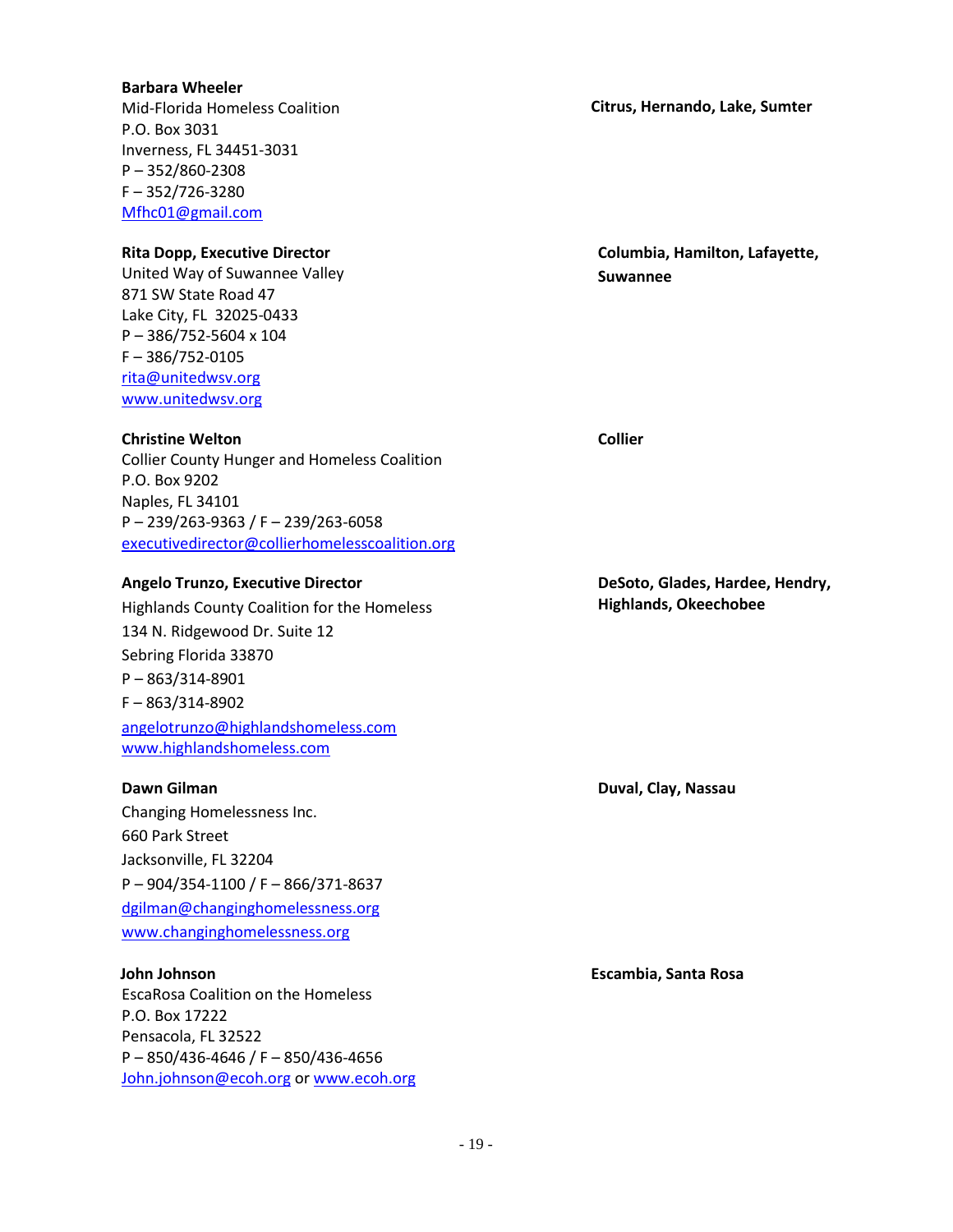#### **Antoinette Hayes-Triplett**

Tampa Hillsborough Homeless Initiative, Inc. 601 East Kennedy Boulevard 24th Floor Tampa, FL 33602 P – 813/223-6115 F – 813/223-6178 [tripletta@THHI.org](mailto:tripletta@THHI.org) [www.THHI.org](http://www.thhi.org/)

#### **Louise Hubbard, Executive Director**

Treasure Coast Homeless Services Council, Inc. 2525 St. Lucie Avenue Vero Beach, FL 32960 P – 772/778-4234 F – 772/567-5991 [irhsclh@aol.com](mailto:irhsclh@aol.com)

#### **Indian River, Martin, St. Lucie**

**Jeannie Sutton, Grants Coordinator**

Lee County Department of Human Services 2440 Thompson Street Fort Myers, FL 33901 P – 239/533-7958 F – 239/533-7955 [jsutton@leegov.com](mailto:jsutton@leegov.com)

#### **Sylvia W. Smith, Executive Director**

Big Bend Homeless Coalition 2729 W. Pensacola Street Tallahassee, FL 32304 P - 850/576-5566 F – 850/577-0586 [ssmith@bigbendhc.org](mailto:ssmith@bigbendhc.org) [www.bigbendhc.org](http://www.bigbendhc.org/)

#### **Leslie Loveless, Executive Director**

Suncoast Partnership to End Homelessness, Inc. 1750 17<sup>th</sup> Street, Bldg. K-1 Sarasota, FL 34234 P – 941/955-8987 F – 941/209-5595 [Leslie@suncoastpartnership.org](mailto:Leslie@suncoastpartnership.org)

#### **Karen Hill**

Marion County Homeless Council, Inc. 1315 SE 25th Loop #104

**Lee**

**Leon, Franklin, Gadsden, Liberty, Madison, Taylor, Jefferson, Wakulla**

**Manatee and Sarasota**

**Marion**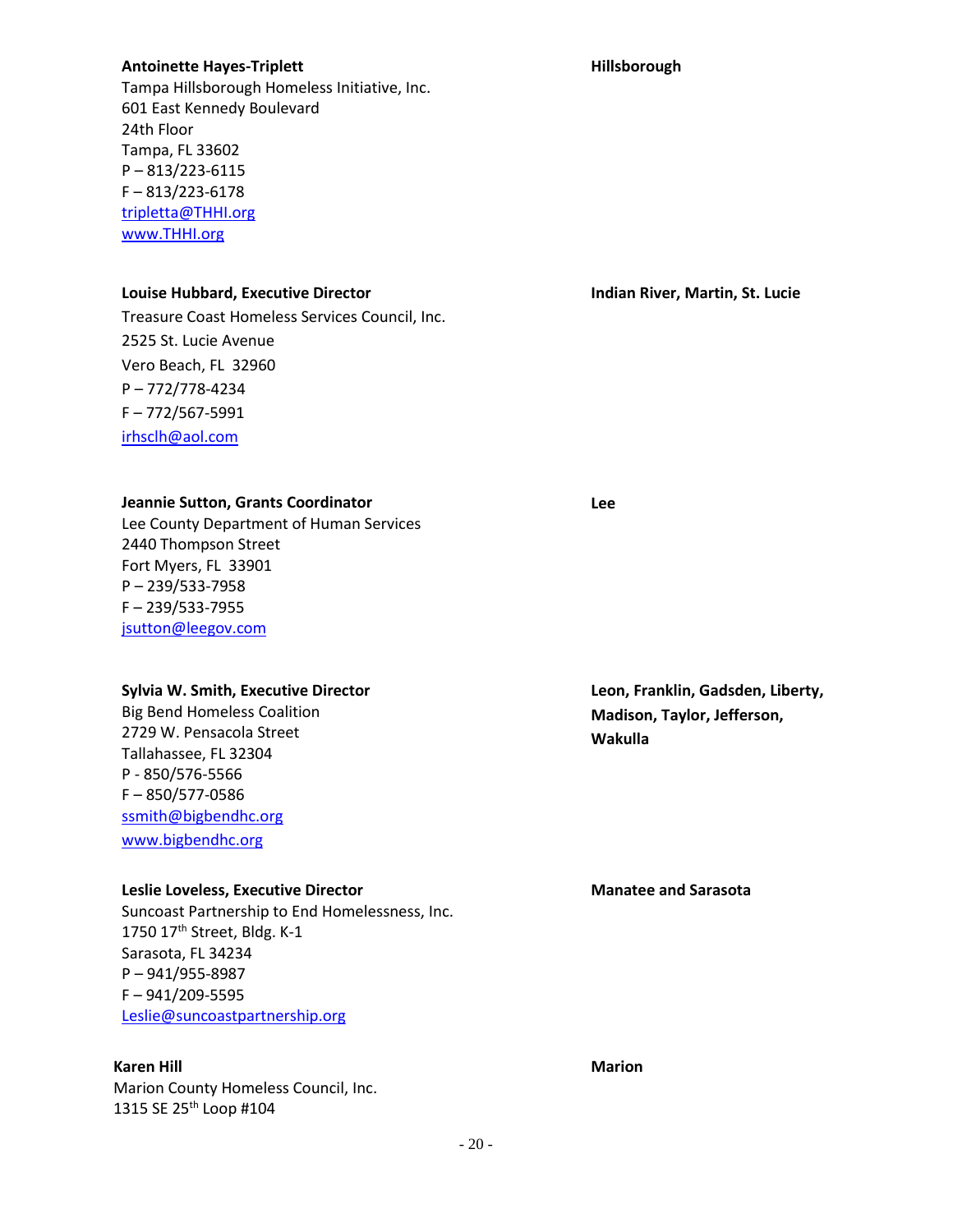Ocala, FL 34471 P.O. Box 162 Ocala, FL 34478 P – 352/732-1380 F – 352/622-2975 [Karen@mchcfl.org](mailto:Karen@mchcfl.org) [www.mchcfl.org](http://www.mchcfl.org/)

#### **Victoria Mallette, Executive Director**

Miami-Dade County Homeless Trust 111 NW 1st Street, Suite 27-310 Miami, FL 33128 P – 305/375-1491 F – 305/375-2722 [vmallette@miamidade.gov](mailto:vmallette@miamidade.gov) [www.miamidade.gov/homeless](http://www.miamidade.gov/homeless)

#### **Elena George, Executive Director**

Monroe County Homeless Services CoC Inc. P.O. Box 2410 Key West, FL 33045 P – 305/998-4663 F – 305/204-4150 [Elena@monroehomelesscoc.org](mailto:Elena@monroehomelesscoc.org) <http://www.monroehomelesscoc.org/>

#### **Sarah Yelverton**

Okaloosa-Walton Homeless Continuum of Care P.O. Box 115 Ft. Walton Beach, FL 32549 P – 850/409-3070 [sarah@hhalliance.org](mailto:sarah@hhalliance.org) [www.owhcoc.org](http://www.owhcoc.org/)

#### **Martha Are, Executive Director**

Homeless Services Network of Central Florida 4065 McLeod Road Orlando, FL 32811 P – 407/893-0133 F – 407/893-5299 [martha.are@hsncfl.org](mailto:martha.are@hsncfl.org) [www.hsncfl.org](http://www.hsncfl.org/)

#### **Georgiana Devine, Program & Contract Manager**

Palm Beach County Division of Human Services 810 Datura Street, Suite 350 West Palm Beach, FL 33401 P - 561/ 355-4778 / F – 561/355-4801 [gdevine@pbcgov.com](mailto:gdevine@pbcgov.com)

#### **Miami-Dade**

**Monroe**

**Okaloosa and Walton**

**Orange, Osceola, Seminole**

**Palm Beach**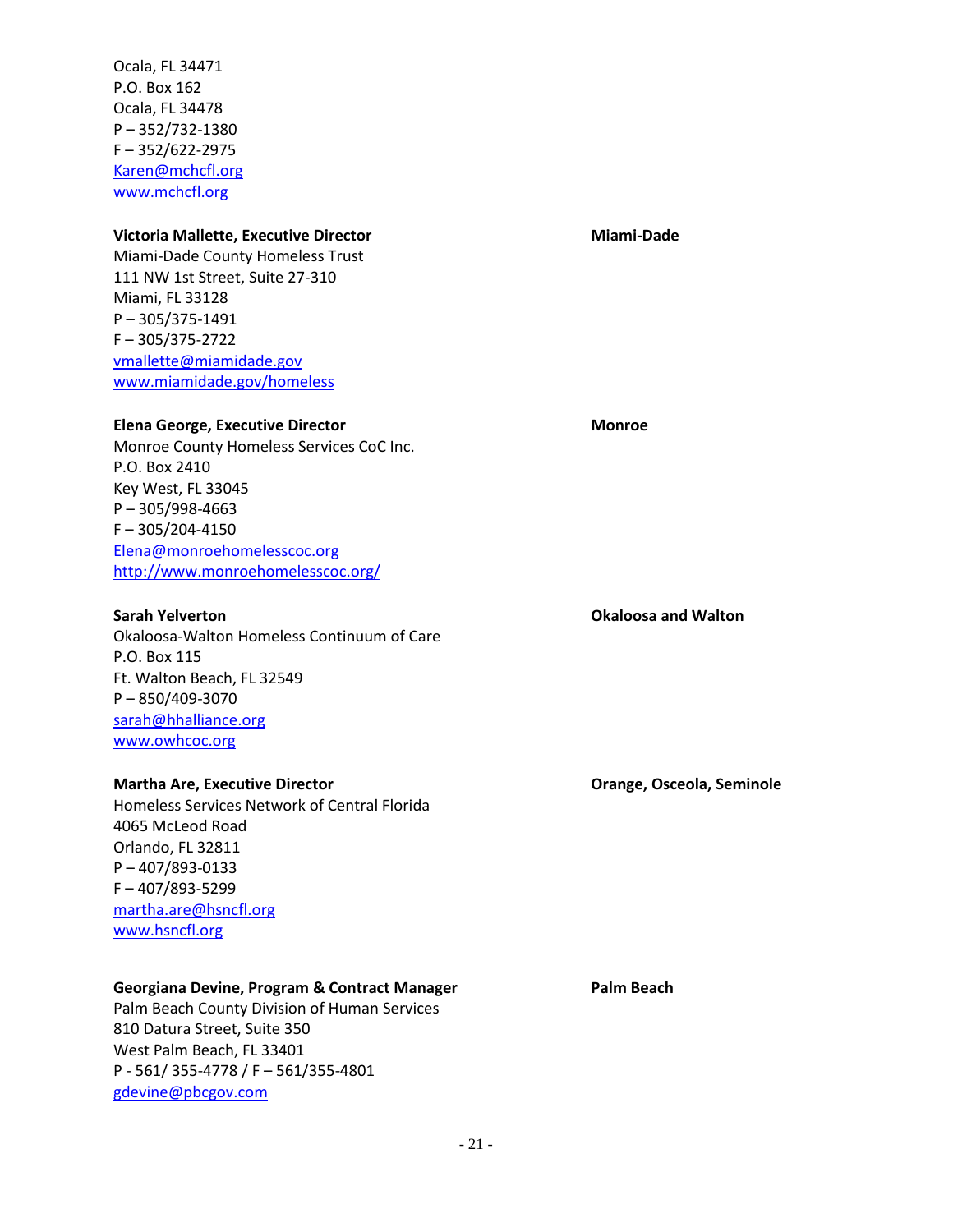#### **Raine Johns, Executive Director**

Coalition for the Homeless of Pasco County, Inc. Pasco County Florida Continuum of Care P.O. Box 757, New Port Richey, FL 34656 P – 727/842-8605 x 7001 F – 727/842-8538 [rainejohns@pascohomelesscoalition.org](mailto:rainejohns@pascohomelesscoalition.org) [www.pascohomelesscoalition.org](http://www.pascohomelesscoalition.org/)

#### **Susan Myers, CEO**

Pinellas County Homeless Leadership Board 647 1st Avenue, North St. Petersburg, FL 33701 P – 727/582-7916 F – 727/528-5764 [susanmyers@pinellashomeless.org](mailto:susanmyers@pinellashomeless.org)

#### **Laura Lee Gwinn, Executive Director**

Homeless Coalition of Polk County 107 Morningside Drive, Suite C Lakeland, FL 33803 P – 863/687-8386 / F – 863/802-1436 [lgwinn@polkhomeless.org](mailto:lgwinn@polkhomeless.org)

#### **Gary Peterson, Executive Director**

Home Again St. Johns County 1850 State Road 207 St. Augustine, FL 32086 P – 904/687-6043 [Homeagainstjohns1@gmail.com](mailto:Homeagainstjohns1@gmail.com)

#### **Jeff White, Executive Director**

Volusia/Flagler County Coalition for the Homeless P.O. Box 444 Deland, FL 32121-0444 P – 386/279-0029 / F – 386/279-0028 [Jwhite@vfcch.org](mailto:Jwhite@vfcch.org) / [www.vgcch.org](http://www.vgcch.org/)

**Volusia and Flagler**

**Polk** 

**St. Johns**

**Pinellas**

**Pasco**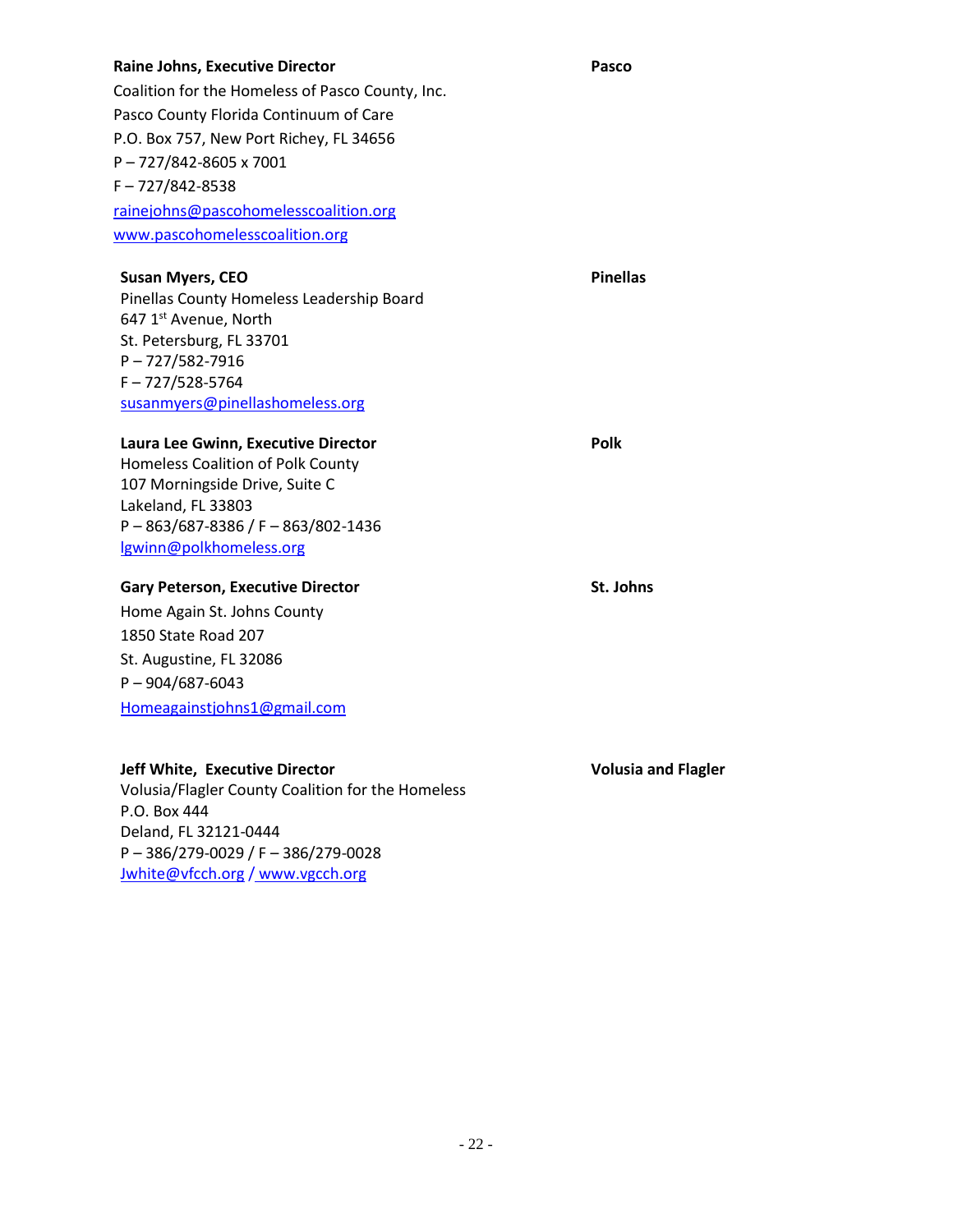## **Completeness Checklist**

| Page $# in$<br><b>Application</b> | <b>Completeness Items</b>                                                                                                                                                                  |
|-----------------------------------|--------------------------------------------------------------------------------------------------------------------------------------------------------------------------------------------|
|                                   | One (1) Original signed application<br>$\bullet$                                                                                                                                           |
|                                   | One (1) copy of the application - in addition to the original<br>٠                                                                                                                         |
|                                   | 2016 CoC Plan ** If CoC plan is too large to include in application you<br>$\bullet$<br>MUST send the portion of plan that details activity to be funded and<br>CoC certification. (TAB 3) |
|                                   | Letter of CoC support certification (TAB 3)<br>$\bullet$                                                                                                                                   |
|                                   | MyFloridaMarketPlace registration (TAB 6)<br>$\bullet$                                                                                                                                     |
|                                   | <b>EXHIBIT 3, Applicant Information Request (TAB 1)</b><br>$\bullet$                                                                                                                       |
|                                   | EXHIBIT 4, Budget and Match Form (TAB 2)<br>$\bullet$                                                                                                                                      |
|                                   | EXHIBIT 5, Quality of Service (TAB 5)<br>$\bullet$<br>Signed (check if yes)<br>٠                                                                                                           |
|                                   | <b>EXHIBIT 7, Leveraged Funding Form and Certification (TAB 5)</b><br>٠                                                                                                                    |
|                                   | Signed (check if yes)                                                                                                                                                                      |
|                                   | <b>EXHIBIT 8, Certification of Estimated Need Per Catchment Area</b><br>$\bullet$<br>Population (TAB 5)                                                                                    |
|                                   | Signed (check if yes)                                                                                                                                                                      |
|                                   | <b>EXHIBIT 11, Certification Regarding Lobbying (TAB 6)</b>                                                                                                                                |
|                                   | Signed (check if yes)                                                                                                                                                                      |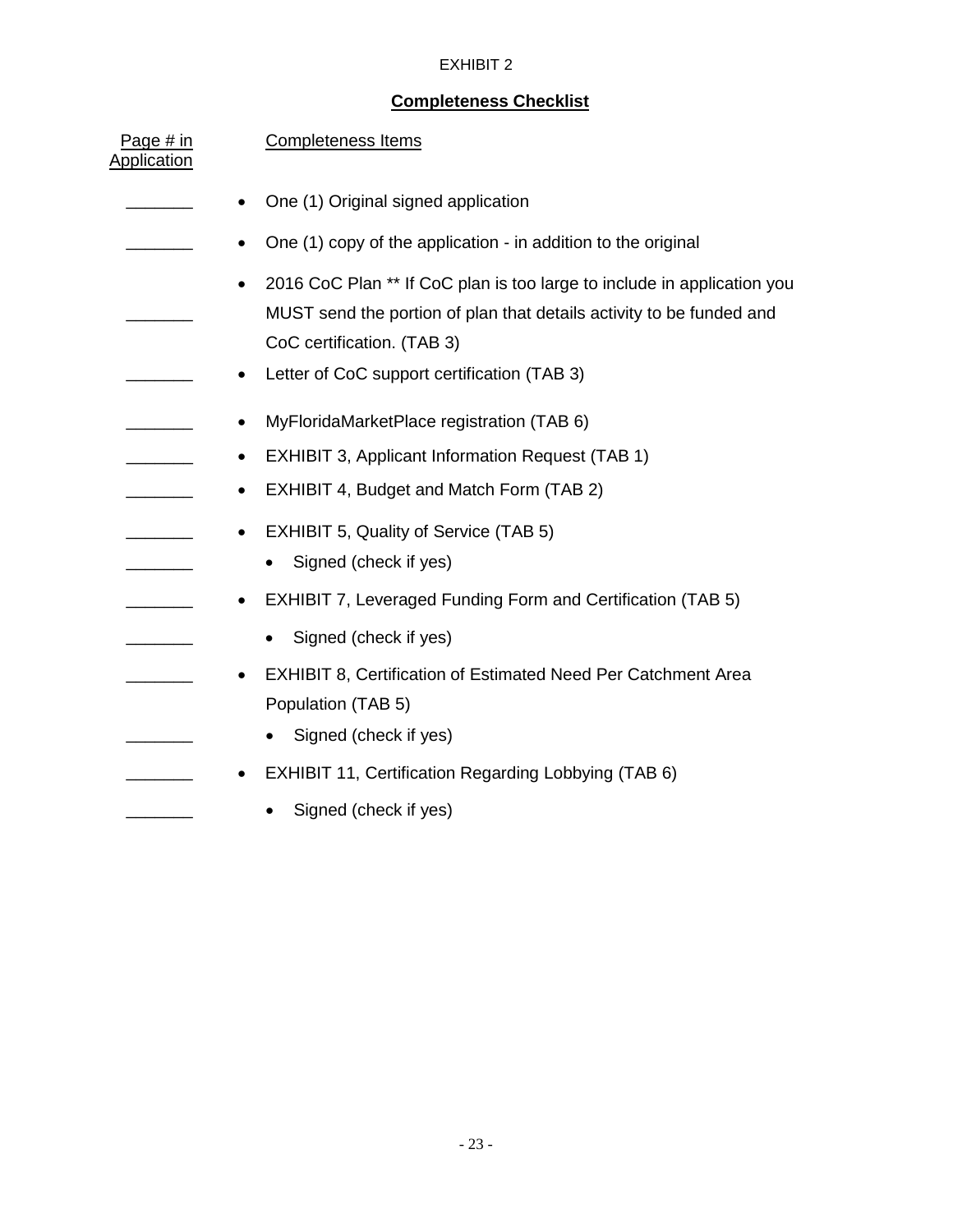## **Applicant Information Request**

| Name:                                                                                 |                                                                                                                                    |
|---------------------------------------------------------------------------------------|------------------------------------------------------------------------------------------------------------------------------------|
| <b>Mailing Address:</b>                                                               |                                                                                                                                    |
|                                                                                       | County:<br><u> The Communication of the Communication of the Communication of the Communication of the Communication of the Co</u> |
| Zip Code:                                                                             | $\text{Telephone } \#:$                                                                                                            |
|                                                                                       |                                                                                                                                    |
|                                                                                       | PROJECT ADMINISTRATOR(S) *if more than one, please list ALL                                                                        |
| Name:                                                                                 |                                                                                                                                    |
|                                                                                       |                                                                                                                                    |
| City: $\qquad \qquad \qquad$                                                          | State: <u>_________</u> Zip Code: ______                                                                                           |
| Phone:                                                                                | Fax:<br><u> 2008 - Jan James James Barnett, mars and de la partie de la partie de la partie de la partie de la partie de</u>       |
|                                                                                       |                                                                                                                                    |
| <b>CONTACT PERSON FOR THE APPLICATION</b>                                             |                                                                                                                                    |
|                                                                                       | <u> 1999 - Jan James James James James James James James James James James James James James James James James J</u>               |
|                                                                                       |                                                                                                                                    |
|                                                                                       |                                                                                                                                    |
| Adult                                                                                 |                                                                                                                                    |
| Domestic Violence                                                                     |                                                                                                                                    |
|                                                                                       |                                                                                                                                    |
|                                                                                       |                                                                                                                                    |
| Name:<br>Phone:<br>Email:<br><b>TARGET GROUP(S):</b><br><b>TOTAL FUNDS REQUESTED:</b> |                                                                                                                                    |
| Project 1                                                                             |                                                                                                                                    |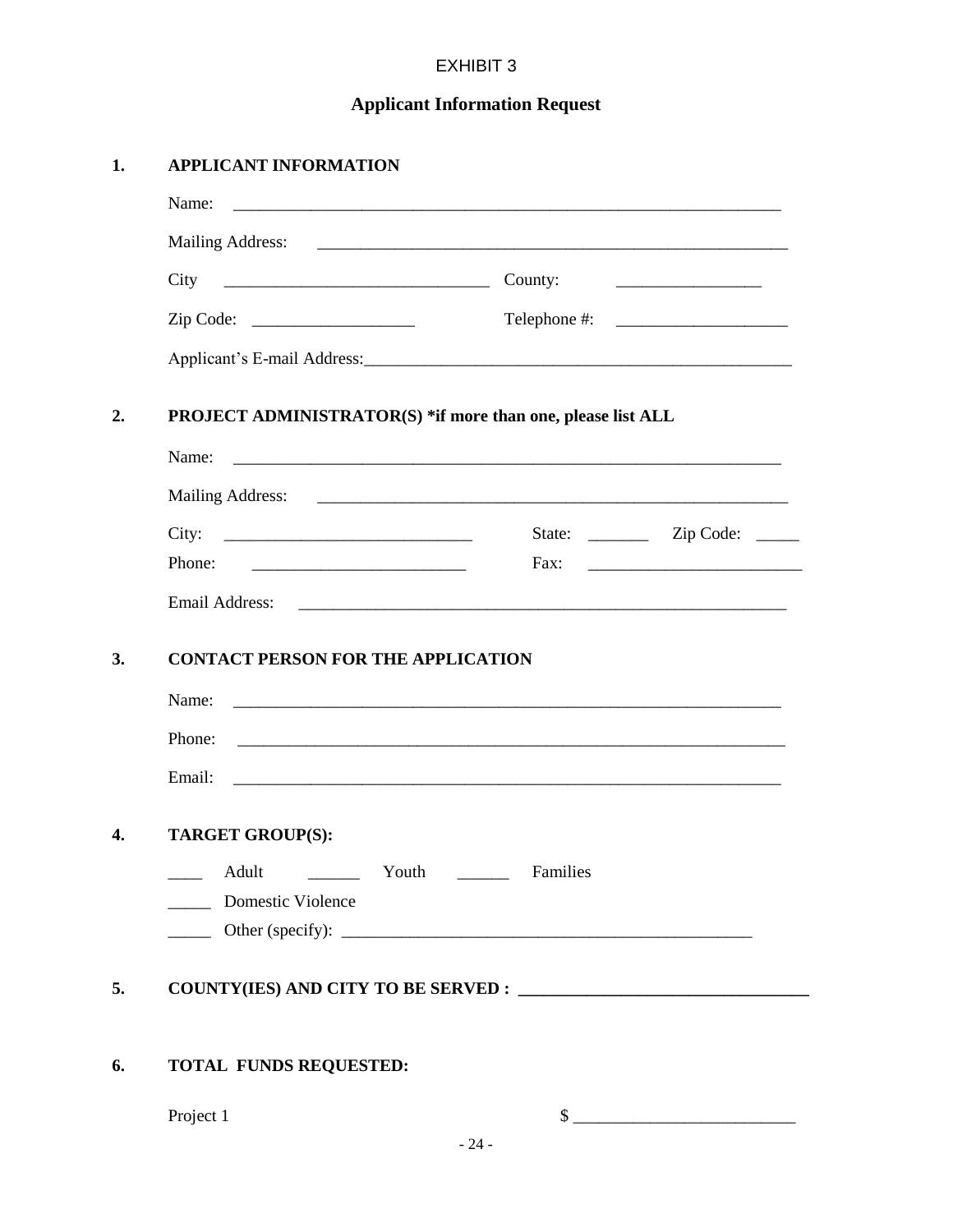| <b>TOTAL PROGRAM COST</b> | \$                                                |
|---------------------------|---------------------------------------------------|
| <b>MATCHING FUNDS:</b>    | \$                                                |
| Administration            | \$<br><u> 1986 - Johann Barnett, fransk konge</u> |
| Project 4                 | $\sim$                                            |
| Project 3                 |                                                   |
| Project 2                 | \$                                                |

To the best of my knowledge, I certify that the information in this application it true and correct and that the document has been duly authorized by the governing body of the applicant. I will comply with the program rules and regulations if assistance is approved. I also certify that I am aware that providing false information on the application can subject the individual signing such application to criminal sanction.

Executive Director or Board Chairman:

| Signature:         |       |  |
|--------------------|-------|--|
| <b>Typed Name:</b> |       |  |
| Title:             | Date: |  |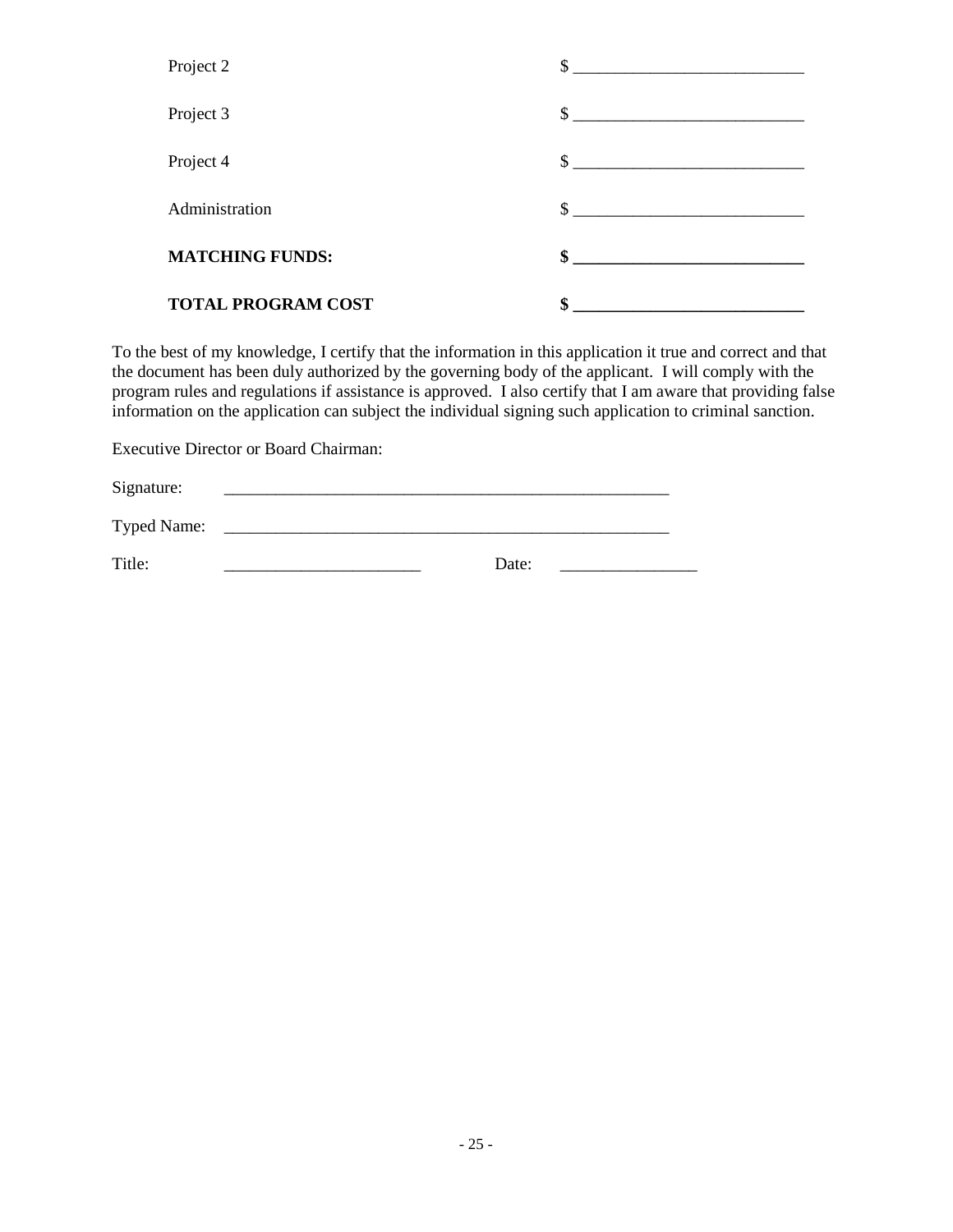#### **Budget and Match Form**

|                | Grant<br>Activity/Project | \$ Requested | \$ Match<br>Amount | Agency<br>Provider<br>Name | Existing<br>Service | New<br>Service | Number of<br>Persons<br>Homeless To<br><b>Be Served</b> |
|----------------|---------------------------|--------------|--------------------|----------------------------|---------------------|----------------|---------------------------------------------------------|
| $\mathbf 1$    |                           |              |                    |                            |                     |                |                                                         |
| $\overline{2}$ |                           |              |                    |                            |                     |                |                                                         |
| 3              |                           |              |                    |                            |                     |                |                                                         |
| 4              |                           |              |                    |                            |                     |                |                                                         |
| 5              |                           |              |                    |                            |                     |                |                                                         |
|                |                           |              |                    |                            |                     |                |                                                         |
|                | <b>TOTAL GRANT</b>        | S.           | $\mathbf{s}$       |                            |                     |                |                                                         |
|                |                           |              |                    |                            |                     |                | <b>Total Persons</b><br>To Be Served                    |

#### **Instructions**

Please list your grant projects on the above chart. The maximum grant shall be \$300,000 in 2016-17.

#### **1. Grant Activity / Project**

Please use the same title or description used in the narrative. Be sure to identify and list each activity to be funded, if more than one is proposed for funding.

#### **2. \$ Requested**

List the amount of Challenge Grant requested for each activity or use separately and the total amount of the Challenge Grant requested.

#### **3. \$ Match Amount**

List the amount of matching funds that will be submitted for invoicing purposes.

#### **4. Provider Name**

Identify the specific entity, person, or agency to carry out each activity or use of the Challenge Grant Funding. If the lead agency will perform the activity directly, cite the name of the lead agency. If another entity will carry out the activity under contract with the lead agency, provide the legal name of that entity.

#### **5. Existing or New Service**

Specify whether the activity or use to be funded will support an existing service or use, or whether the funded activity is a new service to fulfill an unmet need.

#### **6. Number of Homeless Persons Served**

For each activity, identify the estimated number of homeless persons to be served.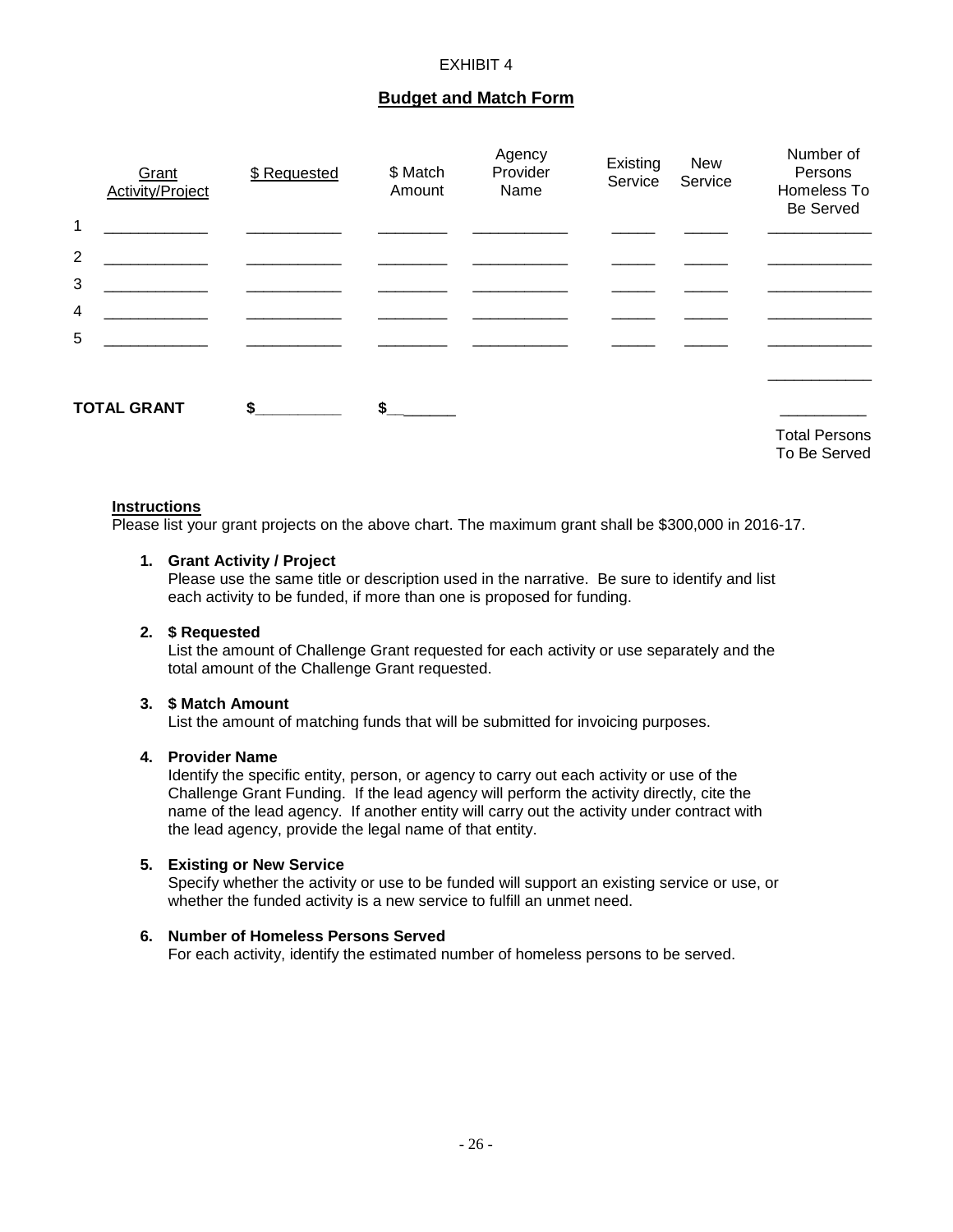## **Quality of Service**

Does your lead Agency provide direct services to clients? \_\_\_\_\_Yes \_\_\_\_\_No

1. Does the project(s) align with community goals? How?

2. Is the project(s) a new project? Describe how it is innovative.

3. Explain how your Lead Agency provides quality services to homeless persons in your community.

4. Describe all the funding sources (other grants, donations, etc.) that your lead Agency receives and utilizes for homeless activities.

5. Does your Lead Agency conduct an annual evaluation of services provided (other than HMIS)? If yes, please provide a copy of the most recent evaluation.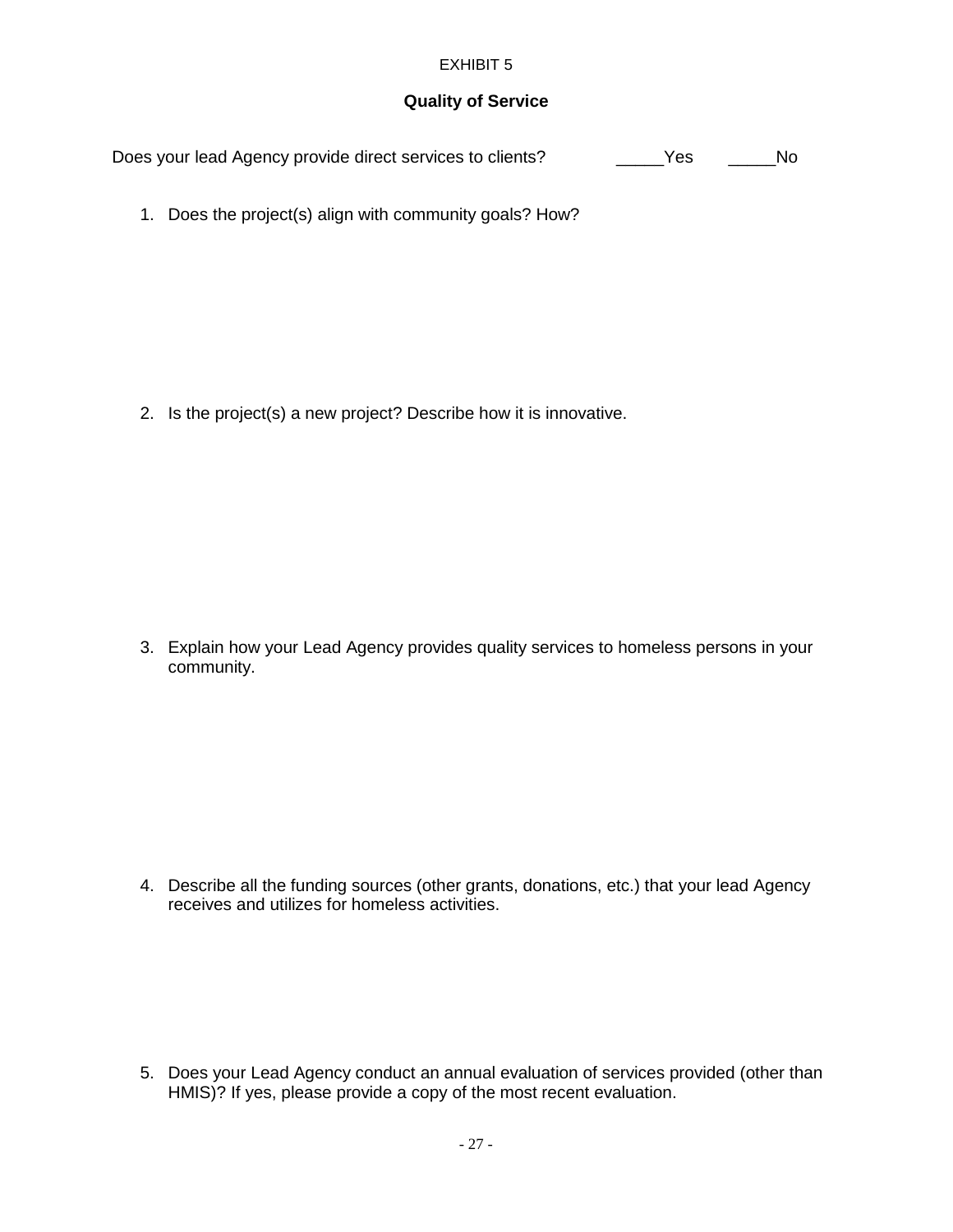- 6. From HMIS/CAPER, what is the total number of persons served during July 1, 2015 June 30, 2016? **YOU MUST ATTACH HMIS REPORT FOR POINTS**
- 7. From the HMIS report (same time period as above), are any special populations served?
- 8. Fill out the chart below with desired program outcomes that will be evaluated at the end of the grant period. You must include three (3) outcomes.

| Desired Outcome: | Project Activities to achieve this outcome: |
|------------------|---------------------------------------------|
| 1.               |                                             |
|                  |                                             |
|                  |                                             |
|                  |                                             |
| 2.               |                                             |
|                  |                                             |
|                  |                                             |
|                  |                                             |
| 3.               |                                             |
|                  |                                             |
|                  |                                             |
|                  |                                             |
|                  |                                             |

I hereby attest that all information reported above is true and accurate, based upon the evidence and documentation attached hereto, and made a part of this certification.

Name of CoC \_\_\_\_\_\_\_\_\_\_\_\_\_\_\_\_\_\_\_\_\_\_\_\_\_\_\_\_\_\_\_\_\_\_\_\_\_\_\_\_\_\_\_\_\_\_\_

Name of Certifying Official \_\_\_\_\_\_\_\_\_\_\_\_\_\_\_\_\_\_\_\_\_\_\_\_\_\_\_\_\_\_\_\_\_\_\_\_\_\_\_\_\_\_\_\_\_\_\_

Signature of Certifying Official \_\_\_\_\_\_\_\_\_\_\_\_\_\_\_\_\_\_\_\_\_\_\_\_\_\_\_\_\_\_\_\_\_\_\_\_\_\_\_\_\_\_\_

Date Signed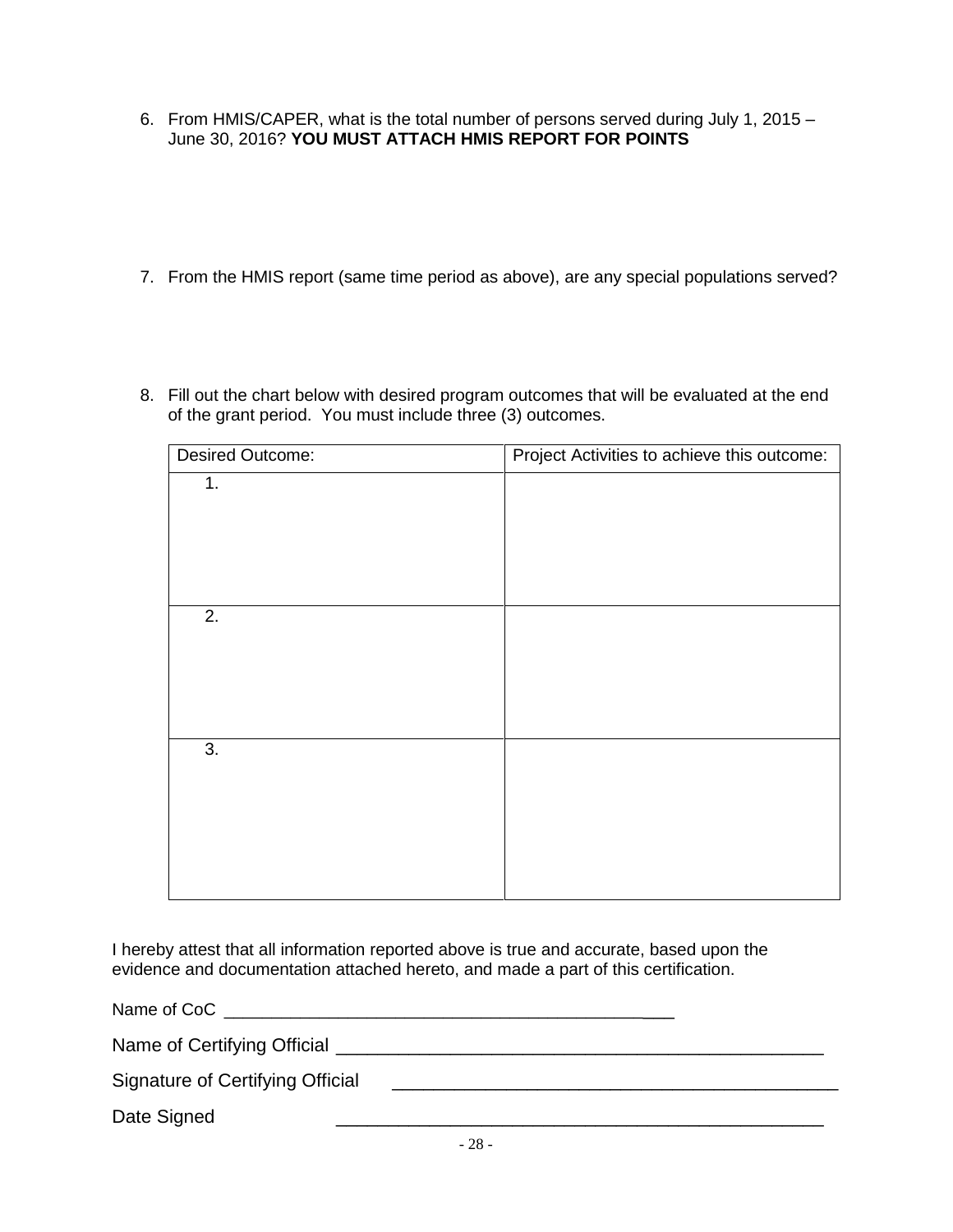**Failure to provide an original signed certification for quality of service shall be cause for the application to ranked last on the quality of service preference criteria.** 

**Failure to attach the documentation required for any of the items above shall be cause for that item to receive Zero Points. Please check to ensure that all required documentation is attached immediately following this certification in your application.**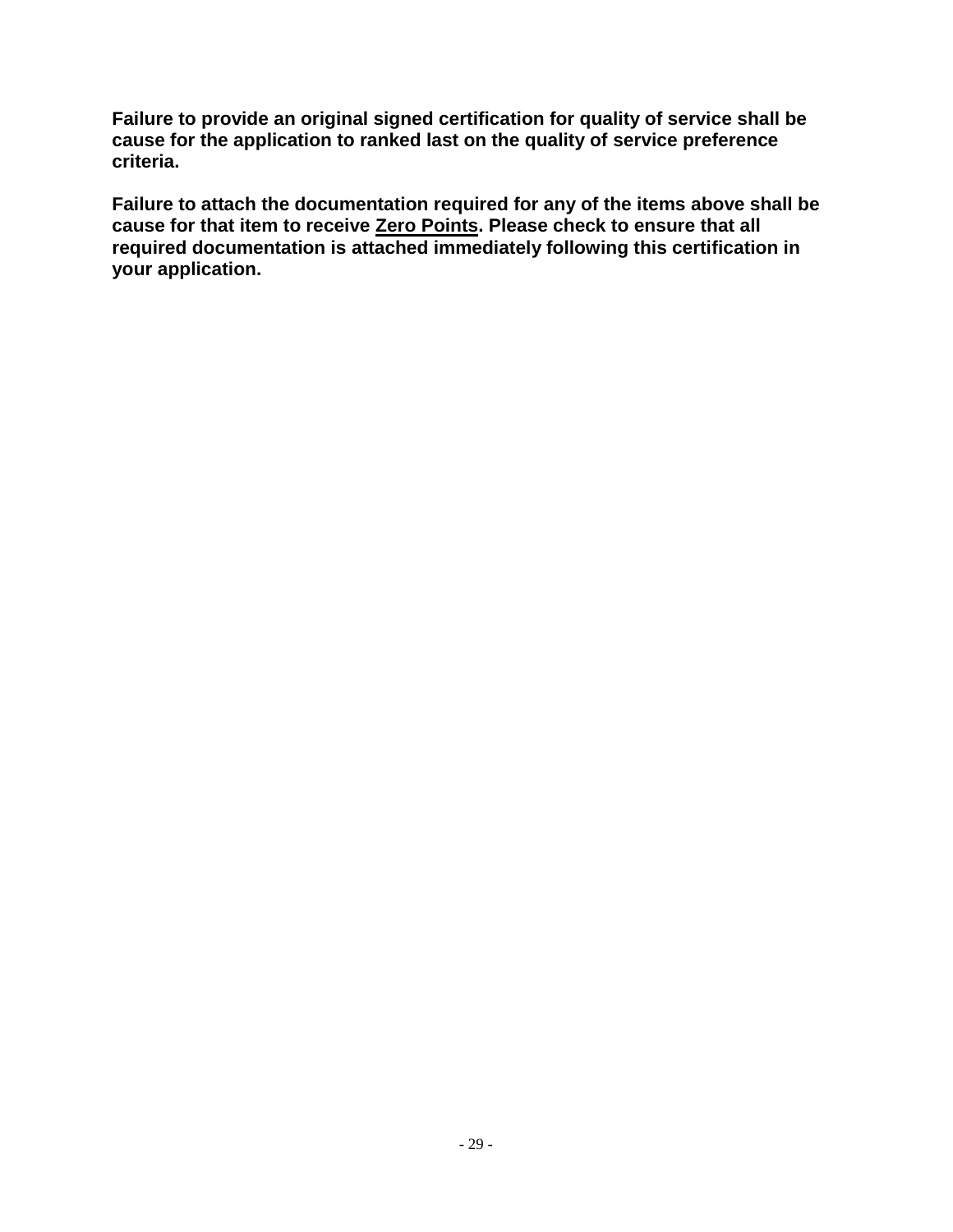#### **Scoring Criteria for Quality of Service – DO NOT FILL OUT**

For questions with a maximum point value of one (1) or two (2) points, the full amount of points must be given if the answer is complete and clear. For questions with a maximum value of three (3) to five (5) points, the scoring criteria chart below will be used for guidance. The three (3) to five (5) point questions must be awarded a score between 0-maximum (3, 4, or 5).

| <b>Scoring Criteria</b>                             |                                                                                                                        |                                                                                                                          |  |  |
|-----------------------------------------------------|------------------------------------------------------------------------------------------------------------------------|--------------------------------------------------------------------------------------------------------------------------|--|--|
| <b>Incomplete/No Response</b><br>0 Points           | <b>Acceptable Response</b><br>3 Points                                                                                 | <b>Excellent Response</b><br>5 Points                                                                                    |  |  |
| The response is missing,<br>incomplete, or unclear. | The response is included and<br>provides a description of the<br>question asked. Sufficient<br>details may be lacking. | The response is included and<br>provides a clear, well-<br>defined description and<br>analysis of the question<br>asked. |  |  |

## **Part I**

Did Provider submit Applicant Information Request (EXHIBIT 3)?

 $Yes \t(1 Point) \tNo \t(1 Point)$ 

Did Provider submit Completeness Check (EXHIBIT 2)?

 $Yes \_\_ (1 Point)$  No  $\_\_$ 

Was Completeness Check filled out completely?

Yes \_\_\_\_\_\_\_\_ (1 Point) No \_\_\_\_\_\_\_

Did the Applicant submit a Project Narrative (TAB 4)?

 $Yes \_\_ (1 point)$  No  $\_\_$ 

Did the Applicant submit a CoC Plan (TAB 4)?

 $Yes \_\_ (1 point)$  No  $\_\_$ 

Does the CoC Plan contain the projects submitted in the Project Narrative?

 $Yes \_\_\_\_\_\$ (2 points)  $No \_\_\_\_\$ 

Total Points Part I: \_\_\_\_\_/7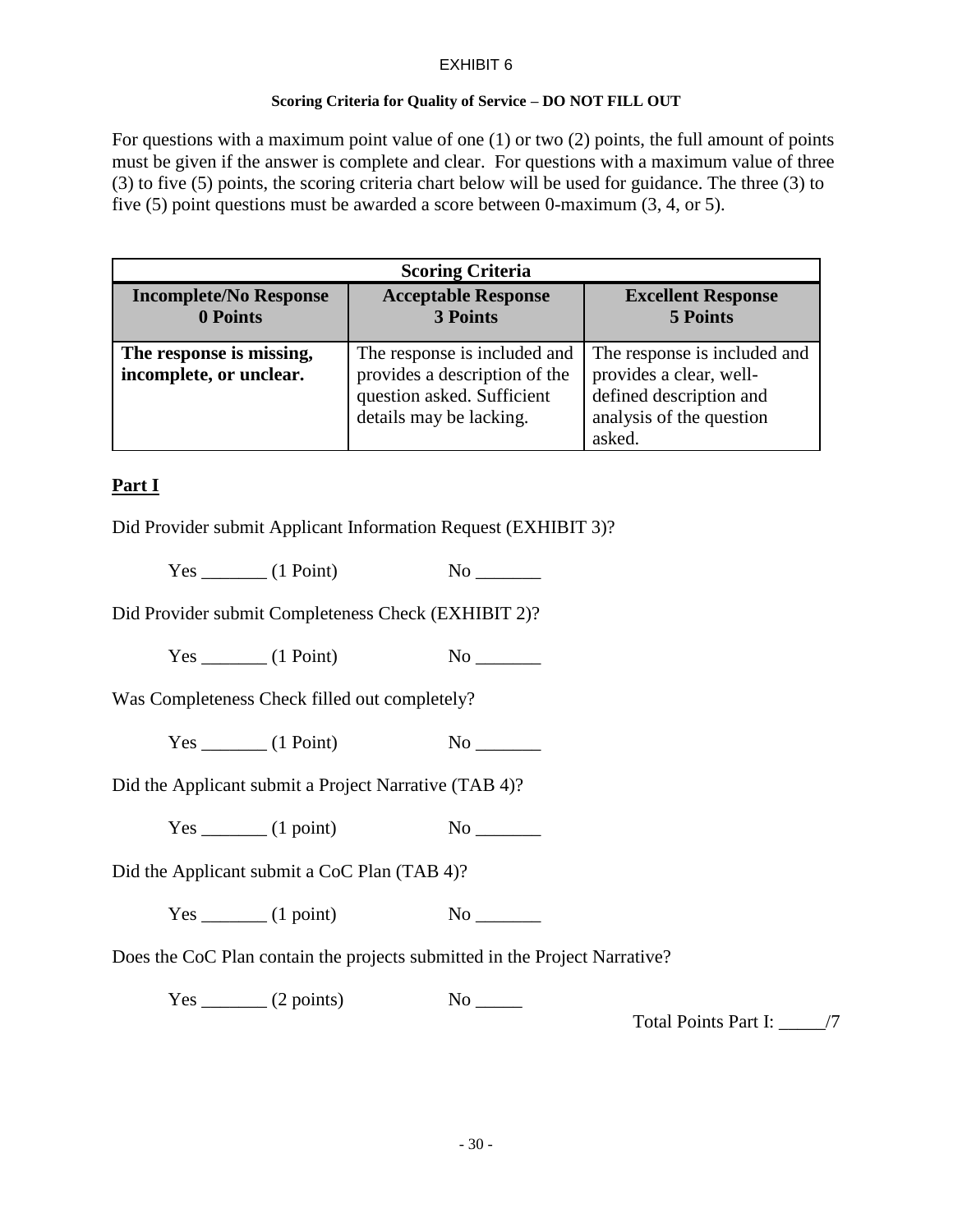| <b>Quality of Service</b>                                                                        |                                                                                                          |                |  |  |
|--------------------------------------------------------------------------------------------------|----------------------------------------------------------------------------------------------------------|----------------|--|--|
| <b>Question Number</b>                                                                           | Maximum Points                                                                                           | Points Awarded |  |  |
| Question 1                                                                                       | 5 points                                                                                                 | Comments:      |  |  |
| Question 2                                                                                       | 5 points                                                                                                 | Comments:      |  |  |
| Question 3                                                                                       | 5 points                                                                                                 | Comments:      |  |  |
| Question 4                                                                                       | 5 points                                                                                                 | Comments:      |  |  |
| Question 5                                                                                       | 5 points<br>-3 points if evaluation is not<br>included                                                   | Comments:      |  |  |
| Question 6                                                                                       | $0-50=3$ points<br>$51-100 = 4$ points<br>$101+=5$ points<br>-5 points If HMIS report is not<br>included | Comments:      |  |  |
| Question 7                                                                                       | If yes, 3 points<br>0 points if HMIS is not<br>included                                                  | Comments:      |  |  |
| Question $8 - Do$ the desired<br>outcomes directly correlate to<br>the projects to be completed? | If yes, 5 points for each<br>outcome (15 total points)                                                   | Comments:      |  |  |

Total Points Part II: \_\_\_\_\_/48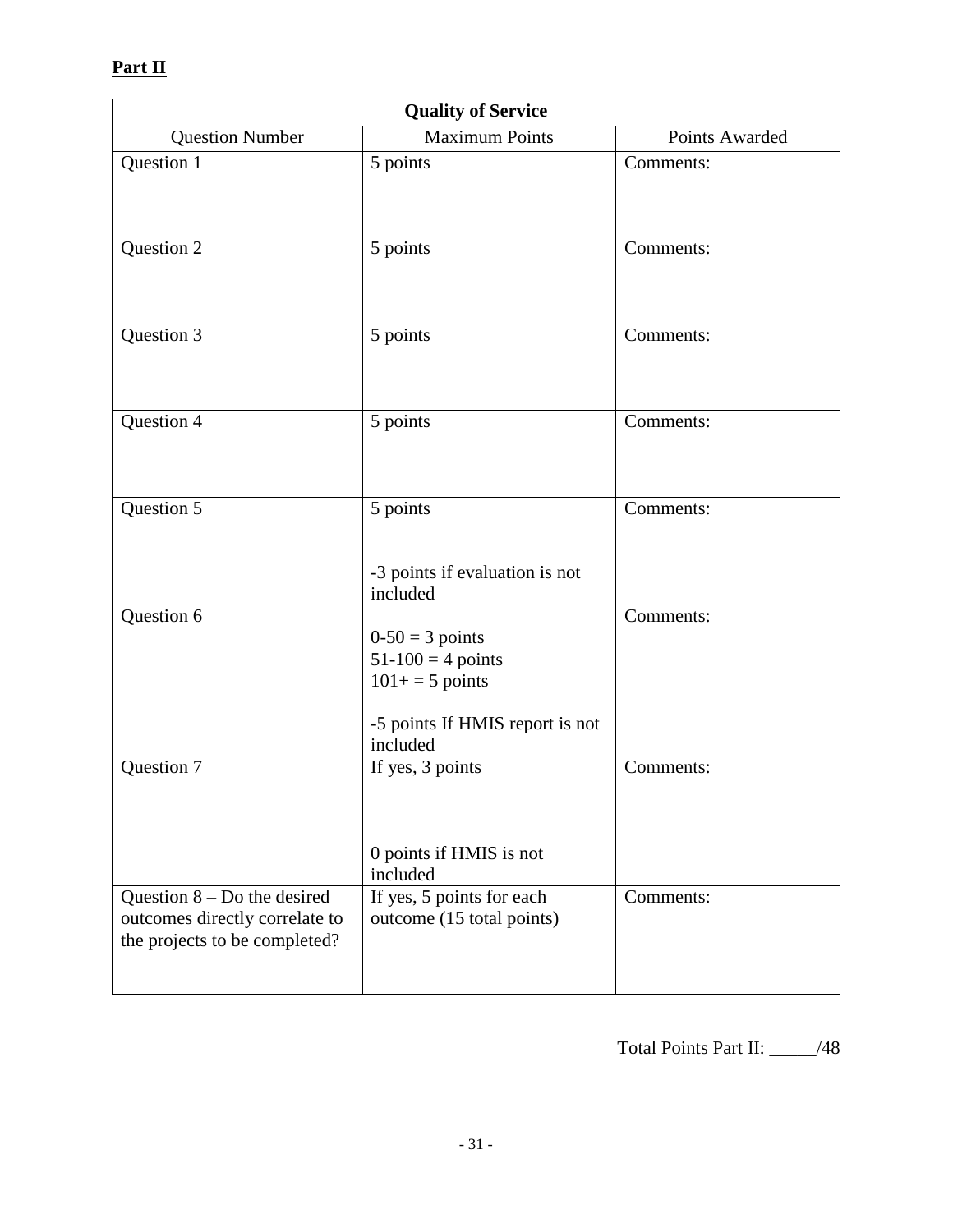## **Part III**

Did the Applicant submit a Project Narrative (TAB 4)?

 $Yes \_\_ (1 point)$  No  $\_\_$ 

Did the Applicant submit a CoC Plan (TAB 4)?

 $Yes \_\_ (1 point)$  No  $\_\_$ 

Does the CoC Plan contain the projects submitted in the Project Narrative?

 $Yes \_\_ (2 points)$  No  $\_\_$ 

**Project Narrative** Question Number | Maximum Points | Points Awarded Does the Project Narrative clearly outline project goals? 5 points Comments: Do the projects in the Narrative state that they can be completed in 10 months (or ongoing activities)? 5 points Comments: Does the Narrative focus on assisting homeless persons? 5 points Comments: Does the plan implement a coordinated assessment or central intake system to screen, assess, and refer persons seeking assistance to the appropriate service provider, as required by section 420.622(4), Florida Statutes? 3 points Comments:

Total Points Part III: \_\_\_\_\_/22

**Total Points: \_\_\_\_\_\_\_\_\_\_\_\_\_\_\_\_\_**

**77 Max Points**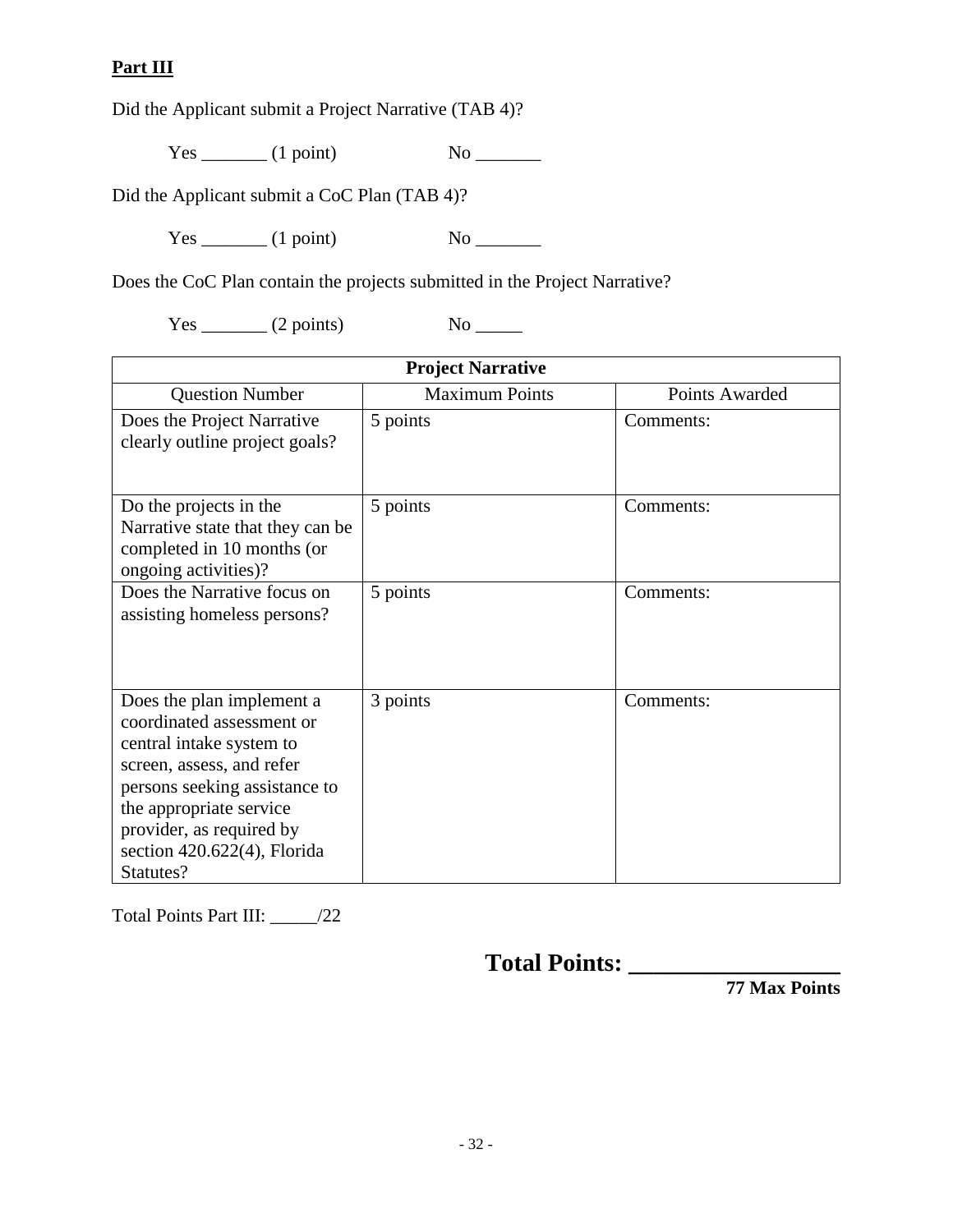## **LEVERAGED FUNDING**

A. McKinney-Vento Homeless Assistance Act Grants List each grant award claimed separately under the McKinney-Vento Program.

|                | Program                                        | <b>Grant Amount</b> | <b>Grant Award</b><br># /Reference                                                                                    | Please indicate (and state<br>the reason) if Provider is not<br>eligible to receive the<br>funding |
|----------------|------------------------------------------------|---------------------|-----------------------------------------------------------------------------------------------------------------------|----------------------------------------------------------------------------------------------------|
| 1 <sub>1</sub> | <b>Homeless Veterans</b><br>Reintegration      | $\mathbb{S}$        |                                                                                                                       |                                                                                                    |
| 2.             | Health Care for the<br><b>Homeless</b>         | \$                  |                                                                                                                       |                                                                                                    |
| 3.             | <b>PATH</b>                                    | \$                  |                                                                                                                       |                                                                                                    |
| 4.             | <b>Education for Homeless</b><br>Children      | \$                  |                                                                                                                       |                                                                                                    |
|                | 5. Emergency Solutions<br>Grant                | \$                  |                                                                                                                       |                                                                                                    |
| 6.             | Section 8 Moderate<br>Rehab., SRO              | \$                  | <u> 1989 - Johann Marie Barn, mars eta industrial eta industrial eta industrial eta industrial eta industrial eta</u> |                                                                                                    |
|                | 7. Emergency Food &<br>Shelter                 | \$                  |                                                                                                                       |                                                                                                    |
|                | 8. Shelter Plus Care                           | \$                  |                                                                                                                       |                                                                                                    |
| 9.             | <b>Supportive Housing</b><br>Program           | \$                  |                                                                                                                       |                                                                                                    |
|                | 10. $HUD - VASH$                               | \$                  |                                                                                                                       |                                                                                                    |
|                | 11. Supportive Services for<br>Veterans (SSFV) | \$                  |                                                                                                                       |                                                                                                    |
|                | <b>TOTAL GRANTS</b>                            | \$                  |                                                                                                                       |                                                                                                    |

B. Private Cash for Services to Homeless Persons List each agency separately, and the total private cash received by that agency.

Participating Continuum Agency Cash

Received

- $\begin{array}{cccc} 1 & \text{---} & \text{---} & \text{---} \\ 2 & \text{---} & \text{---} & \text{---} \end{array}$ 2 \_\_\_\_\_\_\_\_\_\_\_\_\_\_\_\_\_\_\_\_\_\_ \$ \_\_\_\_\_\_\_
- $\begin{array}{c} 3 \\ 4 \end{array}$   $\begin{array}{c} \begin{array}{c} 3 \\ \end{array} \end{array}$ 4 \_\_\_\_\_\_\_\_\_\_\_\_\_\_\_\_\_\_\_\_\_\_ \$ \_\_\_\_\_\_\_

## **Total Private Cash** \$ \_\_\_\_\_\_\_

- A. McKinney Act Grants \$ \_\_\_\_\_\_\_
- B. Private Cash  $\frac{1}{2}$

**Total Leverage Claimed** \$ \_\_\_\_\_\_\_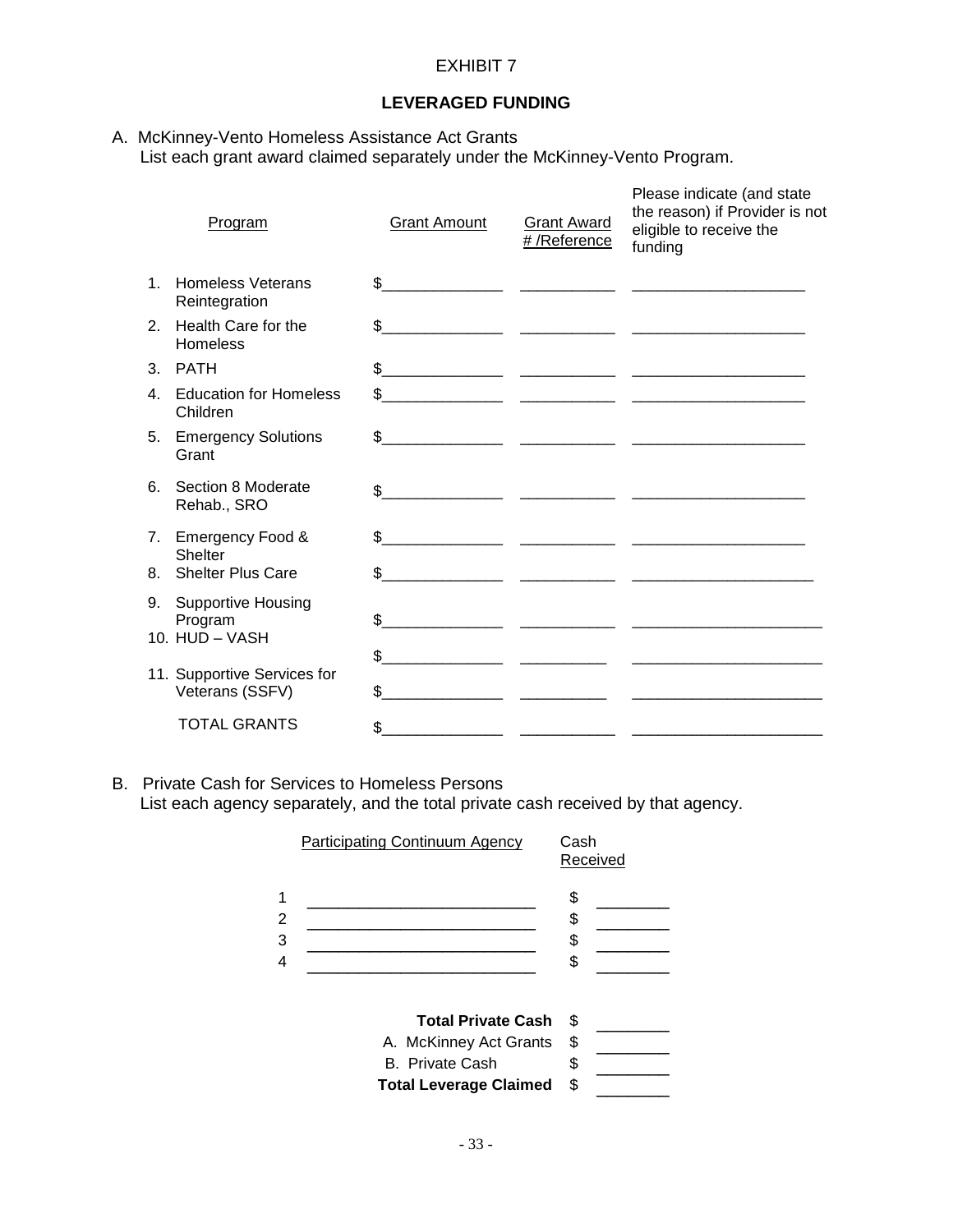## **Lead Agency Certification:**

I hereby attest that the above sources of grant and private cash claimed as leverage for this Challenge Grant application, is true and accurate, and that the lead agency has documented the receipt of the grant award(s) and private money leveraged by their CoC.

| Leverage Ratio Calculations:                                                                                                                                                                                                                                                             |                                                                      |  |                     |  |  |
|------------------------------------------------------------------------------------------------------------------------------------------------------------------------------------------------------------------------------------------------------------------------------------------|----------------------------------------------------------------------|--|---------------------|--|--|
|                                                                                                                                                                                                                                                                                          |                                                                      |  | population          |  |  |
| Leverage Claimed from EXHIBIT 9                                                                                                                                                                                                                                                          | Total McKinney Act Grant $\div$ Population of Catchment Area = Ratio |  |                     |  |  |
| Divide the total McKinney Act Grant leverage claimed by the total population of<br>the catchment area (rounded to the nearest 1000 population), to calculate the<br>McKinney Act grant leverage ratio expressed in dollars and cents per every<br>1000 population of the catchment area. |                                                                      |  |                     |  |  |
|                                                                                                                                                                                                                                                                                          |                                                                      |  | /1000<br>population |  |  |
| Total Private Cash $\div$ Population of Catchment Area<br>$=$ Ratio<br>from Exhibit 9<br>Leverage Claimed                                                                                                                                                                                |                                                                      |  |                     |  |  |
| Divide the total Private Cash leverage claimed by the population of the                                                                                                                                                                                                                  |                                                                      |  |                     |  |  |

catchment area (rounded to the nearest 1000 persons) to calculate the Private Cash leverage ratio expressed in dollar and cents per every 1000 persons in the catchment area.

## **NOTES:**

- 1. To be eligible to be claimed as leveraged funding the grant award must have been executed, or the private money received, between the dates of July 1, 2015 and June 30, 2016.
- 2. If more than one grant award was received for a specific McKinney Act grant, use more than one line, reflecting each grant award separately, specifying the McKinney Act Program for each line used.

#### **FAILURE TO PROVIDE AN ORIGINAL SIGNED CERTIFICATION ON LEVERAGE IN THE GRANT APPLICATION SHALL BE CAUSE FOR THE APPLICATION TO BE RANKED LAST BY THE REVIEW TEAM ON THE LEVERAGE STATUTORY PREFERENCE CRITERIA.**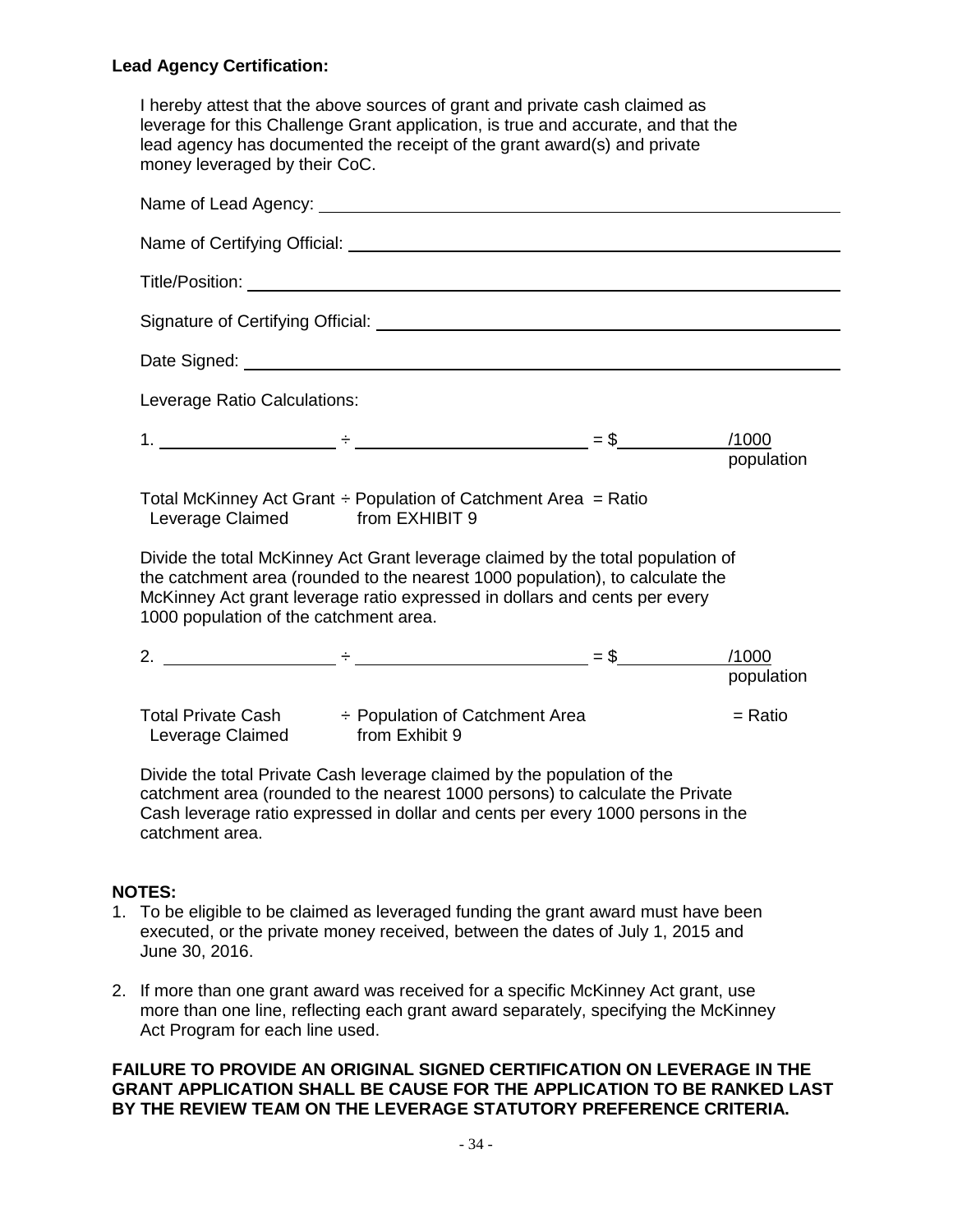## **Certification of Estimated Need Per Catchment Area Population**

1. Enter the total homeless population from your most recent PIT count in the table below. This shall be the Total Homeless Population for individuals and persons in families with children, and shall include both sheltered and unsheltered.

| Year                  | Form                                               | <b>Total Homeless Population</b><br>(Persons) |
|-----------------------|----------------------------------------------------|-----------------------------------------------|
| $2014 - 2015$<br>2016 | <b>DOE Homeless Count</b><br>Point-in-Time Summary |                                               |
| both forms above)     | 2. Total Homeless Population (add number from      |                                               |

3. Divide the Total Homeless Population (#2 above), by the population of the continuum's catchment area as reflected in EXHIBIT 9, to calculate the ratio of your homeless population per 1000 persons in your area.

| Total Homeless  | 2010 Population of Your   | Ratio of homeless per 1,000 |
|-----------------|---------------------------|-----------------------------|
| Population (#2) | Catchment Area, Exhibit 9 | Persons in Catchment Area   |

#### **Lead Agency Certification:**

I hereby attest and certify that the above data is true and accurate; that the above data on estimated needs is based upon a homeless population chart which uses data that (1) represents the housing need for homeless persons in the catchment area on any given night; (2) is true and accurate for the continuum's catchment area; and (3) is derived in accordance with the federal grant instructions.

Name of Lead Agency:

Name of Lead Agency Certifying Official:

Signature of Certifying Official:

Date Signed:

**FAILURE TO PROVIDE AN ORIGINAL SIGNED CERTIFICATION IN THE APPLICATION SHALL BE CAUSE FOR THE APPLICATION TO BE RANKED LAST ON THE NEED PREFERENCE CRITERIA.**

**Attach your most recent HUD Homeless Point-In-Time Summary and the narrative/chart describing the methods used to estimate this need.**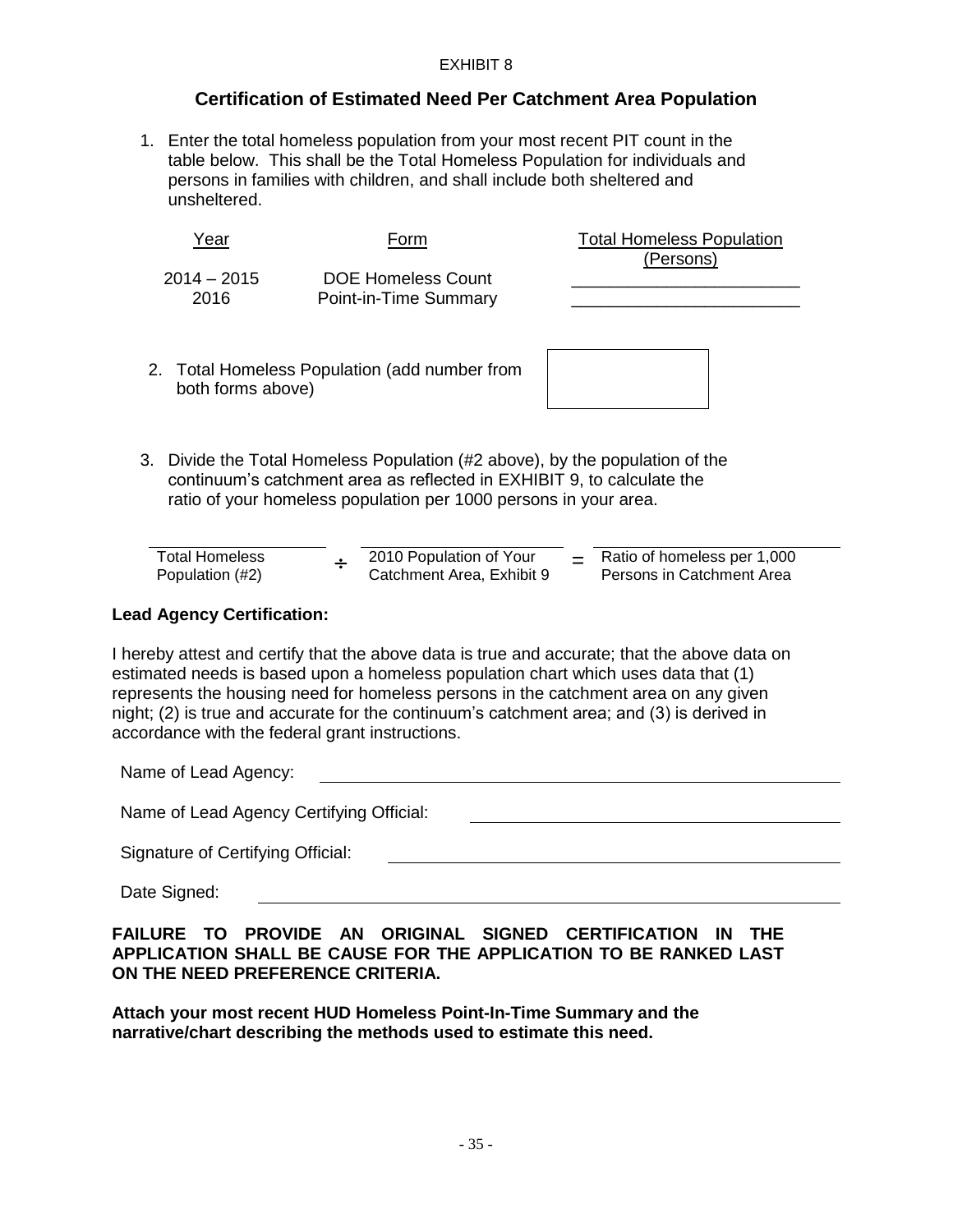## **Population Per Continuum of Care**

The following data shall be used in this application for calculating the leverage ratio and the homeless need ratio. The data reflects the population of the respective CoC areas, rounded to the nearest one thousand persons.

| <b>Continuum of Care</b>     | <b>Population (in thousands)</b> |
|------------------------------|----------------------------------|
|                              |                                  |
| <b>North Central Florida</b> | 408                              |
| Northwest Florida            | 294                              |
| <b>Brevard</b>               | 543                              |
| <b>Broward</b>               | 1,748                            |
| Charlotte                    | 160                              |
| Mid-Florida                  | 704                              |
| Suwannee Valley              | 133                              |
| Collier                      | 322                              |
| Highlands                    | 253                              |
| Jacksonville                 | 1,128                            |
| Esca Rosa                    | 449                              |
| Hillsborough                 | 1,229                            |
| <b>Treasure Coast</b>        | 562                              |
| Lee                          | 619                              |
| <b>Big Bend</b>              | 429                              |
| Sarasota/Manatee             | 702                              |
| Marion                       | 331                              |
| Miami-Dade                   | 2,496                            |
| Southernmost                 | 73                               |
| Okaloosa/Walton              | 236                              |
| Central Florida              | 1,837                            |
| Palm Beach                   | 1,320                            |
| Pasco                        | 465                              |
| Pinellas                     | 917                              |
| Polk                         | 505                              |
| City of Lakeland             | 97                               |
| St. Johns                    | 190                              |
| Volusia/Flagler              | 590                              |
|                              |                                  |

Source: 2010 Census Counts, Florida Census State Data Center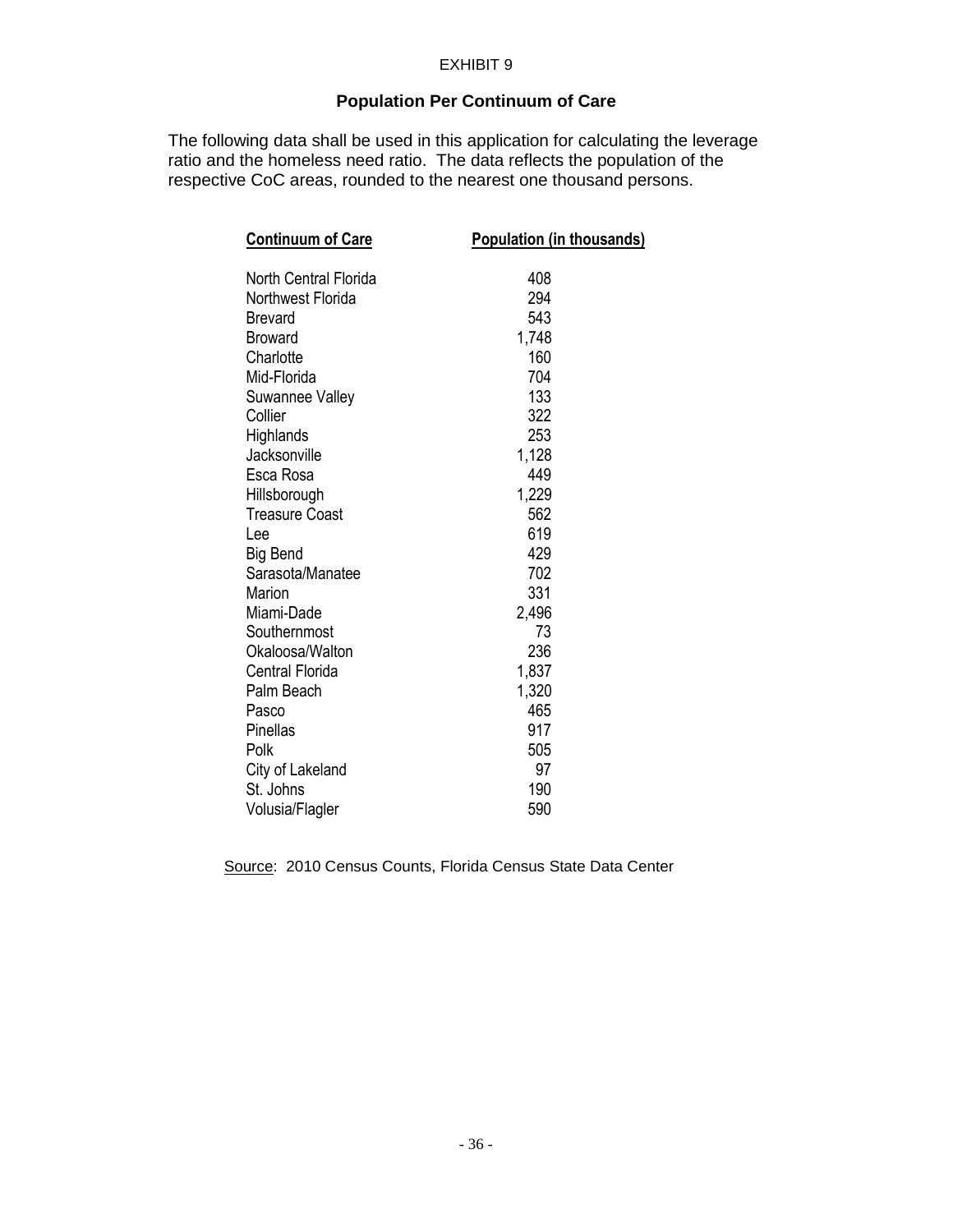## **Homeless Students Reported in Florida Public Schools by Florida County**

|                      |                                | <b>Homeless Students</b> |                  |                         |                           |                  |                |
|----------------------|--------------------------------|--------------------------|------------------|-------------------------|---------------------------|------------------|----------------|
| <b>District</b><br># | <b>District</b><br><b>Name</b> | A<br><b>Shelters</b>     | B<br>Doubled-up  | D<br><b>Unsheltered</b> | Е<br><b>Hotels/Motels</b> | F<br><b>AFCP</b> | <b>Total</b>   |
| $\mathbf{1}$         | <b>ALACHUA</b>                 | 119                      | 484              | 21                      | 49                        | 12               | 685            |
| $\overline{2}$       | <b>BAKER</b>                   | 0                        | 91               | <11                     | $<$ 11                    | 0                | 93             |
| 3                    | <b>BAY</b>                     | $\overline{47}$          | 1,152            | $\overline{28}$         | 162                       | 48               | 1,437          |
| 4                    | <b>BRADFORD</b>                | $\overline{511}$         | 220              | $\overline{5}$          | $\overline{28}$           | $\overline{5}$   | 255            |
| 5                    | <b>BREVARD</b>                 | 131                      | 1,425            | 44                      | 226                       | 19               | 1,845          |
| 6                    | <b>BROWARD</b>                 | 481                      | 1,425            | 59                      | 267                       | $\overline{38}$  | 2,270          |
| 7                    | CALHOUN                        | $\mathbf 0$              | 72               | 11                      | 0                         | < 11             | 76             |
| 8                    | <b>CHARLOTTE</b>               | 58                       | 376              | $\overline{12}$         | $\overline{55}$           | $\overline{511}$ | 508            |
| 9                    | <b>CITRUS</b>                  | $\overline{57}$          | 226              | $\overline{25}$         | 16                        | $\overline{17}$  | 341            |
| 10                   | <b>CLAY</b>                    | 82                       | 895              | 16                      | 105                       | $\overline{5}$   | 1,102          |
| 11                   | <b>COLLIER</b>                 | 90                       | 551              | $\overline{5}$          | $\overline{56}$           | $\overline{75}$  | 779            |
| 12                   | <b>COLUMBIA</b>                | 64                       | 447              | 16                      | 52                        | $\overline{5}$   | 588            |
| $\overline{13}$      | <b>DADE</b>                    | 1,086                    | 2,571            | 162                     | $\overline{212}$          | 0                | 4,031          |
| 14                   | <b>DESOTO</b>                  | $\overline{0}$           | 316              | 44                      | $\overline{5}$            | $\overline{5}$   | 368            |
| 15                   | <b>DIXIE</b>                   | $\mathbf 0$              | 59               | 0                       | < 11                      | 0                | 62             |
| 16                   | <b>DUVAL</b>                   | 352                      | 1,536            | 19                      | 166                       | 93               | 2,166          |
| 17                   | <b>ESCAMBIA</b>                | 152                      | 1,621            | $<$ 11                  | 155                       | 0                | 1,938          |
| 18                   | <b>FLAGLER</b>                 | $\overline{23}$          | 513              | $\overline{24}$         | 52                        | $\overline{5}$   | 616            |
| 19                   | <b>FRANKLIN</b>                | $\overline{511}$         | 194              | $\overline{25}$         | $\overline{5}$            | 0                | 225            |
| 20                   | <b>GADSDEN</b>                 | $\overline{27}$          | 468              | $\overline{511}$        | 19                        | $\overline{5}$   | 530            |
| 21                   | <b>GILCHRIST</b>               | $\overline{5}$           | $\overline{5}$   | $\overline{5}$          | $\overline{5}$            | 0                | $\overline{5}$ |
| 22                   | <b>GLADES</b>                  | $\overline{31}$          | 56               | $\overline{511}$        | 0                         | 0                | 61             |
| 23                   | <b>GULF</b>                    | <11                      | 13               | 0                       | 0                         | 0                | 15             |
| 24                   | <b>HAMILTON</b>                | $\overline{511}$         | 215              | 0                       | 34                        | $\overline{511}$ | 251            |
| 25                   | <b>HARDEE</b>                  | $\overline{511}$         | 189              | 0                       | $\overline{5}$            | 0                | 200            |
| 26                   | <b>HENDRY</b>                  | 18                       | 281              | <11                     | $\overline{5}$            | $\overline{511}$ | 309            |
| 27                   | <b>HERNANDO</b>                | 52                       | 408              | 19                      | $\overline{26}$           | $\overline{5}$   | 510            |
| 28                   | <b>HIGHLANDS</b>               | $<$ 11                   | 425              | 11                      | $11$                      | <11              | 461            |
| 29                   | <b>HILLSBOROUGH</b>            | 420                      | 2,901            | 99                      | 383                       | $\overline{5}$   | 3,811          |
| 30                   | <b>HOLMES</b>                  | $\pmb{0}$                | 96               | <11                     | $\overline{5}$            | $\overline{5}$   | 104            |
| 31                   | <b>INDIAN RIVER</b>            | 122                      | 210              | $11$                    | 28                        | < 11             | 366            |
| 32                   | <b>JACKSON</b>                 | 11                       | 121              | 13                      | $\overline{5}$            | 0                | 143            |
| 33                   | <b>JEFFERSON</b>               | 0                        | $<$ 11           | 0                       | $\pmb{0}$                 | 0                | $<$ 11         |
| 34                   | <b>LAFAYETTE</b>               | $\mathbf 0$              | 104              | 104                     | $\mathbf 0$               | 0                | 208            |
| 35                   | LAKE                           | 62                       | 2,047            | 24                      | 208                       | 75               | 2,416          |
| 36                   | <b>LEE</b>                     | 262                      | $\overline{742}$ | 33                      | 183                       | $\overline{36}$  | 1,256          |
| 37                   | <b>LEON</b>                    | 193                      | 539              | < 11                    | 47                        | 11               | 797            |
| 38                   | LEVY                           | $\overline{23}$          | 185              | <11                     | $\overline{5}$            | $\overline{5}$   | 216            |
| 39                   | <b>LIBERTY</b>                 | $\pmb{0}$                | $50\,$           | $\pmb{0}$               | $\overline{0}$            | $\pmb{0}$        | 50             |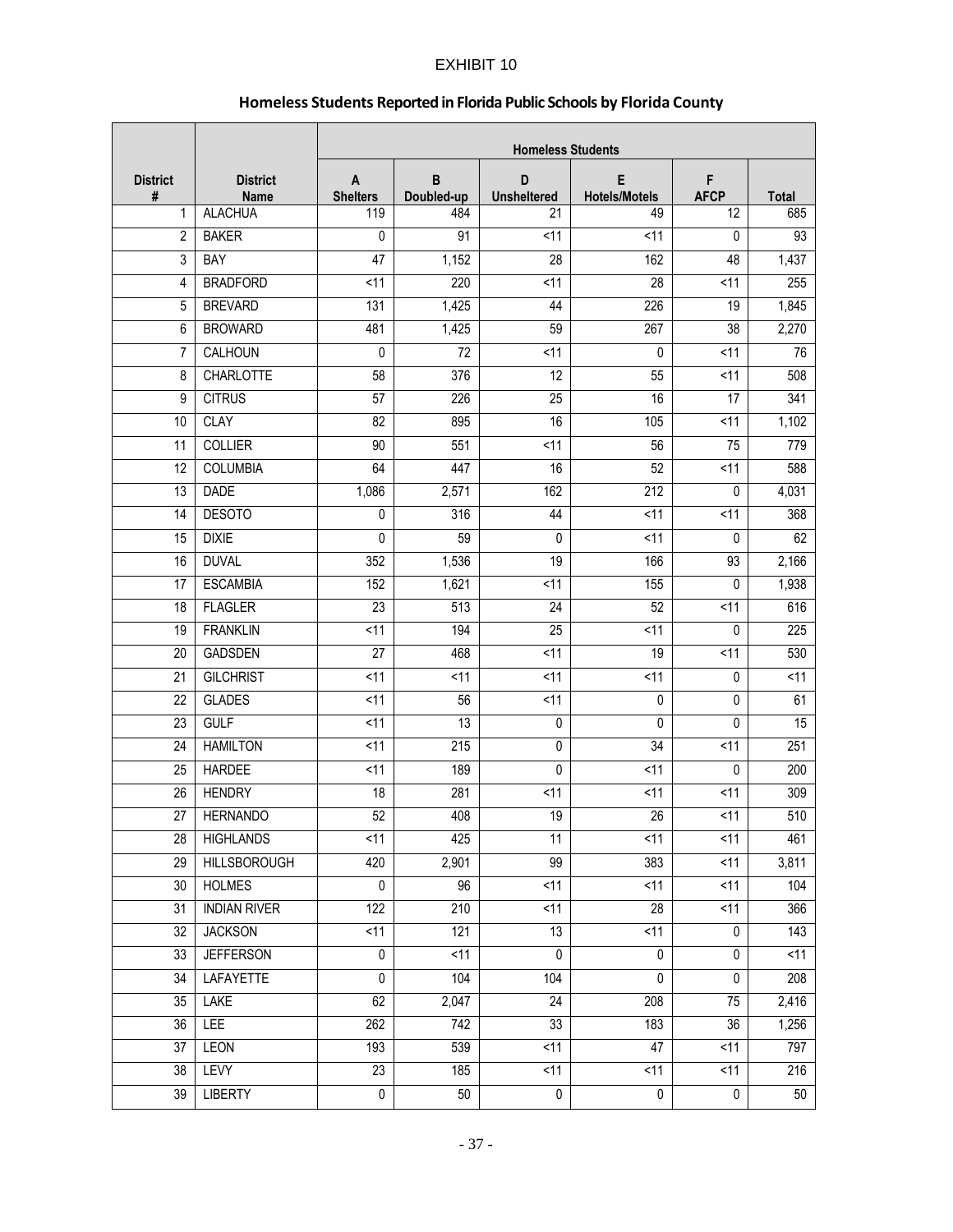| <b>District</b><br># | <b>District</b><br><b>Name</b> | <b>Homeless Students</b>           |                   |                          |                                |                    |                     |
|----------------------|--------------------------------|------------------------------------|-------------------|--------------------------|--------------------------------|--------------------|---------------------|
|                      |                                | $\overline{B}$<br>E<br>F<br>A<br>D |                   |                          |                                |                    |                     |
| 40                   | <b>MADISON</b>                 | <b>Shelters</b><br>0               | Doubled-up<br>177 | <b>Unsheltered</b><br>65 | <b>Hotels/Motels</b><br>$<$ 11 | <b>AFCP</b><br><11 | <b>Total</b><br>244 |
| 41                   | <b>MANATEE</b>                 | 98                                 | 1,494             | $\overline{37}$          | $\overline{203}$               | 33                 | 1,865               |
| 42                   | <b>MARION</b>                  | 244                                | 2,112             | $\overline{38}$          | $\overline{274}$               | $\overline{17}$    | 2,685               |
| 43                   | <b>MARTIN</b>                  | 123                                | $\overline{34}$   | $\overline{5}$           | $\overline{21}$                | $\mathbf{0}$       | 179                 |
| 44                   | <b>MONROE</b>                  | 119                                | 301               | 19                       | 13                             | $\overline{511}$   | 456                 |
| 45                   | <b>NASSAU</b>                  | 25                                 | 407               | 36                       | 16                             | 0                  | 484                 |
| 46                   | <b>OKALOOSA</b>                | $\overline{73}$                    | 362               | $\overline{11}$          | $\overline{38}$                | $\overline{511}$   | 487                 |
| 47                   | <b>OKEECHOBEE</b>              | $\mathbf{0}$                       | 465               | $\overline{511}$         | 0                              | 0                  | 468                 |
| 48                   | <b>ORANGE</b>                  | 414                                | 4,741             | 64                       | 1,542                          | $\overline{39}$    | 6,800               |
| 49                   | <b>OSCEOLA</b>                 | 86                                 | 3,414             | 117                      | 1,027                          | $\overline{28}$    | 4,672               |
| 50                   | PALM BEACH                     | 352                                | 2,492             | 113                      | 275                            | $\overline{518}$   | 3,750               |
| 51                   | <b>PASCO</b>                   | 264                                | 1,588             | 59                       | 208                            | 71                 | 2,190               |
| 52                   | <b>PINELLAS</b>                | 631                                | 2,547             | 45                       | 481                            | 60                 | 3,764               |
| 53                   | <b>POLK</b>                    | 351                                | 2,586             | 179                      | 409                            | $\overline{511}$   | 3,531               |
| 53D                  | <b>LAKE WALES</b>              | $\overline{5}$                     | 207               | $\overline{25}$          | 19                             | 0                  | 259                 |
| 54                   | <b>PUTNAM</b>                  | $\overline{71}$                    | 562               | 26                       | 15                             | 0                  | 674                 |
| 55                   | ST. JOHNS                      | 114                                | 589               | 16                       | 90                             | 0                  | 809                 |
| 56                   | <b>ST. LUCIE</b>               | 65                                 | 505               | $\overline{23}$          | 60                             | <11                | 663                 |
| 57                   | <b>SANTA ROSA</b>              | 33                                 | 1,567             | $\overline{14}$          | 36                             | 46                 | 1,696               |
| 58                   | <b>SARASOTA</b>                | 116                                | 599               | <11                      | 133                            | 29                 | 885                 |
| 59                   | <b>SEMINOLE</b>                | 136                                | 1,417             | 29                       | 401                            | 11                 | 1,994               |
| 60                   | <b>SUMTER</b>                  | 22                                 | 122               | < 11                     | <11                            | 0                  | 153                 |
| 61                   | <b>SUWANNEE</b>                | 61                                 | 266               | 16                       | $\overline{11}$                | 0                  | 354                 |
| 62                   | <b>TAYLOR</b>                  | 11                                 | 72                | 12                       | 11                             | 0                  | 94                  |
| 63                   | <b>UNION</b>                   | 0                                  | 121               | $\mathbf 0$              | 0                              | 0                  | 121                 |
| 64                   | <b>VOLUSIA</b>                 | 180                                | 1,791             | $\overline{38}$          | 304                            | <11                | 2,322               |
| 65                   | WAKULLA                        | 0                                  | $\overline{37}$   | $\overline{5}$           | 0                              | 0                  | 40                  |
| 66                   | <b>WALTON</b>                  | <11                                | 259               | <11                      | 13                             | 11                 | 294                 |
| 67                   | <b>WASHINGTON</b>              | < 11                               | 172               | < 11                     | $11$                           | $11$               | 190                 |
| 68                   | <b>DEAF/BLIND</b>              | < 11                               | 17                | < 11                     | < 11                           | 0                  | 20                  |
| 69                   | <b>WASH SPECIAL</b>            | 0                                  | $\mathbf{0}$      | $\mathbf{0}$             | 0                              | 0                  | $\mathbf 0$         |
| 71                   | FL VIRTUAL                     | $11$                               | 29                | < 11                     | 24                             | 0                  | 61                  |
| 72                   | FAU LAB SCH                    | $\overline{5}$                     | $\overline{5}$    | $\mathbf{0}$             | <11                            | 0                  | $\overline{5}$      |
| 73                   | FSU LAB SCH                    | 0                                  | <11               | $\pmb{0}$                | $\mathbf{0}$                   | 0                  | $<$ 11              |
| 74                   | <b>FAMU LAB SCH</b>            | 0                                  | $\overline{5}$    | 0                        | 0                              | 0                  | $\overline{5}$      |
| 75                   | UF LAB SCH                     | 0                                  | 0                 | 0                        | 0                              | 0                  | 0                   |
|                      | <b>STATE TOTAL</b>             | 7,555                              | 54,299            | 1,873                    | 8,210                          | 1,385              | 73,322              |

\*Orange data submitted after reporting deadline indicated 4,040 homeless students.

N/A: Not Applicable – Lake Wales Charter Schools System was established in the 2011-2013 school year.

Note: <11 means that fewer than eleven students were identified; counts of one to ten students are identified as <11.

Source: 2008-2014 Survey 5 Student Demographic Format and Federal State Indicator Format, Florida Department of Education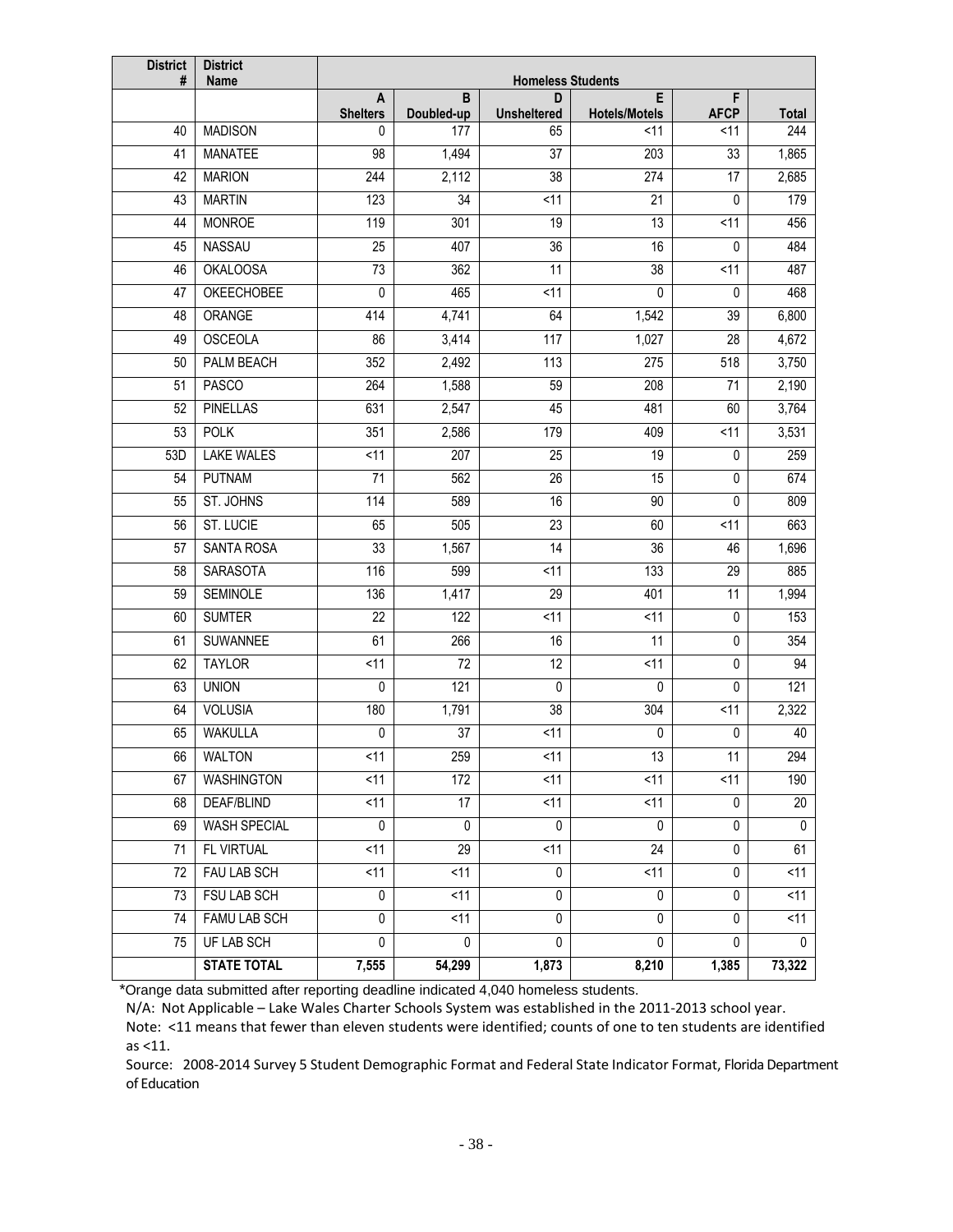Attachment \_\_\_\_\_

## CERTIFICATION REGARDING LOBBYING

## **CERTIFICATION FOR CONTRACTS, GRANTS, LOANS AND COOPERATIVE AGREEMENTS**

The undersigned certifies, to the best of his or her knowledge and belief, that:

(1) No federal appropriated funds have been paid or will be paid, by or on behalf of the undersigned, to any person for influencing or attempting to influence an officer or an employee of any agency, a member of congress, an officer or employee of congress, or an employee of a member of congress in connection with the awarding of any federal contract, the making of any federal grant, the making of any federal loan, the entering into of any cooperative agreement, and the extension, continuation, renewal, amendment, or modification of any federal contract, grant, loan, or cooperative agreement.

(2) If any funds other than federal appropriated funds have been paid or will be paid to any person for influencing or attempting to influence an officer or employee of any agency, a member of congress, an officer or employee of congress, or an employee of a member of congress in connection with this federal contract, grant, loan, or cooperative agreement, the undersigned shall complete and submit Standard Form-LLL, "Disclosure Form to Report Lobbying," in accordance with its instructions.

(3) The undersigned shall require that the language of this certification be included in the award documents for all subawards at all tiers (including subcontracts, subgrants, and contracts under grants, loans and cooperative agreements) and that all subrecipients shall certify and disclose accordingly.

This certification is a material representation of fact upon which reliance was placed when this transaction was made or entered into. Submission of this certification is a prerequisite for making or entering into this transaction imposed by section 1352, Title 31, U.S. Code. Any person who fails to file the required certification shall be subject to a civil penalty of not less than \$10,000 and not more than \$100,000 for each such failure.

|                                                                                                                                                                                                                                              | Date: _________________________ |
|----------------------------------------------------------------------------------------------------------------------------------------------------------------------------------------------------------------------------------------------|---------------------------------|
| Application or Contract ID                                                                                                                                                                                                                   |                                 |
| Name of Authorized Individual Application or                                                                                                                                                                                                 |                                 |
| Address of<br>Organization: New York Changes and Changes and Changes and Changes and Changes and Changes and Changes and Changes and Changes and Changes and Changes and Changes and Changes and Changes and Changes and Changes and Changes |                                 |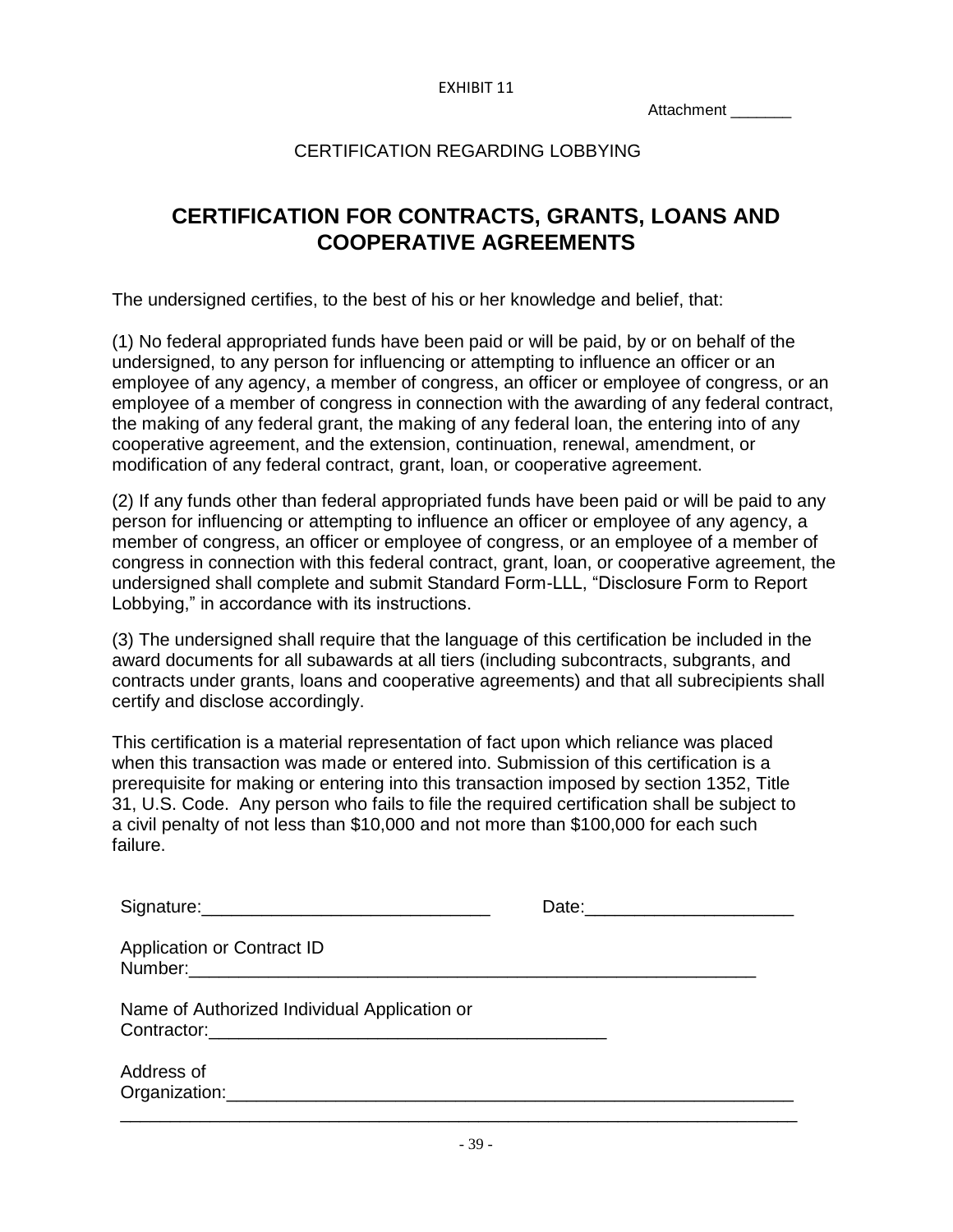## Quarterly Status Report

## **\*\*\*SUBJECT TO CHANGES by the Office on Homelessness to capture performance measures\*\*\***

| <b>2016 CHALLENGE GRANT</b><br><b>QUARTERLY REPORT</b>                                                                                                                                                                                       |                                                      |                                                                                                                       | Grant # The Contract Contract Contract Contract Contract Contract Contract Contract Contract Contract Contract Contract Contract Contract Contract Contract Contract Contract Contract Contract Contract Contract Contract Con |
|----------------------------------------------------------------------------------------------------------------------------------------------------------------------------------------------------------------------------------------------|------------------------------------------------------|-----------------------------------------------------------------------------------------------------------------------|--------------------------------------------------------------------------------------------------------------------------------------------------------------------------------------------------------------------------------|
| <b>LEAD AGENCY:</b>                                                                                                                                                                                                                          |                                                      |                                                                                                                       |                                                                                                                                                                                                                                |
| <b>REPORT PERIOD:</b>                                                                                                                                                                                                                        | Quarter ending:                                      |                                                                                                                       |                                                                                                                                                                                                                                |
| Provide a copy of this report to <b>BOTH</b> your DCF Contract Manager and to the Office on<br>Homelessness.                                                                                                                                 |                                                      |                                                                                                                       |                                                                                                                                                                                                                                |
| <b>Financial</b><br>1.                                                                                                                                                                                                                       |                                                      |                                                                                                                       |                                                                                                                                                                                                                                |
| Provide a line item review of the grant funds received and disbursed to sub-grantees for each<br>activity or use contained in your Challenge Grant application.<br>Total Grant Award to Lead Agency:<br>Total Grant Received by Lead Agency: |                                                      | <u> 1989 - Johann Barbara, martxa alemaniar argumento de la contrada de la contrada de la contrada de la contrad</u>  |                                                                                                                                                                                                                                |
| (grant draws from the Department by the Lead Agency)                                                                                                                                                                                         |                                                      |                                                                                                                       |                                                                                                                                                                                                                                |
| Total Grant disbursed to Sub-grantees by<br>Lead Agency:                                                                                                                                                                                     |                                                      | <u> 1980 - Johann Barbara, martin amerikan basar dan basa dan basa dan basa dan basa dan basa dan basa dan basa d</u> |                                                                                                                                                                                                                                |
| List each grant activity/use From<br>Exhibit F of the Challenge Grant<br>application<br>1.                                                                                                                                                   | Original Amount<br>Awarded Sub-grantee<br><b>YTD</b> | Grant amount Received<br>by the Sub-Grantee                                                                           | Grant Balance Due<br>to the Sub-Grantee                                                                                                                                                                                        |
| 2.                                                                                                                                                                                                                                           |                                                      |                                                                                                                       |                                                                                                                                                                                                                                |
| 3.                                                                                                                                                                                                                                           |                                                      |                                                                                                                       |                                                                                                                                                                                                                                |
| 4.                                                                                                                                                                                                                                           |                                                      |                                                                                                                       |                                                                                                                                                                                                                                |

#### **2. Progress on Completion of the Grant Activity(s)**

**a.** For each funded activity, complete the below table showing a comparison of work accomplished to date versus planned timeframes for completion of the activity as outlined in your application.

| Activity/Use from Exhibit F | Timeframe for completion according<br>to the grant application | Actual date of completion |
|-----------------------------|----------------------------------------------------------------|---------------------------|
|                             |                                                                |                           |
|                             |                                                                |                           |
|                             |                                                                |                           |
|                             |                                                                |                           |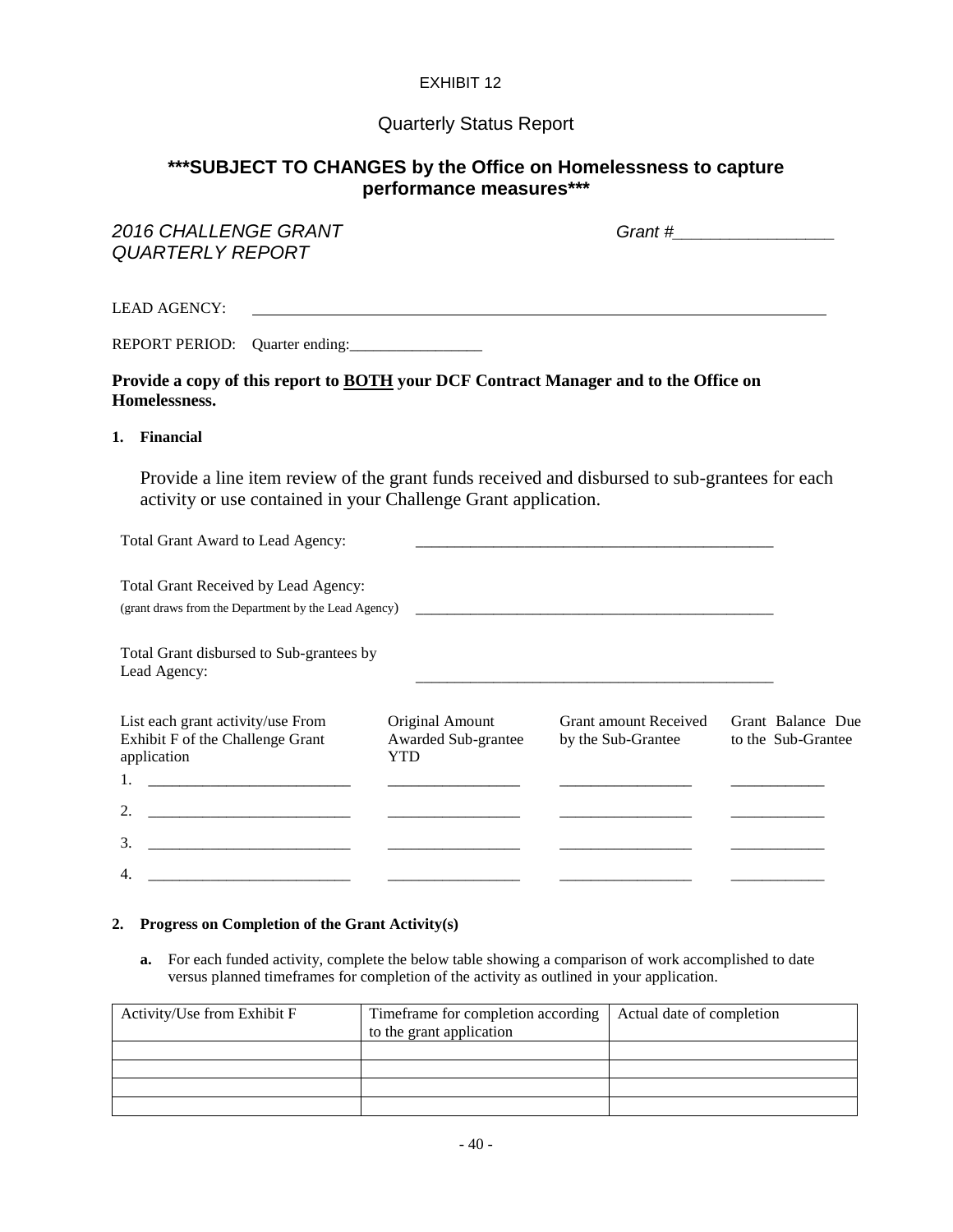**b.** Provide detailed explanations for any delays in carrying out a grant activity, reasons for any delays, and steps being taken to assure completion of the activity or use by **June 30, 2017**.

**c.** Should any activity be identified as facing the likelihood of **NOT BEING COMPLETED BY JUNE 30, 2017**, list the activity, explain the reason the activity will not be completed, and **describe corrective** actions being taken (e.g. amendment to reduce grant award, return of funds, identification of other uses that could be completed by June 30, 2017 etc.).

#### **Performance Outcomes**

The Lead Agency shall provide a thorough evaluation of the effectiveness of the Challenge Grant in achieving the stated purpose set forth by the Lead Agency in its application for funding. The Lead Agency shall document progress toward achieving the performance measures outlined in their application. In addition, the Lead Agency shall document and report on the number of individuals served by each funded activity. Provide aggregate totals *only*.

| <b>Activity</b> | <b>Type of</b><br><b>Service</b><br><b>Provided</b> | Number of<br><b>Individuals</b><br>Served for the<br><b>Ouarter</b> | Number of<br><b>Individuals Served</b><br>during Grant<br>Period (to date) | <b>Describe Population Served (e.g.</b><br>Adults, Families, Children,<br>Youth, Veterans, general<br>population, etc.) |
|-----------------|-----------------------------------------------------|---------------------------------------------------------------------|----------------------------------------------------------------------------|-------------------------------------------------------------------------------------------------------------------------|
|                 |                                                     |                                                                     |                                                                            |                                                                                                                         |
|                 |                                                     |                                                                     |                                                                            |                                                                                                                         |
|                 |                                                     |                                                                     |                                                                            |                                                                                                                         |

## **\*\*\*SUBJECT TO CHANGES by the Office on Homelessness to capture performance measures\*\*\***

## **CERTIFICATION OF ACCURACY**

The above information is true and accurate, based upon documentation available for inspection at the offices of the Lead Agency, as of the date executed below.

#### **LEAD AGENCY CONTACT:**

**DATE:**

**Print Name Signature**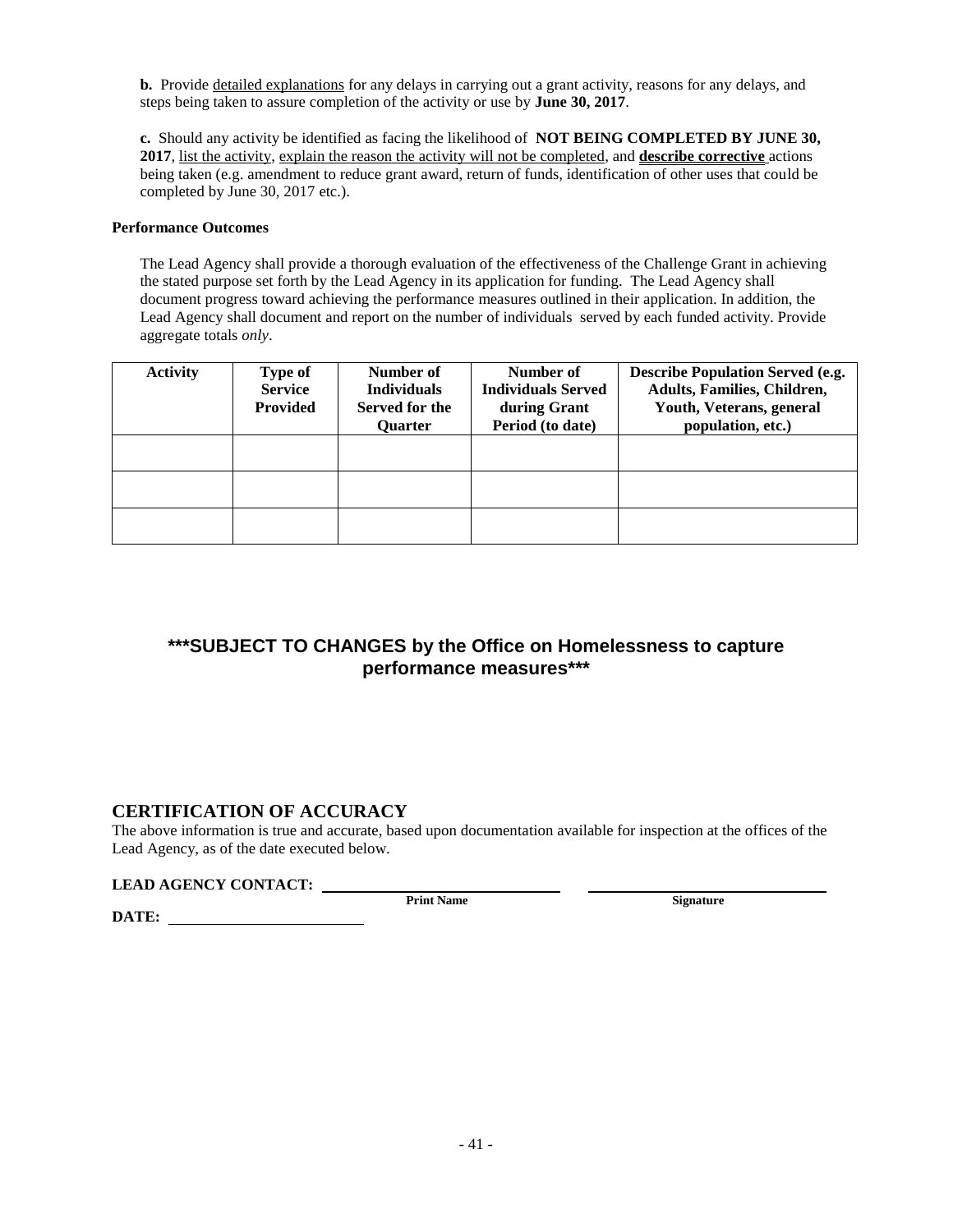#### EXHIBIT 13 **ATTACHMENT \_\_\_\_\_\_**

The administration of resources awarded by the Department of Children & Families to the provider may be subject to audits as described in this attachment.

## **MONITORING**

In addition to reviews of audits conducted in accordance with 2 Code of Federal Regulations (CFR) §§ 200.500- 200.521 and § 215.97, F.S., as revised, the Department may monitor or conduct oversight reviews to evaluate compliance with contract, management and programmatic requirements. Such monitoring or other oversight procedures may include, but not be limited to, on-site visits by Department staff, agreed-upon procedures engagements as described in 2 CFR § 200.425 or other procedures. By entering into this agreement, the recipient agrees to comply and cooperate with any monitoring procedures deemed appropriate by the Department. In the event the Department determines that a limited scope audit of the recipient is appropriate, the recipient agrees to comply with any additional instructions provided by the Department regarding such audit. The recipient further agrees to comply and cooperate with any inspections, reviews, investigations, or audits deemed necessary by the Department's inspector general, the state's Chief Financial Officer or the Auditor General.

## **AUDITS**

## **PART I: FEDERAL REQUIREMENTS**

This part is applicable if the recipient is a State or local government or a non-profit organization as defined in 2 CFR §§ 200.500-200.521.

In the event the recipient expends \$500,000 *(\$750,000 for fiscal years beginning on or after December 26, 2014*) or more in Federal awards during its fiscal year, the recipient must have a single or program-specific audit conducted in accordance with the provisions of 2 CFR §§ 200.500-200.521. The recipient agrees to provide a copy of the single audit to the Department's Single Audit Unit and its contract manager. In the event the recipient expends less than \$500,000 *(\$750,000 for fiscal years beginning on or after December 26, 2014*) in Federal awards during its fiscal year, the recipient agrees to provide certification to the Department's Single Audit Unit and its contract manager that a single audit was not required. In determining the Federal awards expended during its fiscal year, the recipient shall consider all sources of Federal awards, including Federal resources received from the Department of Children & Families, Federal government (direct), other state agencies, and other non-state entities. The determination of amounts of Federal awards expended should be in accordance with guidelines established by 2 CFR §§ 200.500-200.521. An audit of the recipient conducted by the Auditor General in accordance with the provisions of 2 CFR Part 200 §§ 200.500-200.521 will meet the requirements of this part. In connection with the above audit requirements, the recipient shall fulfill the requirements relative to auditee responsibilities as provided in 2 CFR § 200.508.

The schedule of expenditures should disclose the expenditures by contract number for each contract with the Department in effect during the audit period. The financial statements should disclose whether or not the matching requirement was met for each applicable contract. All questioned costs and liabilities due the Department shall be fully disclosed in the audit report package with reference to the specific contract number.

## **PART II: STATE REQUIREMENTS**

This part is applicable if the recipient is a nonstate entity as defined by Section 215.97(2), Florida Statutes.

In the event the recipient expends \$500,000 or more in state financial assistance during its fiscal year, the recipient must have a State single or project-specific audit conducted in accordance with Section 215.97, Florida Statutes; applicable rules of the Department of Financial Services; and Chapters 10.550 (local governmental entities) or 10.650 (nonprofit and for-profit organizations), Rules of the Auditor General. The recipient agrees to provide a copy of the single audit to the Department's Single Audit Unit and its contract manager. In the event the recipient expends less than \$500,000 in State financial assistance during its fiscal year, the recipient agrees to provide certification to the Department's Single Audit Unit and its contract manager that a single audit was not required. In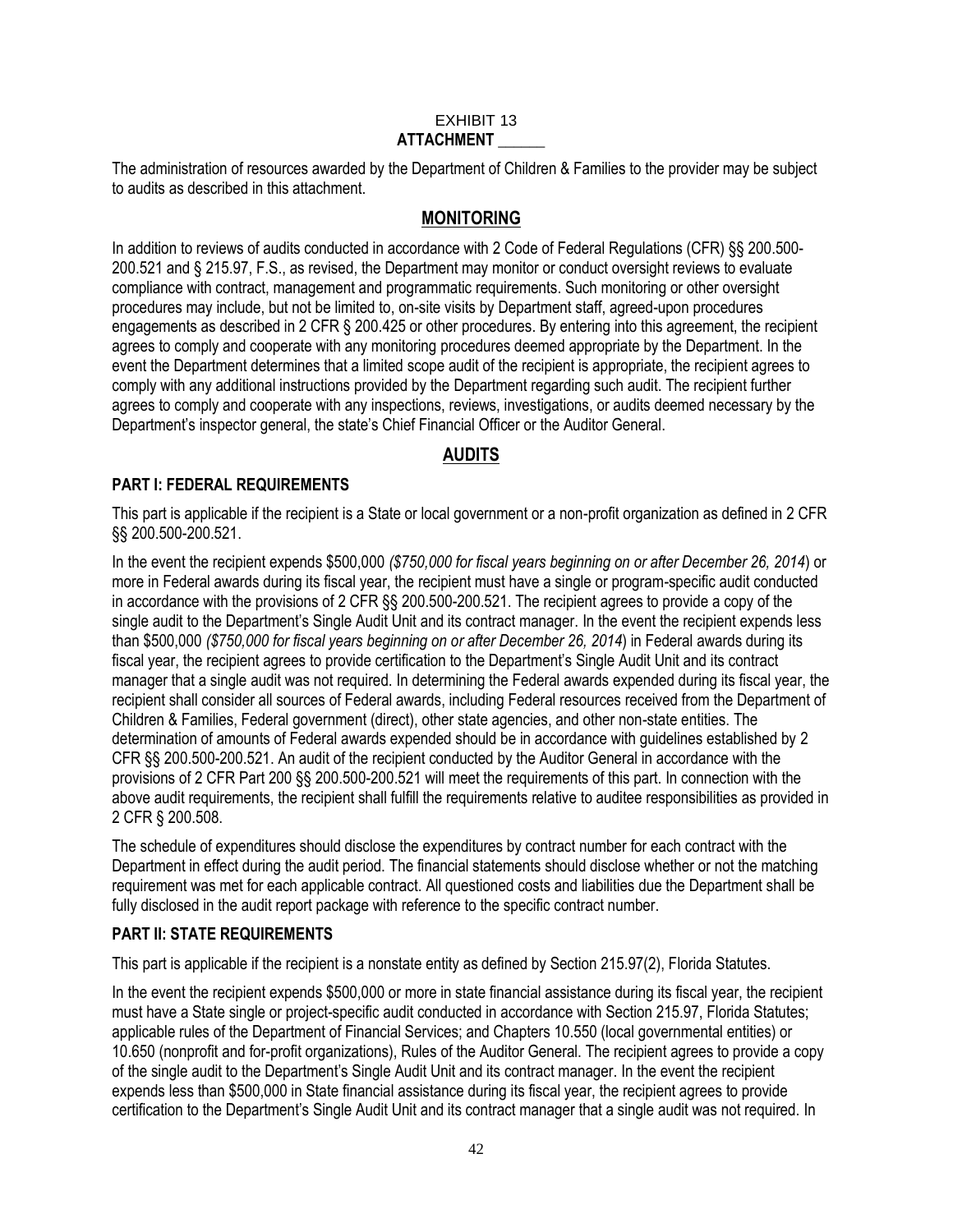assistance, including state financial assistance received from the Department of Children & Families, other state agencies, and other nonstate entities. State financial assistance does not include Federal direct or pass-through awards and resources received by a nonstate entity for Federal program matching requirements.

In connection with the audit requirements addressed in the preceding paragraph, the recipient shall ensure that the audit complies with the requirements of Section 215.97(8), Florida Statutes. This includes submission of a financial reporting package as defined by Section 215.97(2), Florida Statutes, and Chapters 10.550 or 10.650, Rules of the Auditor General.

The schedule of expenditures should disclose the expenditures by contract number for each contract with the Department in effect during the audit period. The financial statements should disclose whether or not the matching requirement was met for each applicable contract. All questioned costs and liabilities due the Department shall be fully disclosed in the audit report package with reference to the specific contract number.

## **PART III: REPORT SUBMISSION**

Any reports, management letters, or other information required to be submitted to the Department pursuant to this agreement shall be submitted within 180 days after the end of the provider's fiscal year or within 30 (federal) or 45 (State) days of the recipient's receipt of the audit report, whichever occurs first, directly to each of the following unless otherwise required by Florida Statutes:

- A. Contract manager for this contract (1 copy)
- B. Department of Children & Families ( 1 electronic copy and management letter, if issued )

Office of the Inspector General Single Audit Unit Building 5, Room 237 1317 Winewood Boulevard Tallahassee, FL 32399-0700

Email address: [single.audit@myflfamilies.com](mailto:single_audit@dcf.state.fl.us)

C. Reporting packages for audits conducted in accordance with 2 CFR Part 200 §§ 200.500-200.521, and required by Part I of this agreement shall be submitted, when required by § 200.512 (d) by or on behalf of the recipient directly to the Federal Audit Clearinghouse using the Federal Audit Clearinghouse's Internet Data Entry System at:

#### <http://harvester.census.gov/fac/collect/ddeindex.html>

and other Federal agencies and pass-through entities in accordance with 2 CFR § 200.512.

D. Copies of reporting packages required by Part II of this agreement shall be submitted by or on behalf of the recipient directly to the following address:

> Auditor General Local Government Audits/342 Claude Pepper Building, Room 401 111 West Madison Street Tallahassee, Florida 32399-1450 Email address: [flaudgen\\_localgovt@aud.state.fl.us](mailto:flaudgen_localgovt@aud.state.fl.us)

Providers, when submitting audit report packages to the Department for audits done in accordance with 2 CFR §§ 200.500-200.521, or Chapters 10.550 (local governmental entities) or 10.650 (nonprofit or for-profit organizations), Rules of the Auditor General, should include, when available, correspondence from the auditor indicating the date the audit report package was delivered to them. When such correspondence is not available, the date that the audit report package was delivered by the auditor to the provider must be indicated in correspondence submitted to the Department in accordance with Chapter 10.558(3) or Chapter 10.657(2), Rules of the Auditor General.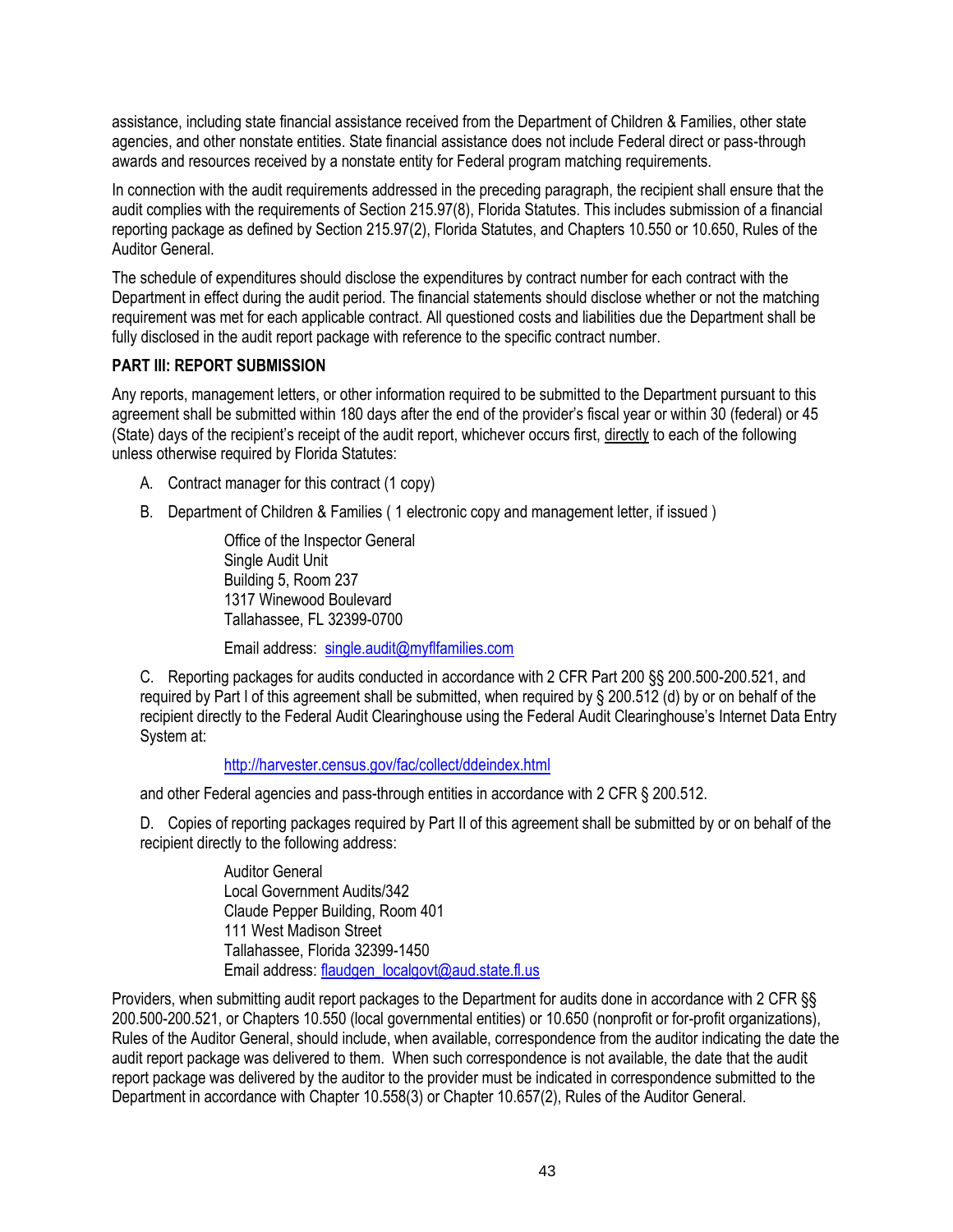#### PART IV: RECORD RETENTION

The recipient shall retain sufficient records demonstrating its compliance with the terms of this agreement for a period of six years from the date the audit report is issued and shall allow the department or its designee, Chief Financial Officer or Auditor General access to such records upon request. The recipient shall ensure that audit working papers are made available to the department or its designee, Chief Financial Officer or Auditor General upon request for a period of three years from the date the audit report is issued, unless extended in writing by the department.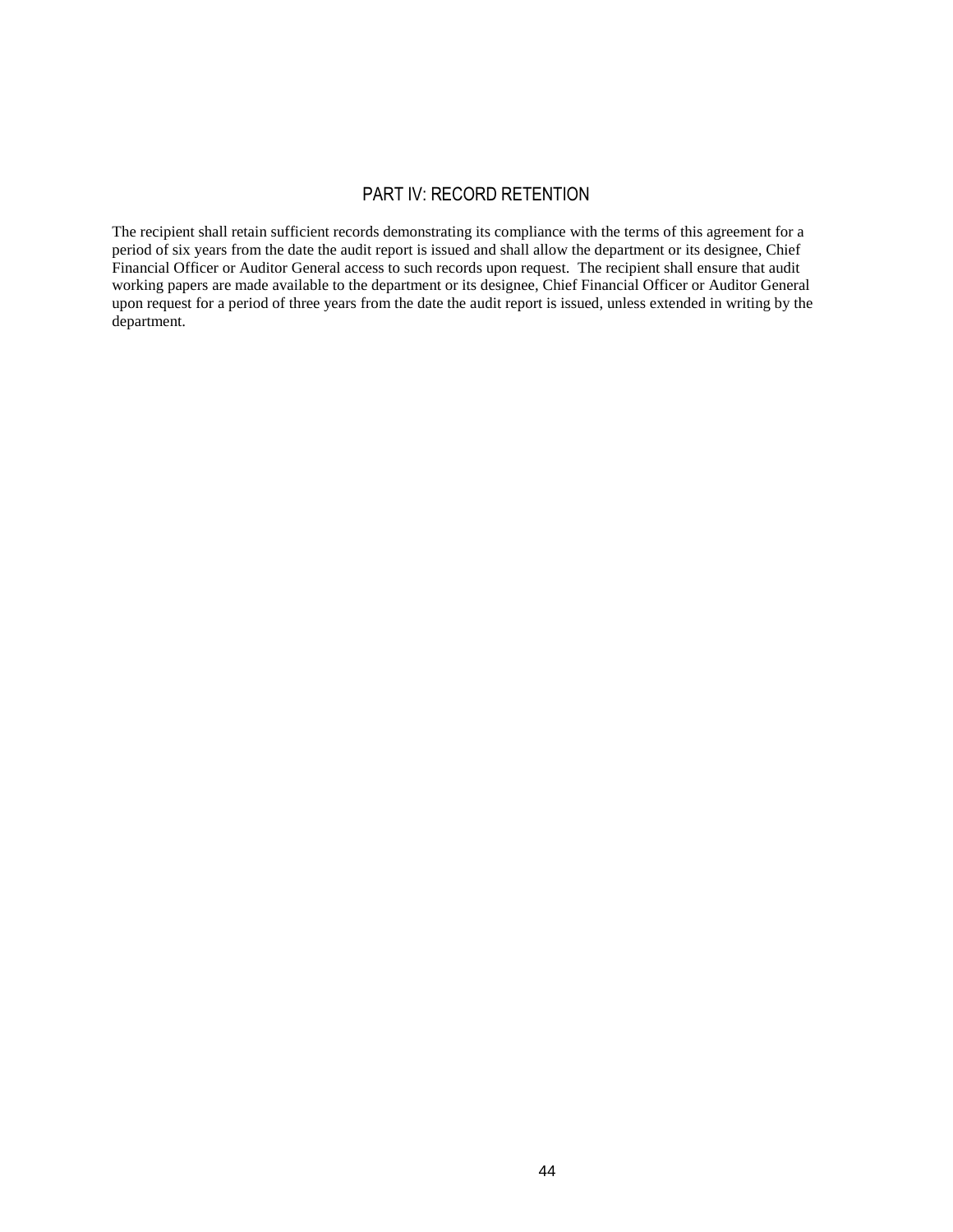## **Sample Lien Document**

**Note to clerk of the circuit court: The intangible personal property evidenced by this instrument is owned by the State of Florida or a political subdivision or agency of the State of Florida and pursuant to Section 199.183, Florida Statutes, is exempt from the nonrecurring intangible personal property tax imposed by Chapter 199 Florida Statutes**

## **MORTGAGE LIEN AND SECURITY AGREEMENT**

In consideration of a Challenge Grant (the "**Grant**"), by the State of Florida Department of Children and Family Services (the "**Department**") to Mid Florida Homeless Coalition, Inc. (**the "Grantee"**) in the amount of \_\_\_\_\_\_\_\_\_\_\_\_\_\_\_\_\_\_\_\_\_, as provided for in the Challenge Grant Agreement (**the "Grant Agreement"**) between the Department and the Grantee for Grant Number \_\_\_\_\_\_\_\_\_, the proceeds of which have be sub-granted by the **Grantee** to \_\_\_\_\_\_\_\_\_\_\_\_\_\_\_\_\_\_\_\_\_\_\_\_\_ **(the "Sub-Grantee")** for the purchase of the following described property, the Sub-Grantee, and any of the other undersigned having any interest in the hereinafter described and defined Property, hereby mortgage and grant a lien to the Department, whose mailing address is 1317 Winewood Blvd., Tallahassee, Florida 32399, on all of his, hers, its, or their rights, title and interests in and to the land and real property located in \_\_\_\_\_\_\_\_\_\_\_\_ County, Florida, and more particularly described in **Exhibit "A"** attached hereto and made a part hereof (said land and real property and the other matters referred to in the next phrase being hereinafter collectively referred to as the **"Property"**), together with all existing or subsequently erected or affixed buildings, improvements, and fixtures; tenements and hereditaments; easements; appurtenances; and all other rights, royalties, and profits, including without limitation all mineral, oil, gas, and similar matters (subject and subordinate, however, to the lien of the prior mortgage in favor of

|                   |                          | , recorded in O.R. Book |
|-------------------|--------------------------|-------------------------|
| beginning at Page | in the Public Records of | County, Florida).       |

\_\_\_\_\_\_\_\_\_\_\_\_\_\_\_\_\_\_\_\_\_\_\_\_\_\_\_\_\_\_\_\_\_\_\_\_\_\_\_\_\_\_\_\_\_\_\_\_\_\_\_\_\_\_\_\_\_\_\_\_\_\_\_\_\_\_\_\_\_\_\_\_\_\_\_\_\_\_

The Sub-Grantee and any of the undersigned having any interest therein also hereby grant to the Department a security interest under the Florida Uniform Commercial Code-Secured Transactions, Chapter 679, F.S., in all fixtures; plumbing, heating, air conditioning and other equipment; building materials, appliances, and floor and window coverings, located on and/or used in connection with the Property.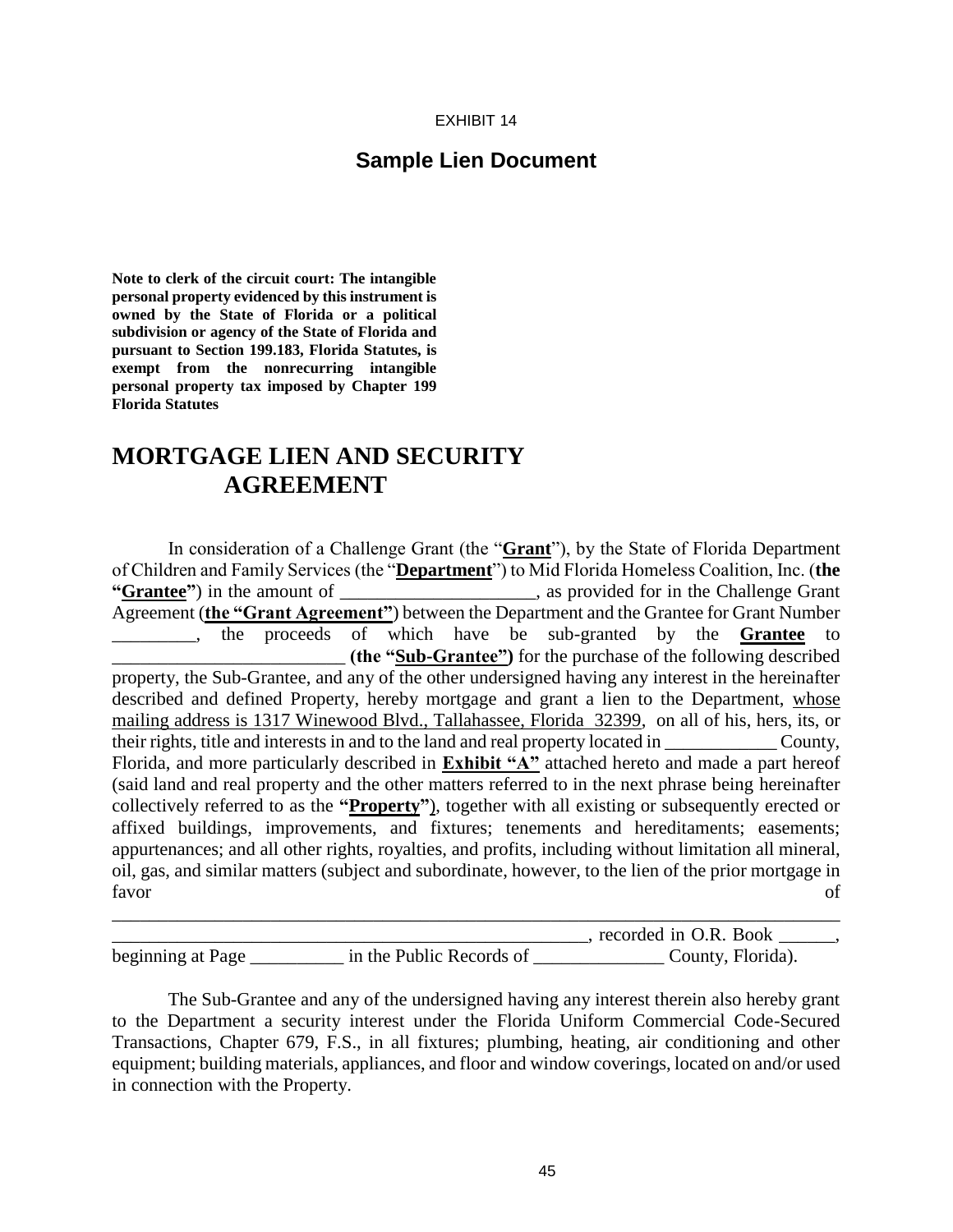**This instrument is given to secure** (**a**) the payment and performance of all obligations of the Grantee under the Grant Agreement, (**b**) the payment and performance of all obligations of the Sub-Grantee under any agreement governing the sub-grant, **(c)** the Department's Interest (as hereafter defined) in the Property, and (**d**) the payment and performance of all obligations hereunder. The "**Department's Interest**" shall be or deemed to be an amount equal to the amount of the Grant proceeds that have been disbursed to the Grantee from time to time, plus all other cost, fees, and expenses owed by the Grantee, or for which the Grantee and Sub-Grantee are liable, under this instrument and the Grant Agreement.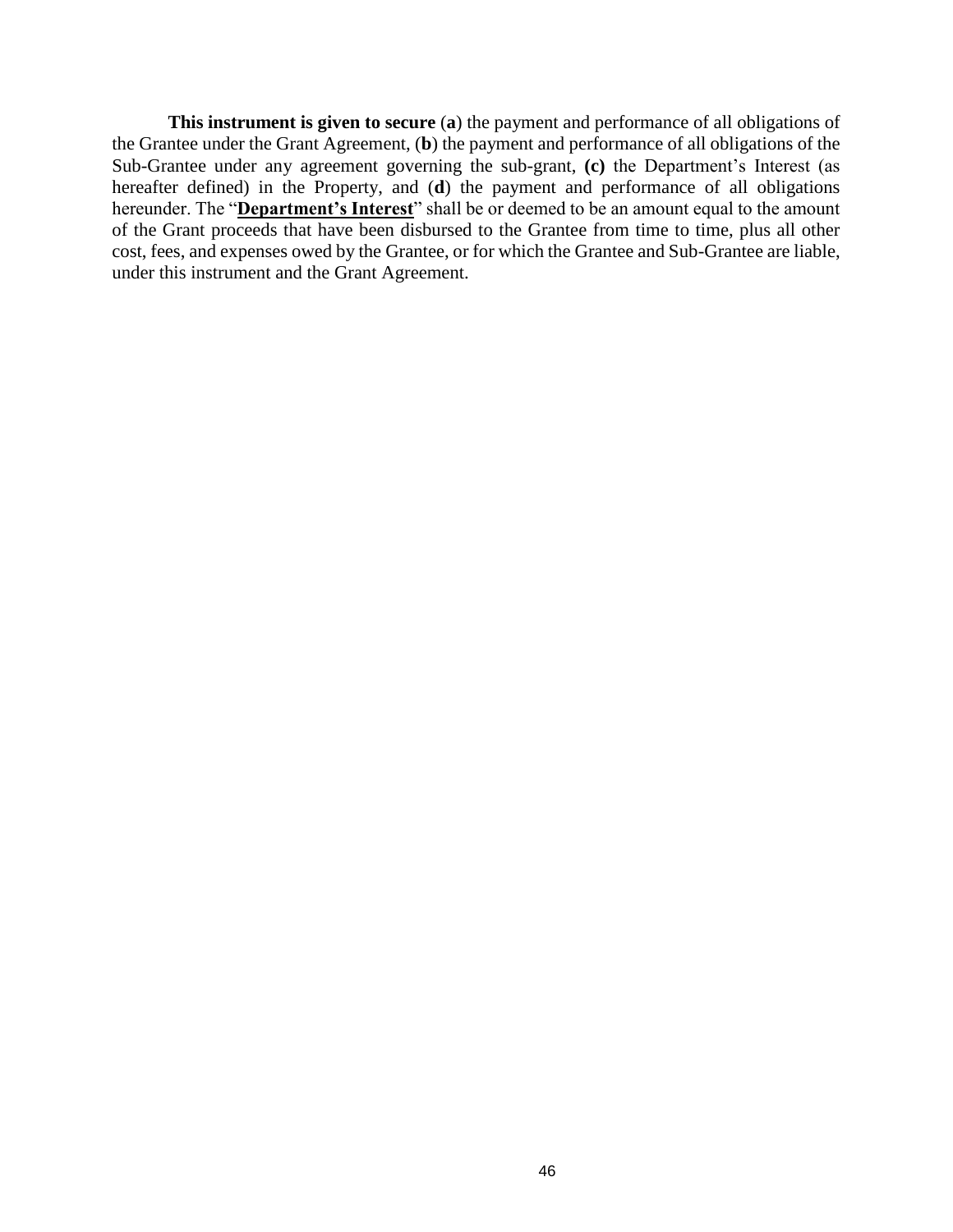The Department's Interest shall be, or at the time that it is to be determined shall be deemed to have been, proportionately reduced and subsequently vacated over a 5 year period (the "**Term**") of amortization unless the lien of this mortgage is satisfied before that time or if before that time the Department declares all sums and obligations hereunder to be immediately due and payable in accordance with the provisions of **section 18** below. The Term shall commence on the date of the execution of this instrument and end on the date that is 5 years from the date of the Sub-Grantee's purchase of the Property, as evidenced by the date the deed to the Sub-Grantee for the Property is recorded in the Public Records of the county in which the Property is located

As a condition of receipt of state funding for this purchase the undersigned agree that **(a)** if the Property is disposed of before the Department's Interest is vacated or **(b)** at the time the Department declares all sums and obligations hereunder to be immediately due and payable in accordance with the provisions of **section 18** below, an amount calculated as set forth in **section 10** below shall be immediately due and payable by the Sub-Grantee to the Grantee and by the Grantee to the Department, without any interest thereon except in the event of default under this instrument or as otherwise expressly provided for in this instrument. If the Sub-Grantee fails to pay all such sums to the Grantee and/or if the Grantee fails to pay all such sums to the Department, immediately upon any disposition of the Property or otherwise when due, from and after the date that the Department declares a default hereunder such sums shall bear interest at the highest rate permitted by law and such interest shall also be immediately due and payable by the Sub-Grantee to the Grantee on any such sums the Sub-Grantee has failed to timely pay to the Grantee, and by the Grantee to the Department on any such sums the Grantee has failed to timely pay to the Department.

Sub-Grantee further agrees:

1. To keep the Property insured by such insurers, against such perils, in such forms (including without limitation forms that include loss payable provisions acceptable to and in favor of the Department and naming the Department as an additional insured), with such provisions requiring the insurer to give the Department at least 30 days prior written notice of any changes in the policy or coverage or any intent to cancel or not renew the policy, and for such amounts, as the Department may from time to time approve, determine, and advise Grantee of and shall furnish to the Department evidence thereof that is satisfactory to the Department.

2. To pay all taxes, assessments, and other costs and charges that may become a lien on the Property and all documentary stamp or other excise taxes due in connection with the execution and delivery of this instrument as they become due (and in all events prior to delinquency), and furnish to the Department evidence thereof that is satisfactory to the Department.

3. To comply with all laws, ordinances, rules, regulations, procedures, guidelines and standards pertaining to the Property, including without limitation all environmental laws, ordinances, rules, and regulations; and to obtain, keep, and maintain all permits and licenses necessary for the construction, renovation, repair, and operation of the Property and the business to be conducted on the Property for the purposes for which the Grant has been made. Also to comply with all laws, ordinances, rules, regulations, procedures, guidelines and standards pertaining to the Grant.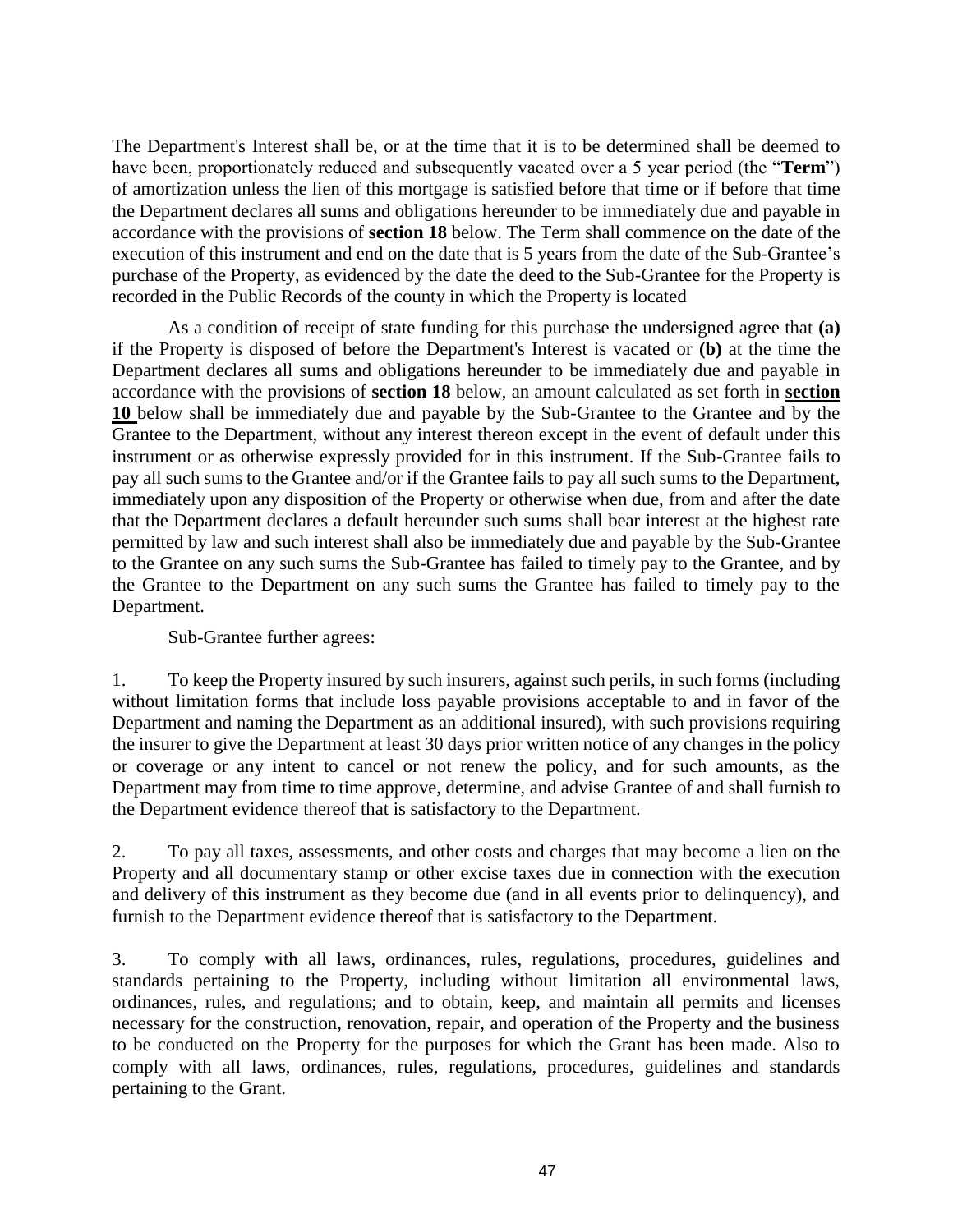4. To pay all persons or firms performing any work or supplying any materials for the construction and/or renovation of improvements on or the maintenance or repair of the Property and all other persons and firms who may have construction lien or other statutory lien rights for the performance of work or services relating to the Property as and when all sums therefor are due and payable.

5. To pay and perform all obligations under any other prior or superior mortgages, liens, or encumbrances as they become due (and in all events prior to delinquency), not to create, suffer, or permit any subsequent liens or mortgages on the Property without the Department's prior written consent, to keep the Property free and clear of all other liens and encumbrances, including without limitation all construction liens and other statutory liens for the performance of work or services relating to the Property.

6. To keep the Property free and clear of all pollutants, hazardous materials, and waste, including without limitation petroleum products, with the exception of legally permitted and properly stored materials in reasonable amounts customarily used in the construction, renovation, use, and operation of similar property.

7. To maintain the Property in good condition and promptly perform all repairs, replacements, and maintenance necessary to preserve its value.

8. During the term of this instrument, not to sell, transfer, mortgage, or assign its interest in the Property or in the property subject to the security interest under the Florida Uniform Commercial Code-Secured Transactions, unless the Department, in its sole discretion, whether reasonable or not, approves the sale, transfer, mortgage, or assignment.

9. To continue the operation, maintenance, repair, and administration of the Property in accordance with the purposes for which the funds of the Grant were originally appropriated and the terms of the Grant Agreement, and for the length of the Term.

Sub-Grantee and Grantee further agree:

10. **(a)** If Sub-Grantee fails to comply with **Section 9** above, or **(b**) if the Property is disposed of before the Department's Interest is vacated, or **(c)** at the time the Department declares all sums and obligations hereunder to be immediately due and payable in accordance with the provisions of **section 18** below, the Sub-Grantee shall pay to the Grantee and Grantee shall pay to the Department, no later than upon demand by the Department, without any interest thereon except in the event of default under this instrument or as otherwise expressly provided for in this instrument, an amount equal to the Department's Interest, as adjusted by amortization.

11. If the Sub-Grantee fails to pay all such sums when due to the Grantee, and/or if the Grantee fails to pay all such sums when due to the Department, then from and after the date that the Department declares a default hereunder such sums shall bear interest at the highest rate permitted by law and such interest shall also be immediately due and payable by the Sub-Grantee to the Grantee, on any such sums the Sub-Grantee has failed to timely pay to the Grantee, and by the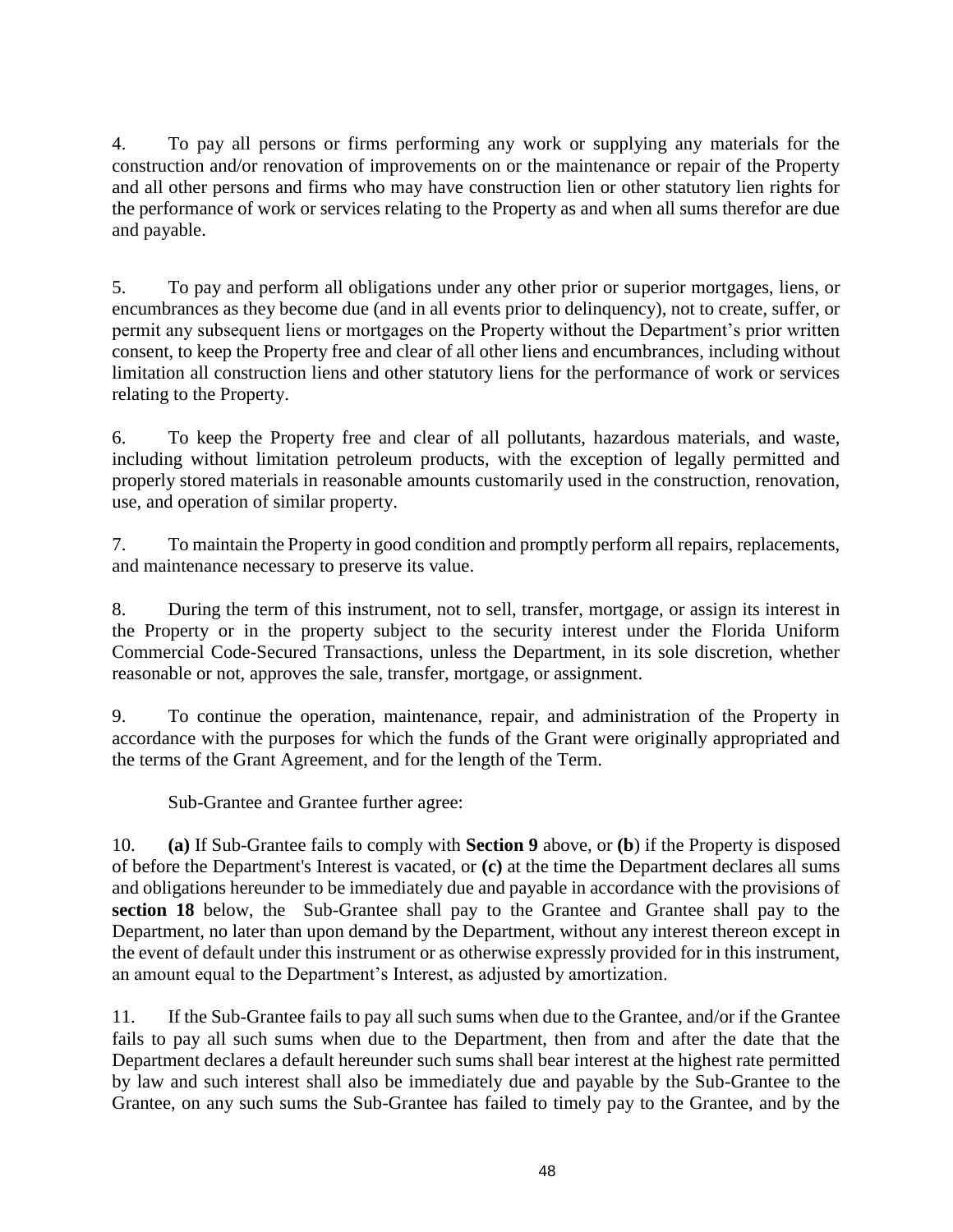Grantee to the Department on any such sums the Grantee has failed to timely pay to the Department.

12. The Sub-Grantee shall indemnify, defend, and hold the Grantee and the Department harmless from and against any and all claims or demands for damages resulting from personal injury, including death or damage to property, arising out of or relating to the Property or the use of the Grant money.

13. Sub-Grantee shall return to Grantee and Grantee shall return to the Department any portion of the Grant money received that is not necessary for the cost of the purchase for which the Grant was awarded.

14. At all times in which Grant money is being disbursed and until such time as the Grant money is fully and properly spent according to the Grant Agreement and any agreement governing the sub-grant, the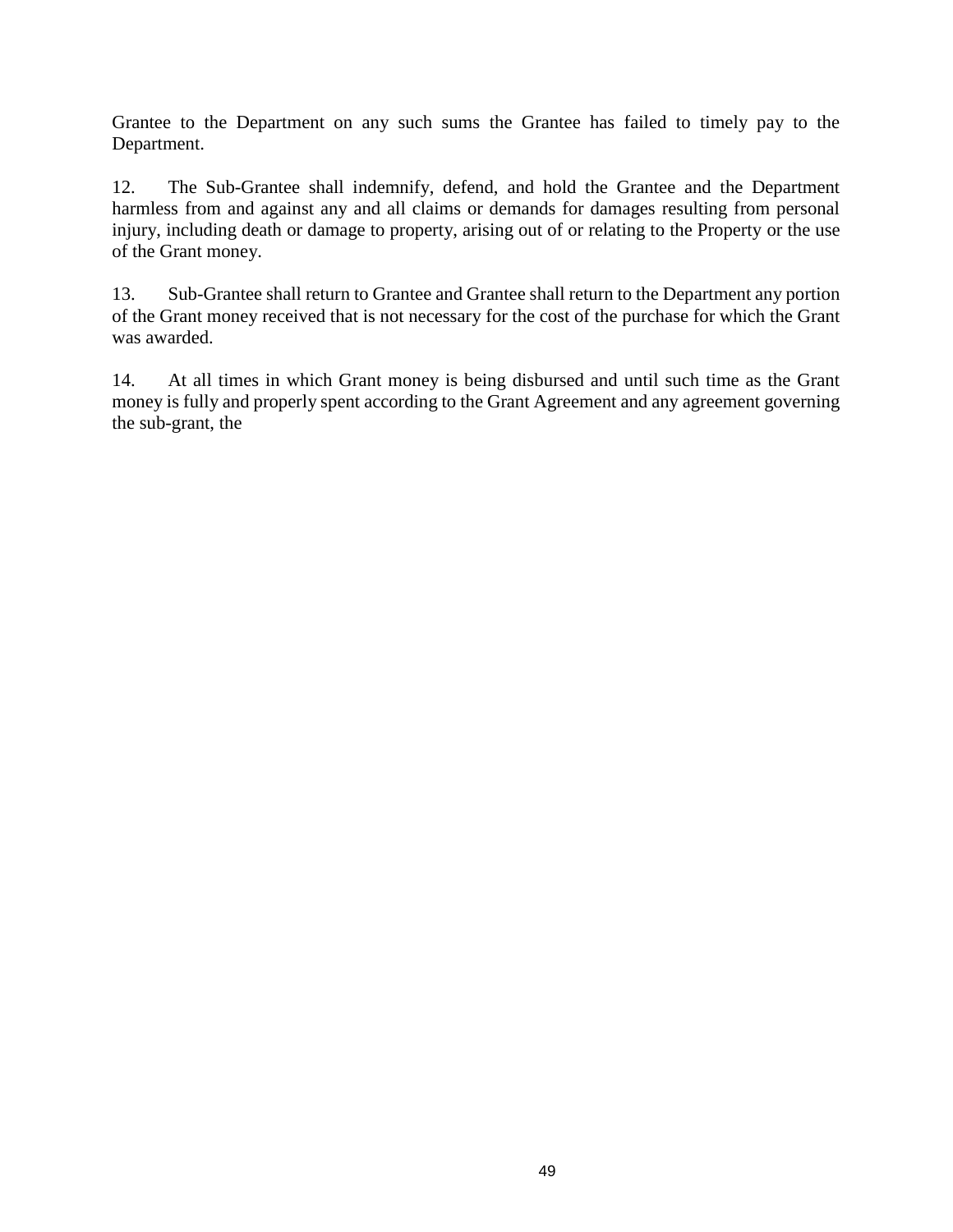Sub-Grantee and the Grantee shall each obtain a blanket fidelity bond, in the amount of the Grant, issued by a company authorized and licensed to do business in this state and approved by the Department, which will reimburse the Department in the event that anyone handling the Grant moneys either misappropriates or absconds with the Grant moneys, and in form requiring the surety to give the Department at least 30 days prior written notice of any intent to cancel or not renew the bond. All employees handling the Grant moneys must be covered by the bond.

15. If any obligation hereunder, under the Grant Agreement, or under any agreement governing the sub-grant is not timely paid or performed, or in the event of any beach of any warranty hereunder, under the Grant Agreement, or under any agreement governing the sub-grant, in addition to all other remedies, the Department may, but is not obligated to, pay or perform the obligation and cure the breach and the costs thereof shall bear interest at the highest rate permitted by law. Such costs and interest thereon shall be secured by this instrument and be immediately due and payable and paid by Sub-Grantee and/or Grantee to the Department upon demand by the Department.

16. If any action or proceeding is commenced that in the opinion of the Department would materially affect the Department's interest in the Property, the Department may, but is not obligated to, take any actions the Department deems appropriate to protect its interest in the Property and the costs thereof shall bear interest at the highest rate permitted by law. Such costs and interest thereon shall be secured by this instrument and be immediately due and payable and paid by Sub-Grantee to Grantee and by Grantee to the Department upon demand by the Department.

17. Sub-Grantee and Grantee warrant that **(a)** it is a Florida corporation not-for-profit organized and existing under the Florida Not For Profit Corporation Act and exempt from taxation under Section 501(C)(3) of the United States Internal Revenue Code of 1987, **(b)** all persons or firms having any ownership interest in the Property have joined in the execution and delivery of this instrument and have good and marketable fee simple title to the Property free and clear of all other liens and encumbrances other than governmental taxes, assessments, and charges not yet due and payable and any other matter consented to by the Department in writing, (**c**) ) each of the undersigned executing this instrument on its behalf has the full right, power, and authority to execute and deliver this instrument to the Department and this instrument has been validly executed by each of them, (**d**) this instrument constitutes a valid lien and encumbrance on the good and marketable fee simple title to the Property and the good and marketable title to the property encumbered by the security interest under the Florida Uniform Commercial Code-Secured Transactions granted by this instrument, free and clear of all other liens and encumbrances other than governmental taxes, assessments, and charges not yet due and payable and any other matter consented to by the Department in writing, and **(e)** with the exception of such matters they will defend the title to the Property and such other property and the priority of the lien of this instrument thereon against the claims of all other persons or firms.

18. Upon (**a**) the failure of any obligation under this instrument, the Grant Agreement, or any agreement governing the sub-grant, to be timely paid and performed and/or the breach by the Grantee and/or Sub-Grantee of any term or condition under this instrument, the Grant Agreement, or any agreement governing the sub-grant; **(b)** the death or dissolution of any of the undersigned;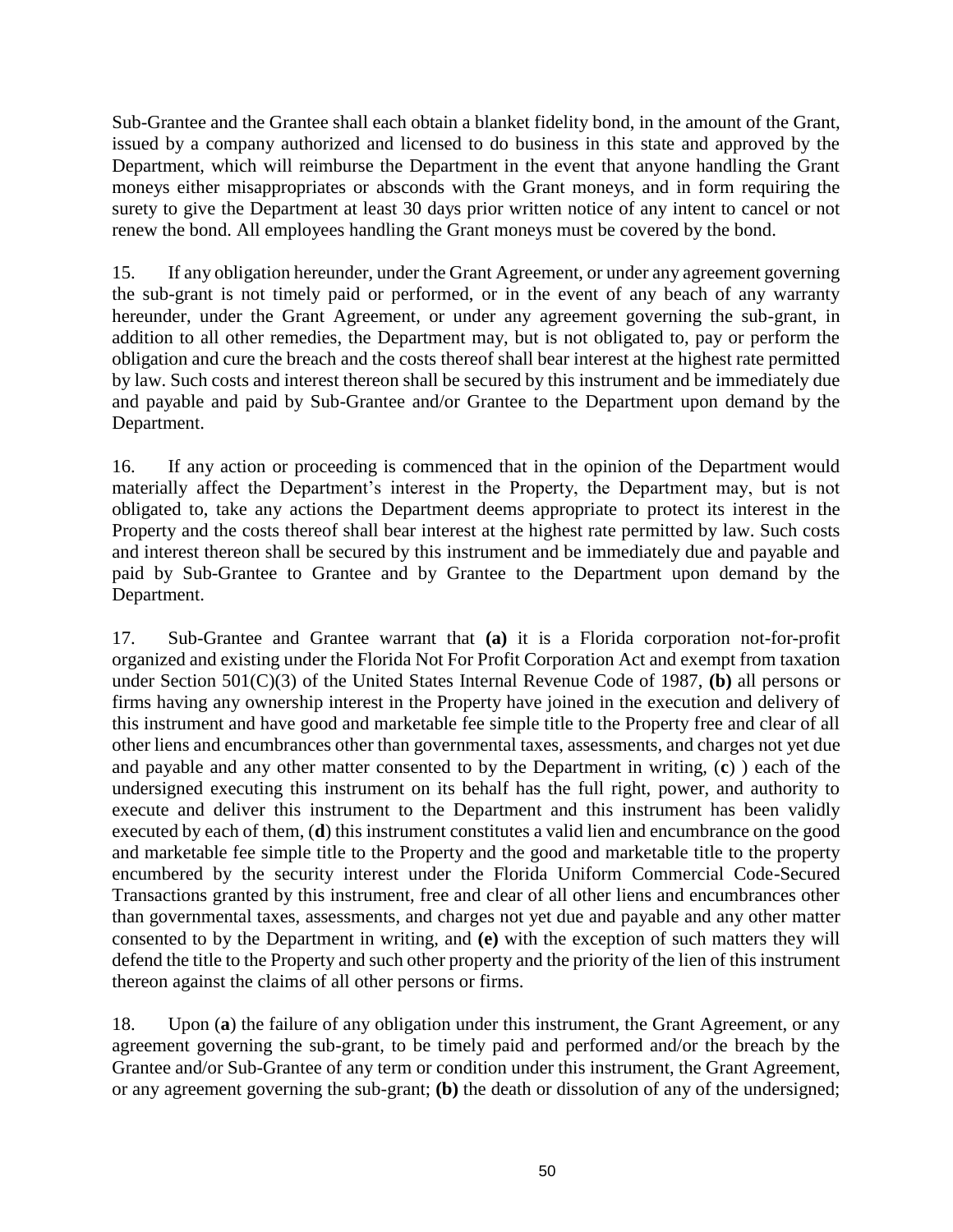**(c)** the insolvency of any of the undersigned, the appointment of a receiver for any part of the property of any of the undersigned, any assignment by or on behalf of any of the undersigned for the benefit of creditors, any type of creditor workout, or the commencement of any proceeding under any bankruptcy or insolvency laws by or against any of the undersigned; or **(d)** any attempt by any governmental agency or entity, any other person or entity that has the power to exercise the power of eminent domain, or any creditor, to attach, levy upon, garnish, or take the Property or any portion or proceeds thereof, the Department may, at its option, declare a default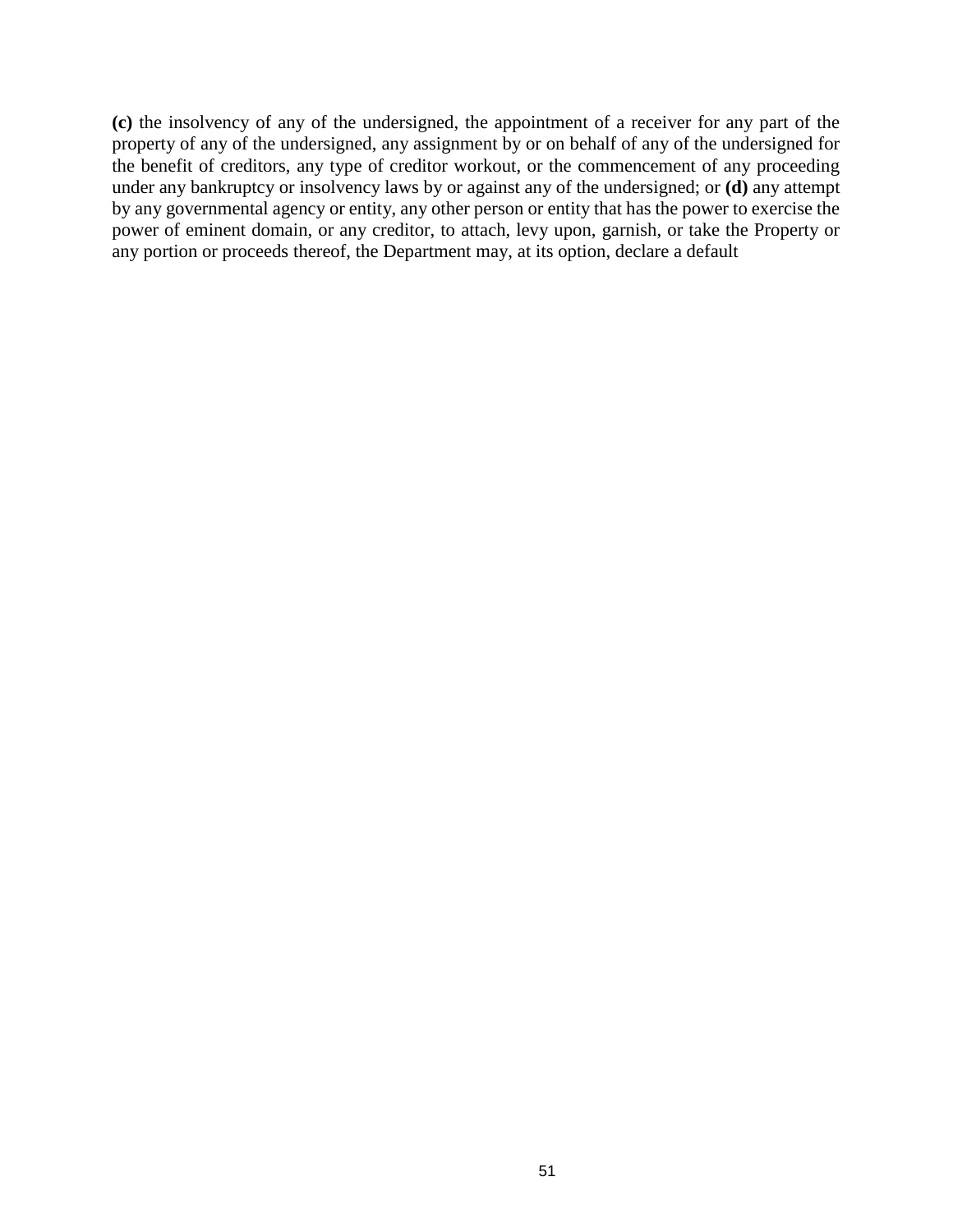hereunder, declare all sums and obligations hereunder, with interest thereon as hereafter provided, to be immediately due and payable, and exercise any all remedies therefor available at law, in equity, or under this instrument. From and after the date that the Department declares any such default hereunder all sums due hereunder shall bear interest at the highest rate permitted by law. A default under this instrument, the Grant Agreement, or any agreement governing the sub-grant shall be a default under each and all such instruments.

19. Without limitation, such remedies include **(a)** regardless of whether or not the apparent value of the Property exceeds the amount of the obligations secured hereby by a substantial amount, the right to have a receiver appointed to take possession of all or any part of the Property with the power to protect, preserve, operate and collect any rents from the Property preceding foreclosure or sale, and to apply the proceeds over and above the cost of the receivership, to the obligations secured hereby (the receiver may serve without bond if permitted by law), **(b)** judicial foreclosure of the interests of the undersigned, and **(c)** to the fullest extent permitted by law the right to obtain a judgment for any deficiency remaining in the sums secured hereby after the application of all amounts received by the Department from the exercise of any of the rights provided in this **section 19,** the foregoing **section 18,** and the following **Section 20.**

**20.** Without limiting the generality of any the foregoing, with respect to the security interest under the Florida Uniform Commercial Code-Secured Transactions, Chapter 679 F.S. granted by this instrument, the Department shall have all rights and remedies of a secured party under the Florida Uniform Commercial Code-Secured Transactions.

21. All of the Department's remedies hereunder are cumulative and may be exercised alone, together, or in any combination thereof.

22. Immediately upon demand by the Grantee the Sub-Grantee shall pay to the Grantee, and immediately upon demand by the Department, the Grantee shall pay to the Department all costs of collection of the obligations and sums set forth herein after referral to a collection agency or attorney, including without limitation an attorney that is a salaried employee of the Grantee or the Department, and also including without limitation reasonable attorneys' fees at trial, on appeal, and in any insolvency proceedings, including without limitation the costs of an attorney that is a salaried employee of the Grantee or the Department, and all costs incurred by the Grantee and the Department in exercising its remedies hereunder. All such costs shall bear interest at the highest rate permitted by law and all such costs and interest thereon are part of the sums secured hereby.

23. The Grantee and Sub-Grantee are jointly and severally personally liable for and obligated to pay and perform, or caused to paid and performed, and shall pay and perform, or caused to paid and performed, when due, whether by acceleration or otherwise, all obligations and sums provided for under this instrument. Any other persons or entities who sign this instrument are doing so solely to, and do hereby, encumber, subject, and subordinate his, her, or its interest in the Property, whether as an owner of the real property encumbered by this instrument subject to, and as a lessor under, a lease in favor of the Sub-Grantee, by marital or homestead rights or otherwise, to the lien of this instrument and are not personally liable for or obligated to pay or perform any obligations and sums provided for under this instrument. All persons or entities, other than the Grantee and the Sub-Grantee, who sign this instrument, whether personally liable hereunder or not, agree that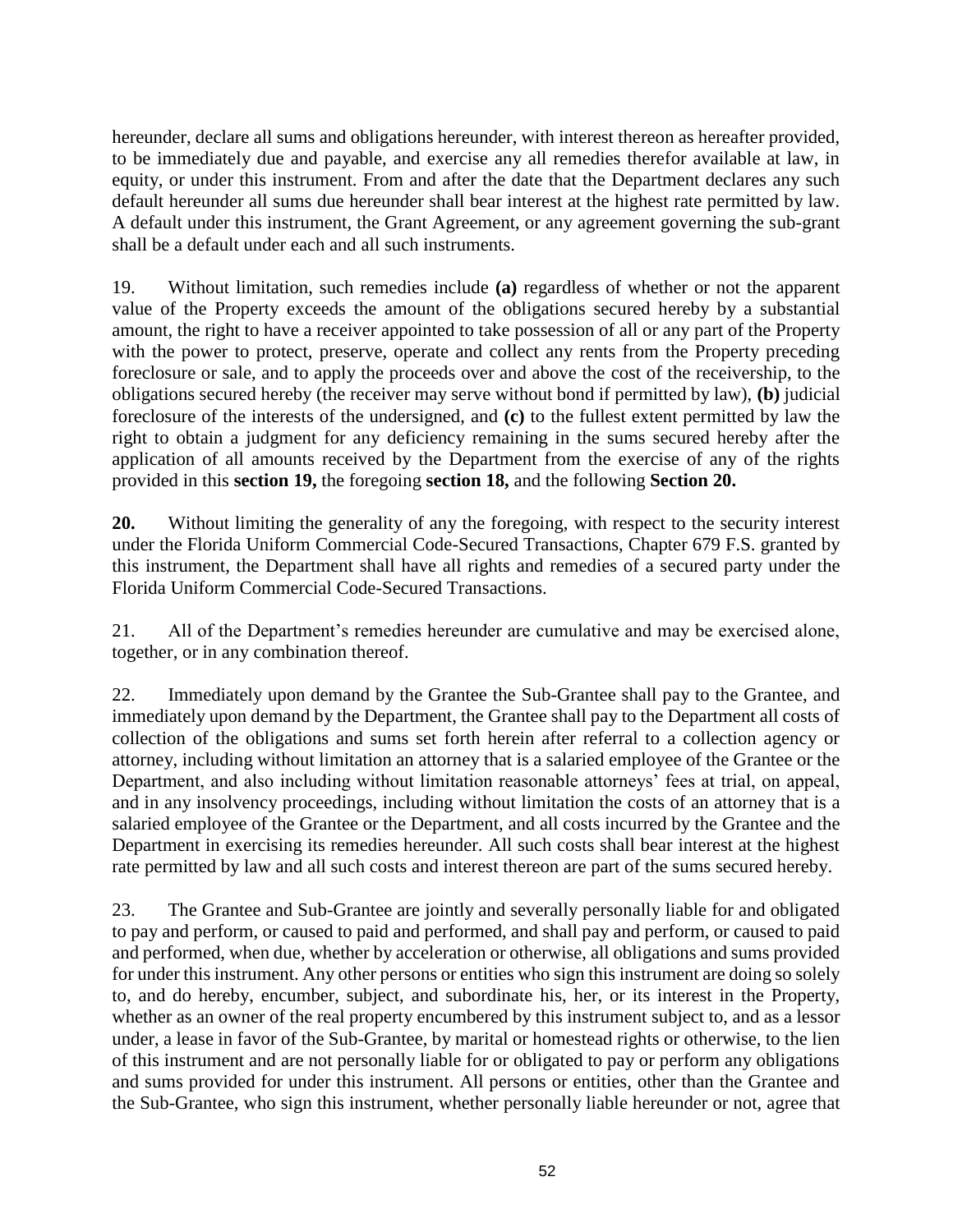to the fullest extent permitted by law the Department may, without notice to and without his, her, or its consent, deal solely with the Grantee and/or Sub-Grantee by way of extension, modification, renewal, forbearance or otherwise make other accommodations with regard to the terms and provisions of and the obligations and sums under this instrument without affecting or impairing the personal liability of any party personally liable for the obligations and sums hereunder or the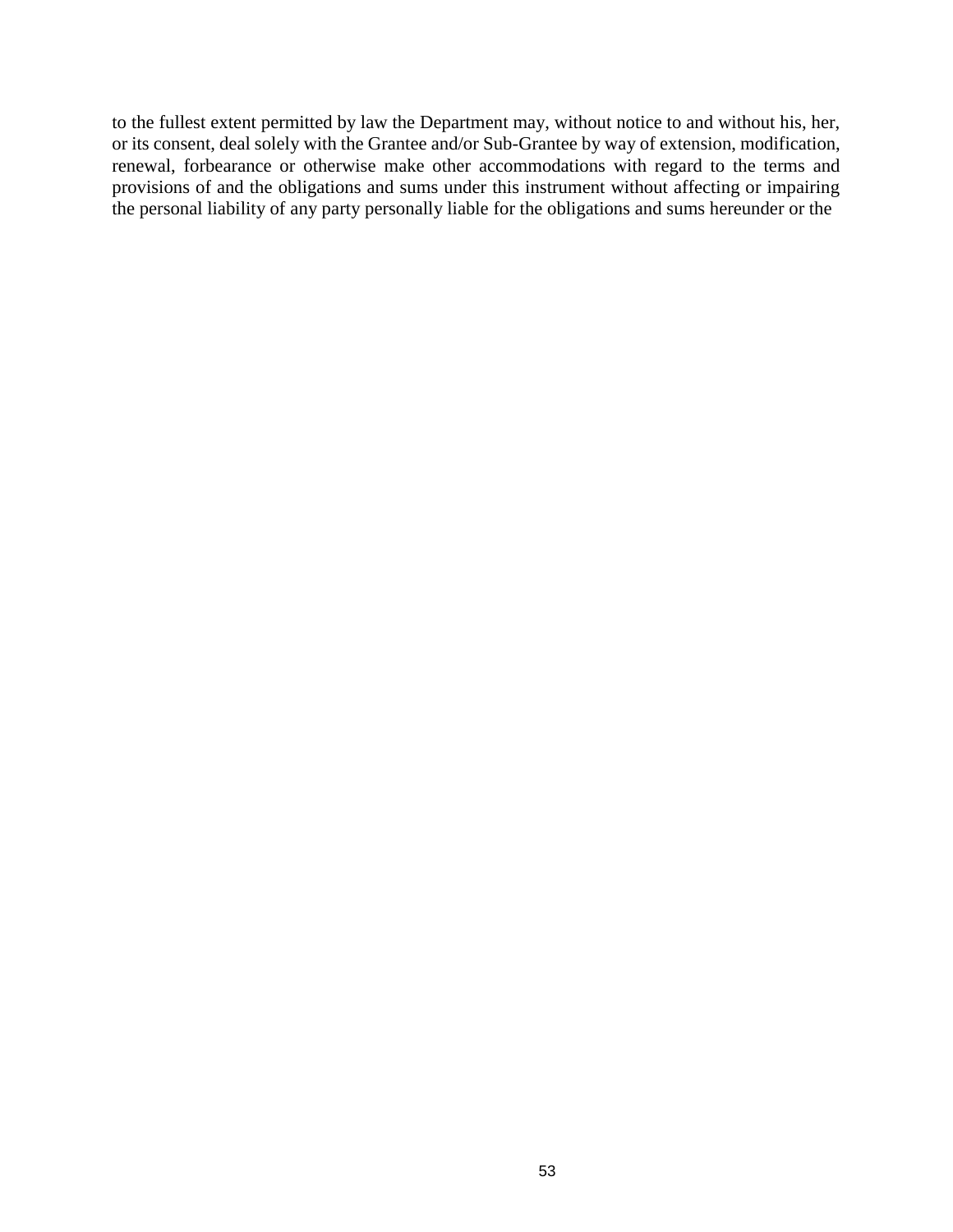lien or priority of the lien of this instrument on the Property. Sub-Grantee agrees that to the fullest extent permitted by law the Department may, without notice to and without his, her, or its consent, deal solely with the Grantee by way of extension, modification, renewal, forbearance or otherwise make other accommodations with regard to the terms and provisions of the Grant without affecting or impairing the personal liability of the Sub-Grantee for the obligations and sums hereunder or the lien or priority of the lien of this instrument on the Property.

24. This instrument contains the entire agreements of the parties with respect to the matters covered hereby and may be modified or amended only by an instrument signed by whoever will be bound or obligated by the modification or amendment. No rights of the Department hereunder shall be construed to have been waived unless waived in writing by an instrument signed by the Department and any such written waiver shall not apply to any other right of the Department hereunder or any future exercise of any such rights waived in the written instrument unless so expressly stated in the written instrument signed by the Department.

25. This instrument shall be governed and construed by any applicable federal law and to the extent not preempted by federal law by the laws of the State of Florida without regard to its conflicts of laws provisions.

26. If any provision of this instrument is found by a court of competent jurisdiction to be invalid or unenforceable, or invalid or unenforceable in any particular circumstances, no such invalidity or unenforceability shall affect or impair the validity or enforceability of such provision in other permissible circumstances or the validity or enforceability of any other provision of this instrument

27. Without the written consent of the Department recorded in the Public Records in the County in which this instrument is recorded, there shall be no merger of the interest or estate created by this instrument and any other interest or estate in the Property at any time held by the Department in any capacity.

28. This instrument shall inure to the benefit of and be binding upon the parties, their respective heirs, personal representatives, successors, and permissible successors in title and assigns, and in the event that any one or more of them hereafter become the owner of the Property the Department may, without notice to or consent by any of the undersigned, deal with any such owner or owners by way of extension, modification, renewal, forbearance or otherwise make other accommodations with regard to the terms and provisions of and the obligations and sums under this instrument without affecting or impairing the personal liability of any party personally liable for the obligations and sums hereunder or the lien or priority of the lien of this instrument on the Property.

29. Wherever used in this instrument all pronouns shall include the feminine, masculine, and neuter gender and the singular shall include the plural and vice versa.

30. Time is of the essence in the payment and performance of the obligations under this instrument.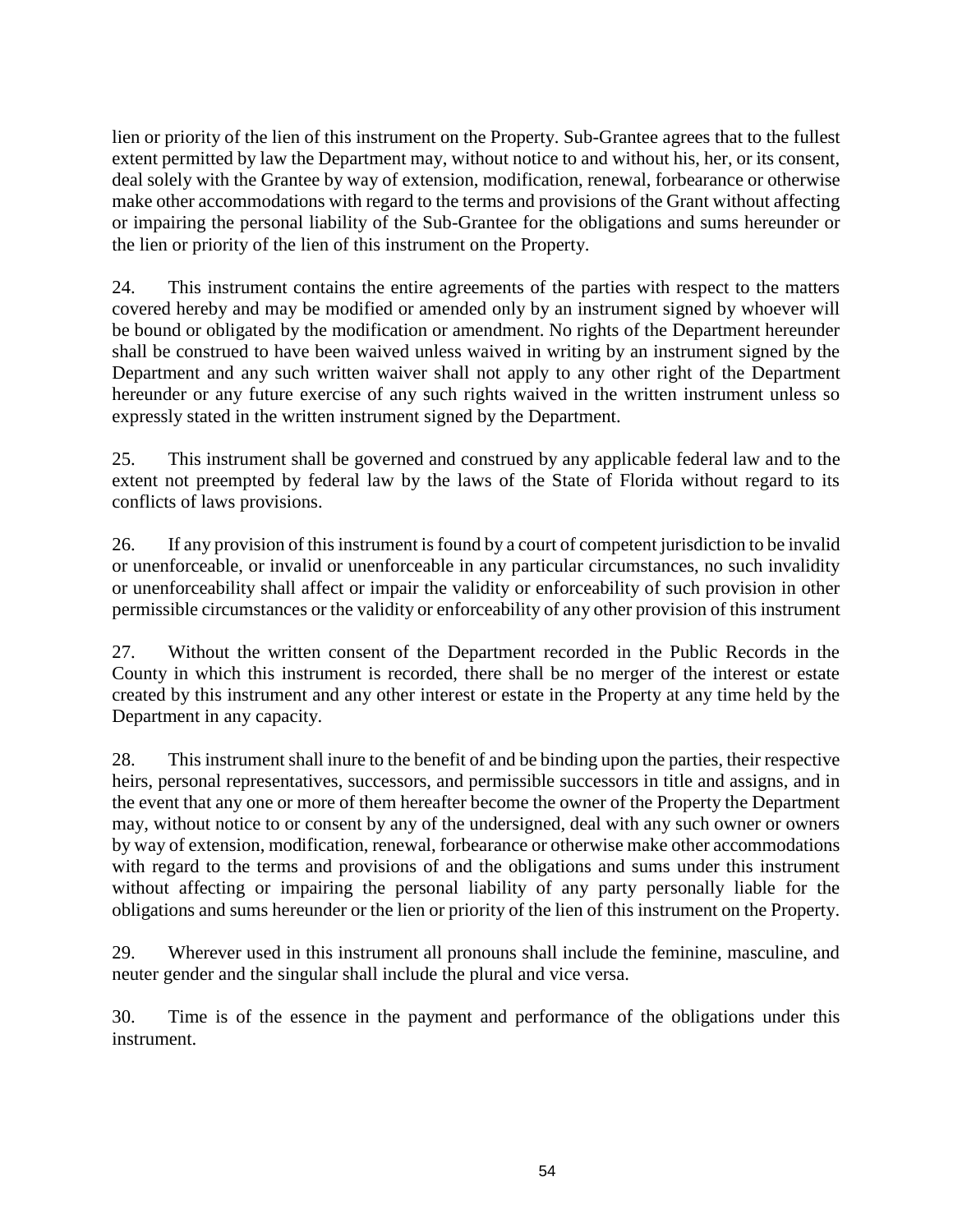By the acceptance of this instrument the Department agrees that it shall execute a satisfaction of this instrument in recordable form upon full compliance by the Grantee and Sub-Grantee with the all of the terms of this instrument.

All parties to this instrument hereby waive the right to any jury trial in any action, proceeding, or counterclaim brought by any party against any other party.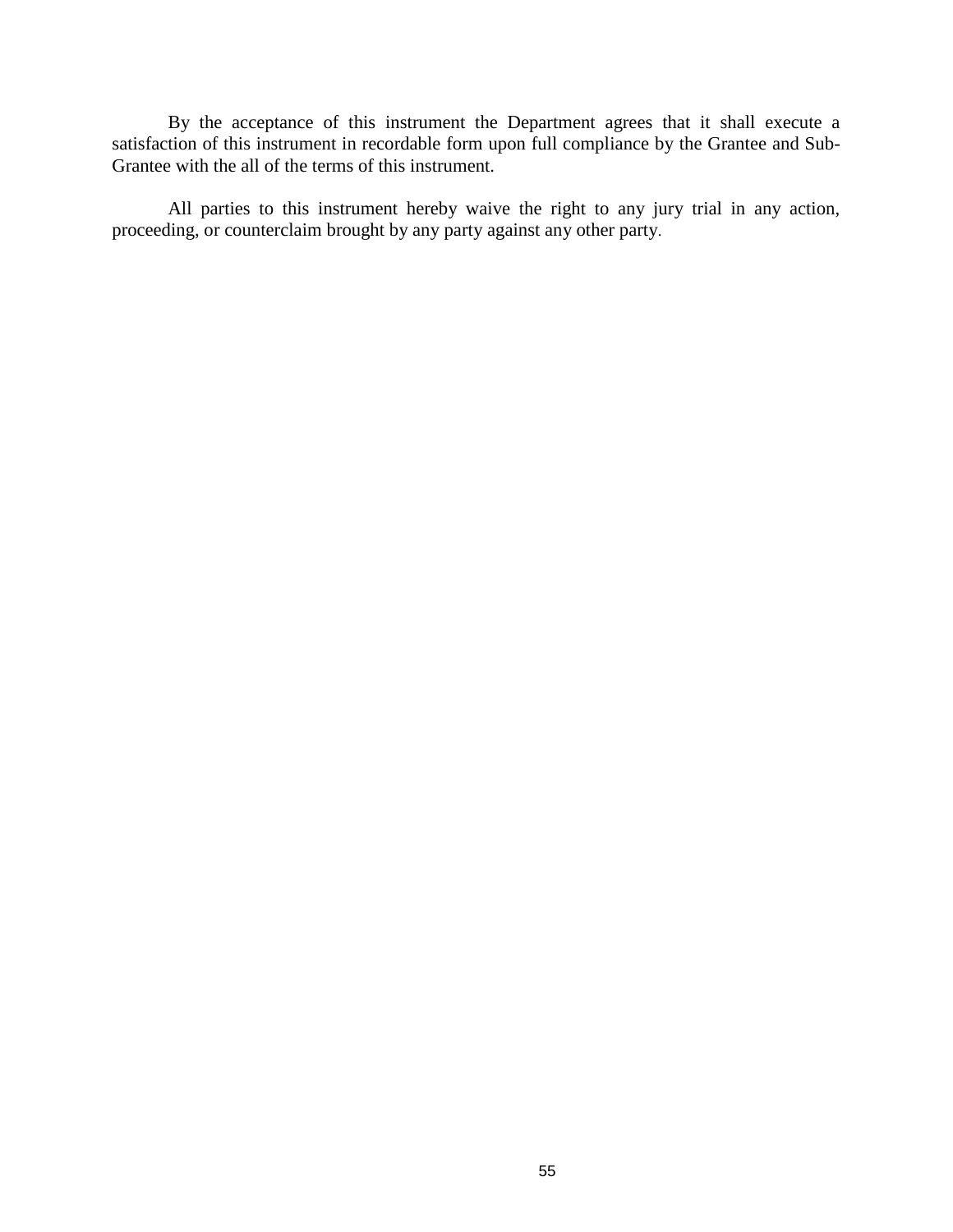## **SIGNATURE PAGE TO THE MORTGAGE LIEN AND SECURITY AGREEMENT FROM THE UNDERSIGNED TO THE FLORIDA DEPARTMENT OF CHILDREN AND FAMILY SERVICES**

| <b>Witness</b>                  |        |                                                                                                                    |
|---------------------------------|--------|--------------------------------------------------------------------------------------------------------------------|
| Witness printed name            |        | By:                                                                                                                |
| <b>Witness</b>                  | Title: | <b>Printed Name</b>                                                                                                |
|                                 |        | Address:                                                                                                           |
| Witness printed name            |        |                                                                                                                    |
|                                 |        |                                                                                                                    |
|                                 |        |                                                                                                                    |
| <b>Witness</b>                  |        |                                                                                                                    |
| Witness printed name            |        | By:                                                                                                                |
|                                 |        | <b>Printed Name</b>                                                                                                |
| <b>Witness</b>                  | Title: | Address:                                                                                                           |
| Witness printed name            |        |                                                                                                                    |
|                                 |        |                                                                                                                    |
|                                 |        |                                                                                                                    |
| <b>STATE OF FLORIDA</b>         |        |                                                                                                                    |
| ___ day of __________, 20___ by |        | The foregoing instrument was subscribed, sworn to, and acknowledged before me the                                  |
|                                 |        |                                                                                                                    |
|                                 |        | <b>Crantee</b> ). He or she is personally known to me or <b>(Grantee</b> ). He or she is personally known to me or |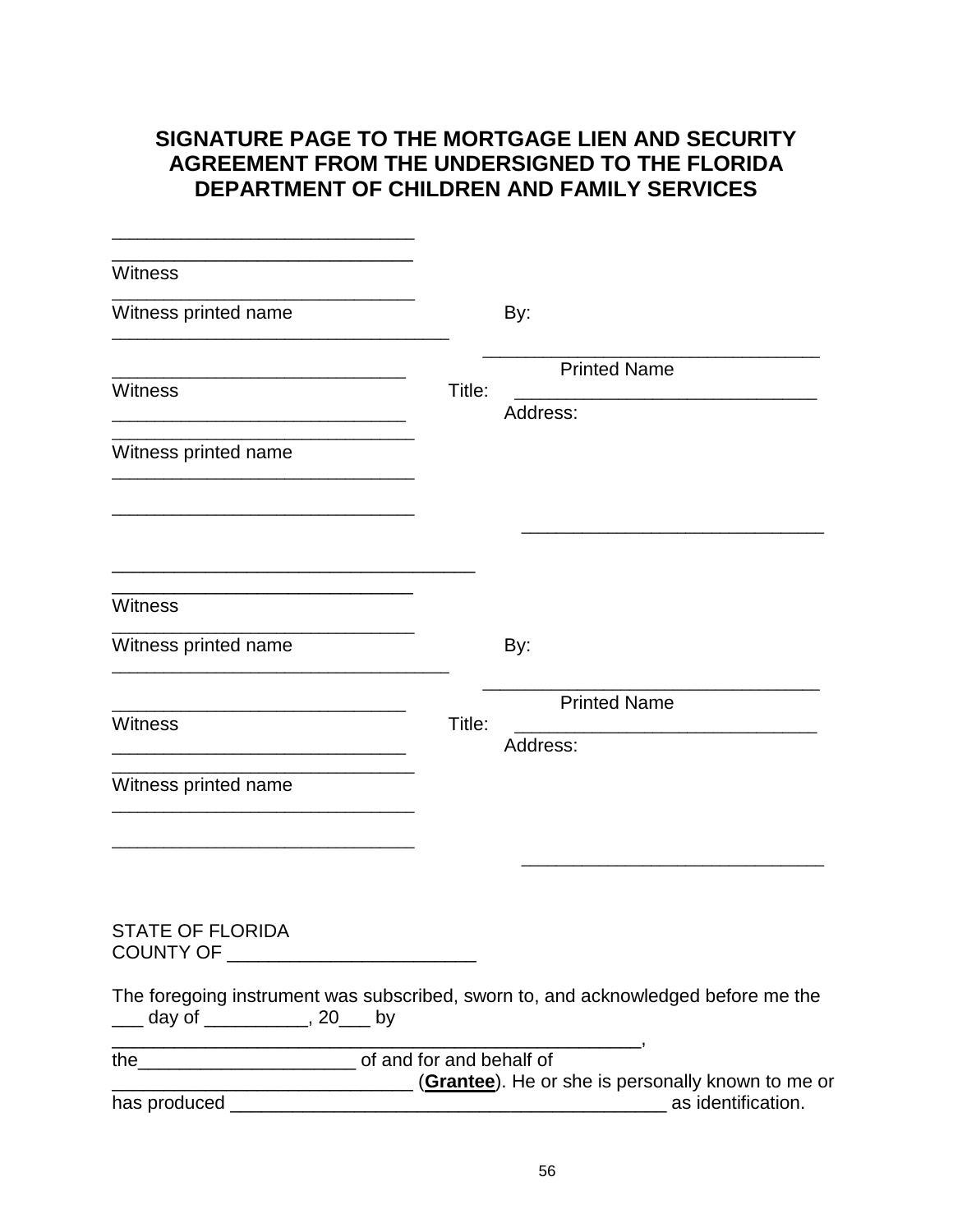(Seal)

Notary Public, State of Florida

\_\_\_\_\_\_\_\_\_\_\_\_\_\_\_\_\_\_\_\_\_\_\_\_\_\_\_\_\_\_\_\_\_\_\_\_

Printed Name My commission expires:

\_\_\_\_\_\_\_\_\_\_\_\_\_\_\_\_\_\_\_\_\_\_\_\_\_\_\_\_\_\_\_\_\_\_\_\_\_\_\_\_\_\_